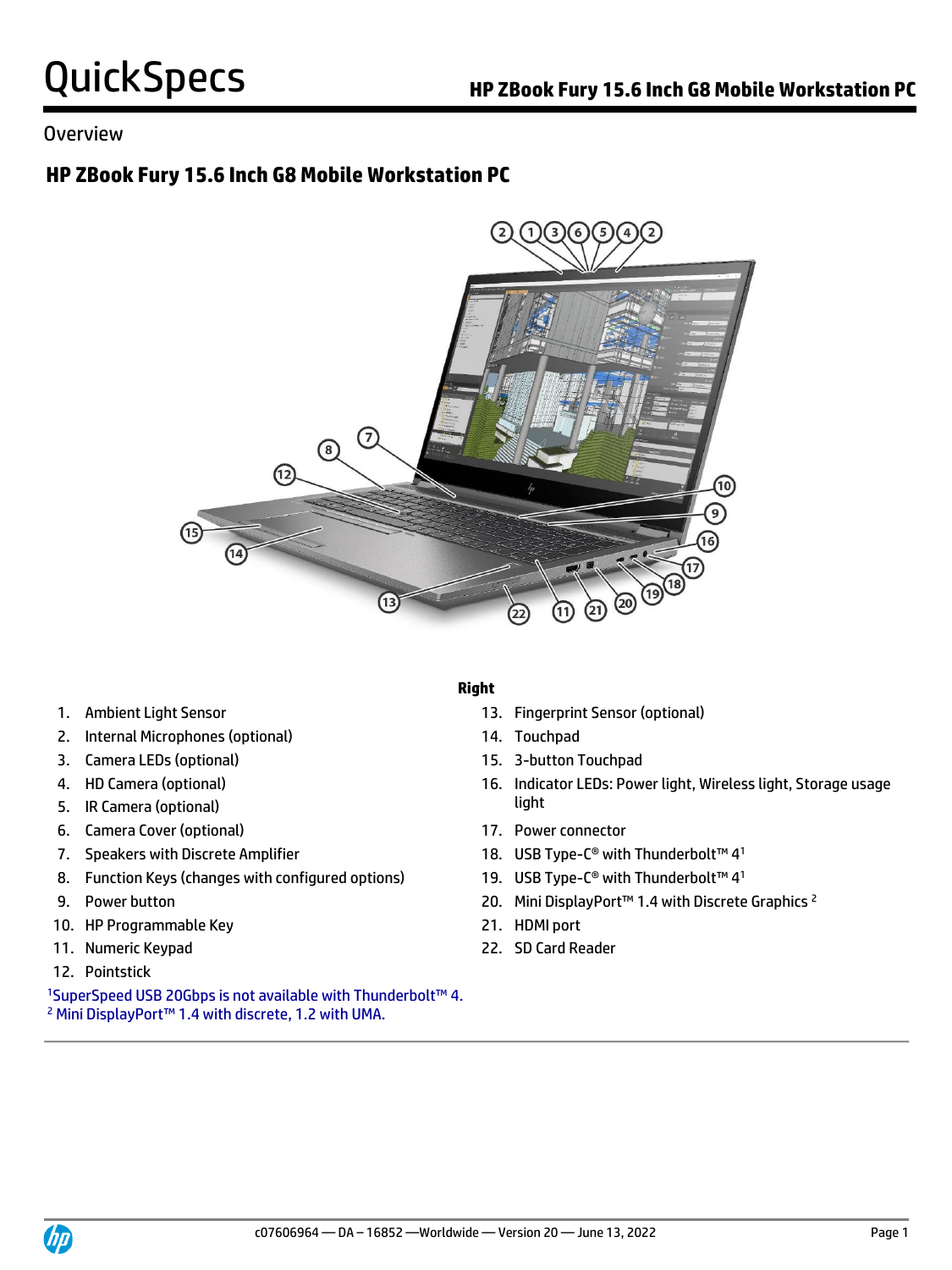## **Overview**



**Left**

- 
- 2. Nano security lock slot 5. Audio Combo Jack
- 3. USB 3.1 Gen 1 Charging Port 6. Smart Card Reader
- 1. RJ-45 4. USB 3.1 Gen 1
	-
	-

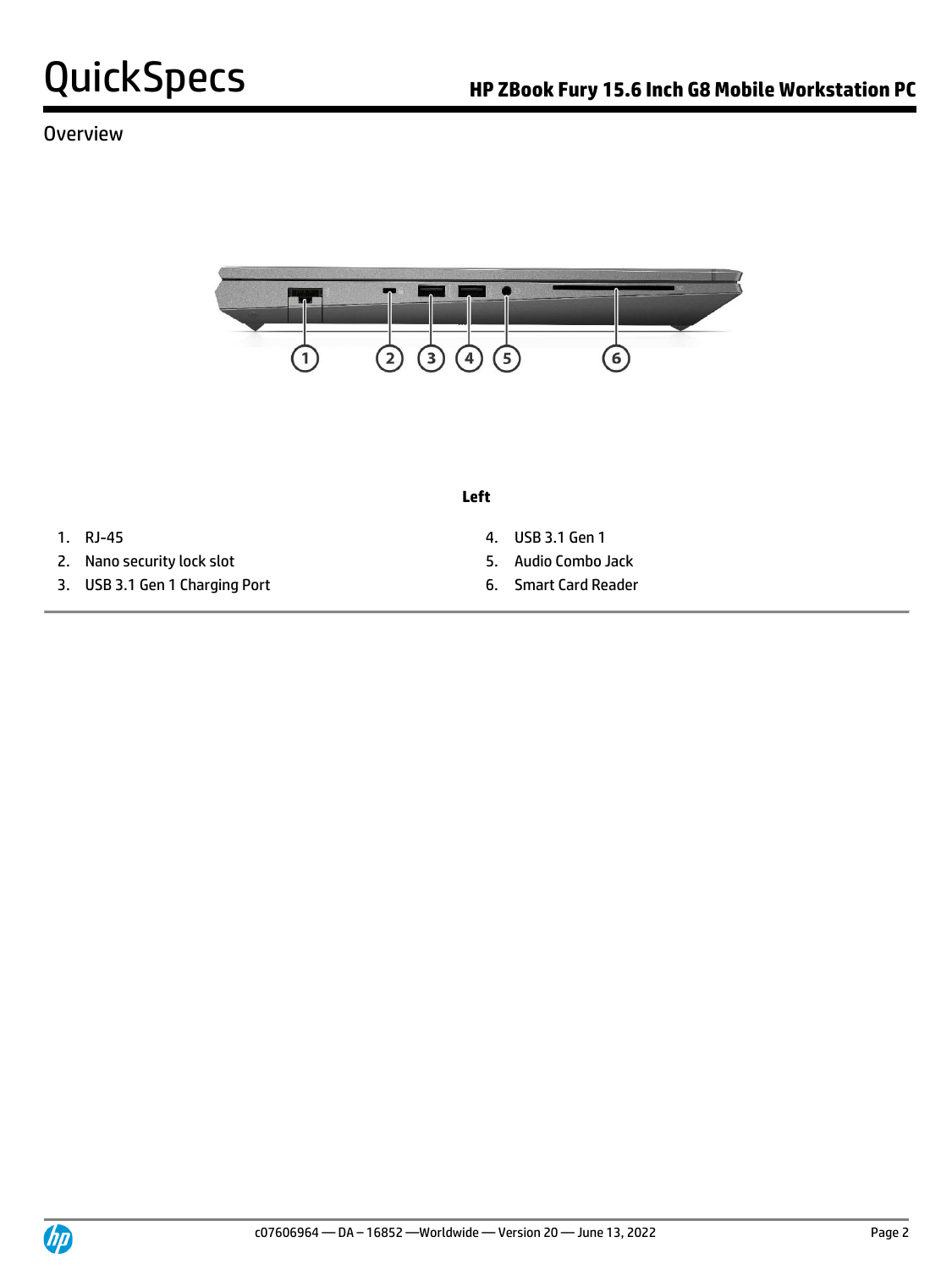### Overview

## **At A Glance**

- Work anywhere without compromising on performance or security with Windows 10 Pro <sup>1</sup> , powered by HP's collaboration and connectivity technology.
- Accelerate your workflow. Power through projects with up to 128 GB RAM <sup>2</sup> for fast rendering, editing and visual effects performance.
- Take multitasking to the next level with the Intel® Core™ i9 processor <sup>3</sup> designed to handle complex, multithreaded apps like Adobe® Premier Pro, and with fast clock speeds you can boost your speed on single threaded apps like Autodesk 3ds Max.<sup>4</sup>
- Run demanding professional apps with the newest generation Intel® Xeon® processors <sup>5</sup> for powerful performance and productivity.
- Experience high-end visualization and seamlessly render your biggest projects with the next generation NVIDIA® Ampere architecture with NVIDIA® T-Series and RTX A graphics<sup>19</sup>; Certified and supported for the apps you use every day.
- Strenuously tested to meet software certification and deliver superb performance with leading software providers, including Autodesk and Adobe® <sup>6</sup> .
- Blitz through multiple tasks and ditch external drives with up to 8 TB <sup>7</sup> , local PCIe NVMe storage up to 21x faster than standard HDD and 6x faster than SATA SSD<sup>9</sup>.
- Instantly protect against visual hacking with HP Sure View <sup>10</sup>, and defend against firmware and malware attacks with HP Sure Start <sup>11</sup> and HP Sure Sense <sup>12</sup>, and have peace of mind with multi-factor authentication- including an infrared camera and fingerprint scanner 13.
- Enhanced transfer and upload speeds via dual Thunderbolt™ 4 ports. Get wide-ranging connectivity options to ensure maximum device interaction: USB 3.0, HDMI, mDP, SD card, Smart Card Reader and more.
- Designed for ultimate durability, this ZBook undergoes brutal MIL-STD 810H <sup>14</sup> tests to help ensure this PC keeps rolling through your workday.
- Plug in to greater connectivity at your desktop with the HP Thunderbolt Dock for lightning-fast Thunderbolt™ 4 15 transfers and the flexibility to run more than up to 2 external 4k 16,17.
- Improve connectivity while on Wi-Fi® with HP Extended Range Wireless LAN that allows greater distance from transmission point and fast data throughput at shorter ranges 18.

### **NOTE: See important legal disclosures for all listed specs in their respective features sections.**

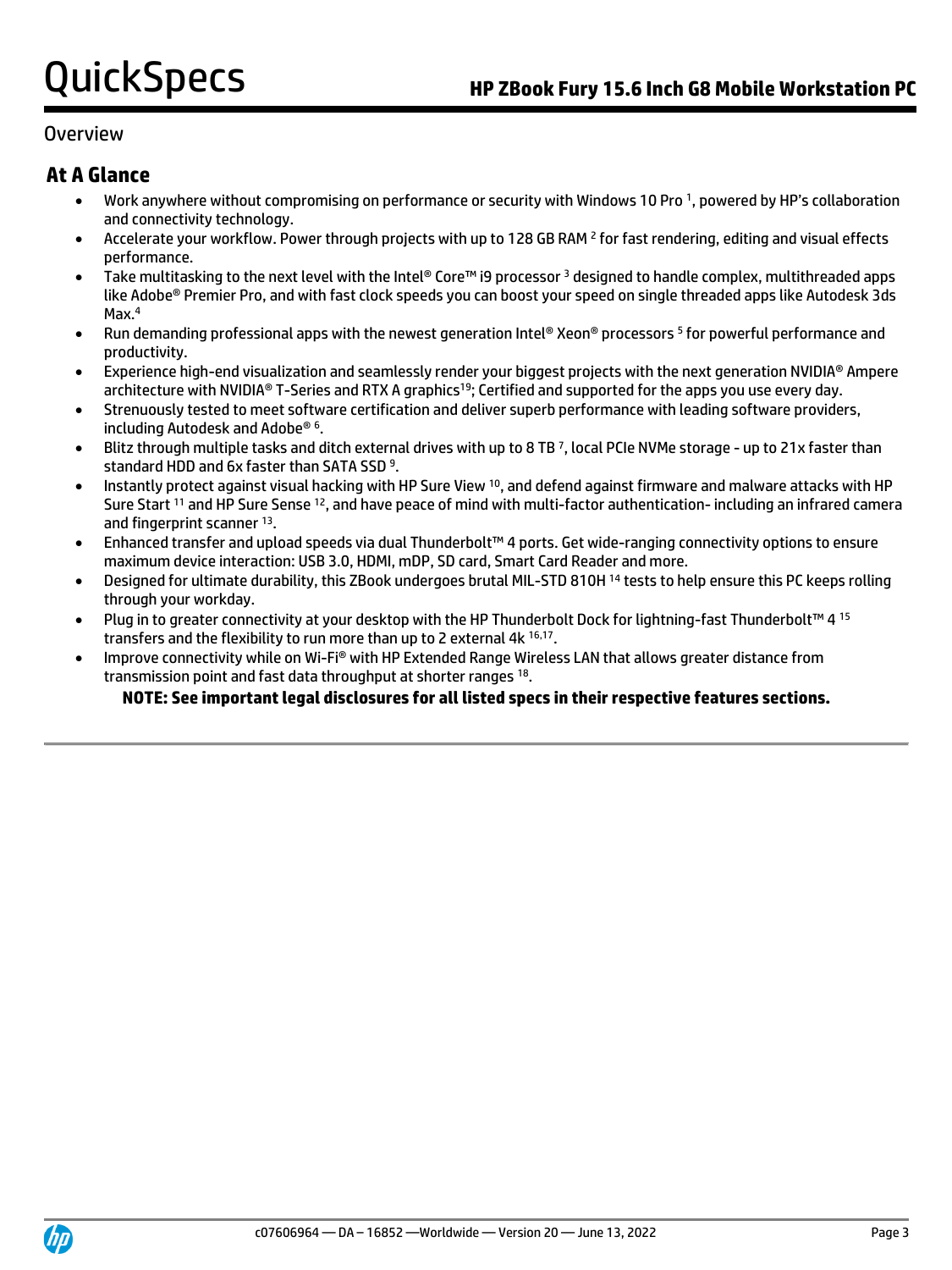## **OPERATING SYSTEM**

| <b>Preinstalled OS</b>   | Windows <sup>®</sup> 11 Pro <sup>2</sup> - HP recommends Windows <sup>®</sup> 11 Pro <sup>2</sup><br>Windows <sup>®</sup> 11 Home - HP recommends Windows 11 Pro for business <sup>2</sup><br>Windows® 11 Home Single Language - HP recommends Windows 11 Pro for business <sup>2</sup><br>Windows <sup>®</sup> 11 Pro (Windows <sup>®</sup> 11 Enterprise available with a Volume Licensing Agreement) <sup>2</sup><br>Windows <sup>®</sup> 10 Pro (available through downgrade rights from Windows <sup>®</sup> 11 Pro) <sup>2,3</sup><br>Windows <sup>®</sup> 11 Pro for Workstations <sup>2</sup><br>Windows <sup>®</sup> 10 Pro for Workstations (available through downgrade rights from Windows <sup>®</sup> 11 Pro for<br>Workstations) $2,3$<br>Windows <sup>®</sup> 10 Pro <sup>1,2</sup><br>Windows® 10 Home - HP recommends Windows 11 Pro for business 1,2<br>Windows® 10 Home Single Language - HP recommends Windows 11 Pro for business 1,2<br>Windows® 10 Pro (Windows® 10 Enterprise available with a Volume Licensing Agreement) <sup>1,2</sup><br>Windows <sup>®</sup> 10 Pro for Workstations <sup>2</sup><br>FreeDOS 3.0<br>Ubuntu Linux 20.044 |
|--------------------------|-----------------------------------------------------------------------------------------------------------------------------------------------------------------------------------------------------------------------------------------------------------------------------------------------------------------------------------------------------------------------------------------------------------------------------------------------------------------------------------------------------------------------------------------------------------------------------------------------------------------------------------------------------------------------------------------------------------------------------------------------------------------------------------------------------------------------------------------------------------------------------------------------------------------------------------------------------------------------------------------------------------------------------------------------------------------------------------------------------------------------------------------------------------------------|
| Web support OS           | Red Hat <sup>®</sup> Enterprise Linux® 8 <sup>4</sup><br>Windows <sup>®</sup> 10 Enterprise 64 <sup>2</sup>                                                                                                                                                                                                                                                                                                                                                                                                                                                                                                                                                                                                                                                                                                                                                                                                                                                                                                                                                                                                                                                           |
| <b>Supported Version</b> | HP tested Windows 10, version 1909 on this platform. For testing information on newer versions of<br>Windows 10, please see https://support.hp.com/document/c05195282                                                                                                                                                                                                                                                                                                                                                                                                                                                                                                                                                                                                                                                                                                                                                                                                                                                                                                                                                                                                 |

<sup>1</sup> Device comes with Windows 10 and a free Windows 11 upgrade or may be preloaded with Windows 11. Upgrade timing may vary by device. Features and app availability may vary by region. Certain features require specific hardware (see Windows 11 Specifications).

<sup>2</sup> Not all features are available in all editions or versions of Windows. Systems may require upgraded and/or separately purchased hardware, drivers, software or BIOS update to take full advantage of Windows functionality. Windows is automatically updated and enabled. High speed internet and Microsoft account required. ISP fees may apply and additional requirements may apply over time for updates. Se[e http://www.windows.com.](http://www.windows.com/)

<sup>3</sup> This system is preinstalled with Windows 10 Pro software and also comes with a license for Windows 11 Pro software and provision for recovery software. You may only use one version of the Windows software at a time. Switching between versions will require you to uninstall one version and install the other version. You must back up all data (files, photos, etc.) before uninstalling and installing operating systems to avoid loss of your data.

<sup>4</sup> For detailed Linux® OS/hardware support information, see: http/www.hp.com/linux\_hardware\_matrix

## **PROCESSOR**

11 th Generation Intel® Xeon® W-11955M vPro® with Intel® UHD Graphics (2.6 GHz base frequency, up to 5.0 GHz with Intel® Turbo Boost Technology, 24 MB cache, 8 cores)<sup>1,2,3,4,5</sup>

11<sup>th</sup> Generation Intel® Core™ i9-11950H vPro® with Intel® UHD Graphics (2.6 GHz base frequency, up to 5.0 GHz with Intel® Turbo Boost Technology, 24 MB cache, 8 cores) 1,2,3,4,5

11th Generation Intel® Core™ i9-11900H with Intel® UHD Graphics (2.5 GHz base frequency, up to 4.9 GHz with Intel® Turbo Boost Technology, 24 MB L3 cache, 8 cores) 1,2,3,4,5

11<sup>th</sup> Generation Intel® Core™ i7-11850H vPro® with Intel® UHD Graphics (2.5 GHz base frequency, up to 4.8 GHz with Intel® Turbo Boost Technology, 24 MB L3 cache, 8 cores) 1,2,3,4,5

11th Generation Intel® Core™ i7 11800H with Intel® UHD Graphics (2.3 GHz base frequency, up to 4.6 GHz with Intel® Turbo Boost Technology, 24 MB L3 cache. 8 cores)<sup>1,2,3,4,5</sup>

11<sup>th</sup> Generation Intel® Core™ i5-11500H vPro® with Intel® UHD Graphics (2.9 GHz base frequency, up to 4.6 GHz with Intel® Turbo Boost Technology, 12 MB L3 cache, 6 cores)1,2,3,4.5

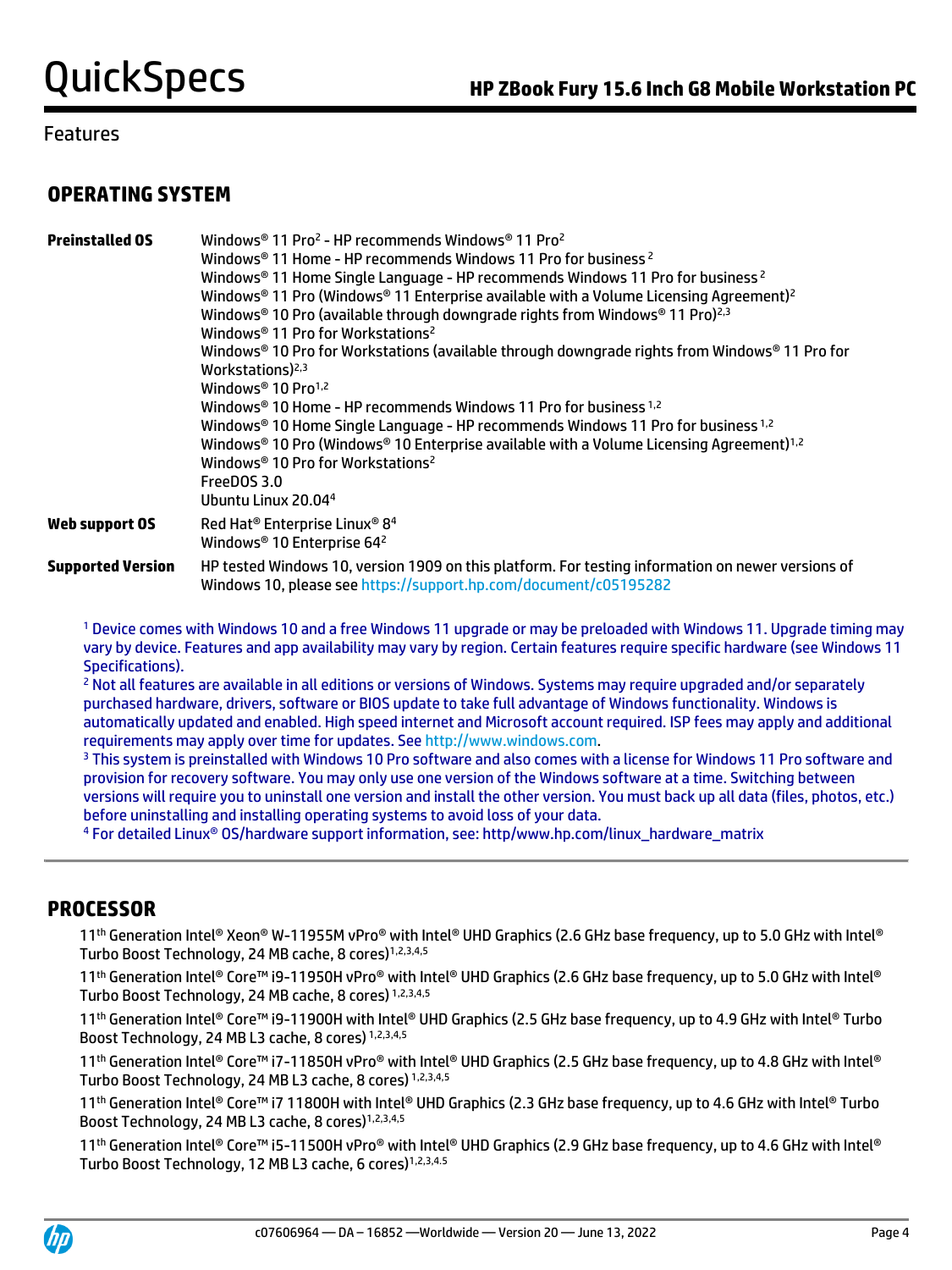<sup>1</sup> Multicore is designed to improve performance of certain software products. Not all customers or software applications will necessarily benefit from use of this technology. Performance and clock frequency will vary depending on application workload and your hardware and software configurations. Intel's numbering, branding and/or naming is not a measurement of higher performance.

<sup>2</sup> Processor speed denotes maximum performance mode; processors will run at lower speeds in battery optimization mode. 3 Intel® Turbo Boost performance varies depending on hardware, software and overall system configuration. Energy Efficient Turbo is a power management feature that can lower the maximum core ratio (frequency), if the CPU thinks it can achieve about the same performance as with the maximum turbo frequency. Energy Efficient Turbo feature is disabled in Comet Lake H in order to prioritize performance in DC mode. It can be changed in F10 BIOS settings. See

www.intel.com/technology/turboboost for more information.<sup>4</sup> In accordance with Microsoft's support policy, HP does not support the Windows 8 or Windows 7 operating system on products configured with Intel and AMD 7th generation and forward processors or provide any Windows 8 or Windows 7 drivers o[n http://www.support.hp.com.](http://www.support.hp.com/)

<sup>5</sup> For full Intel® vPro® functionality, Windows 10 Pro 64 bit, a vPro supported processor, vPro enabled chipset, vPro enabled wired LAN and/or WLAN card and TPM 2.0 are required. Some functionality requires additional 3rd party software in order to run. Se[e http://intel.com/vpro](http://intel.com/vpro)

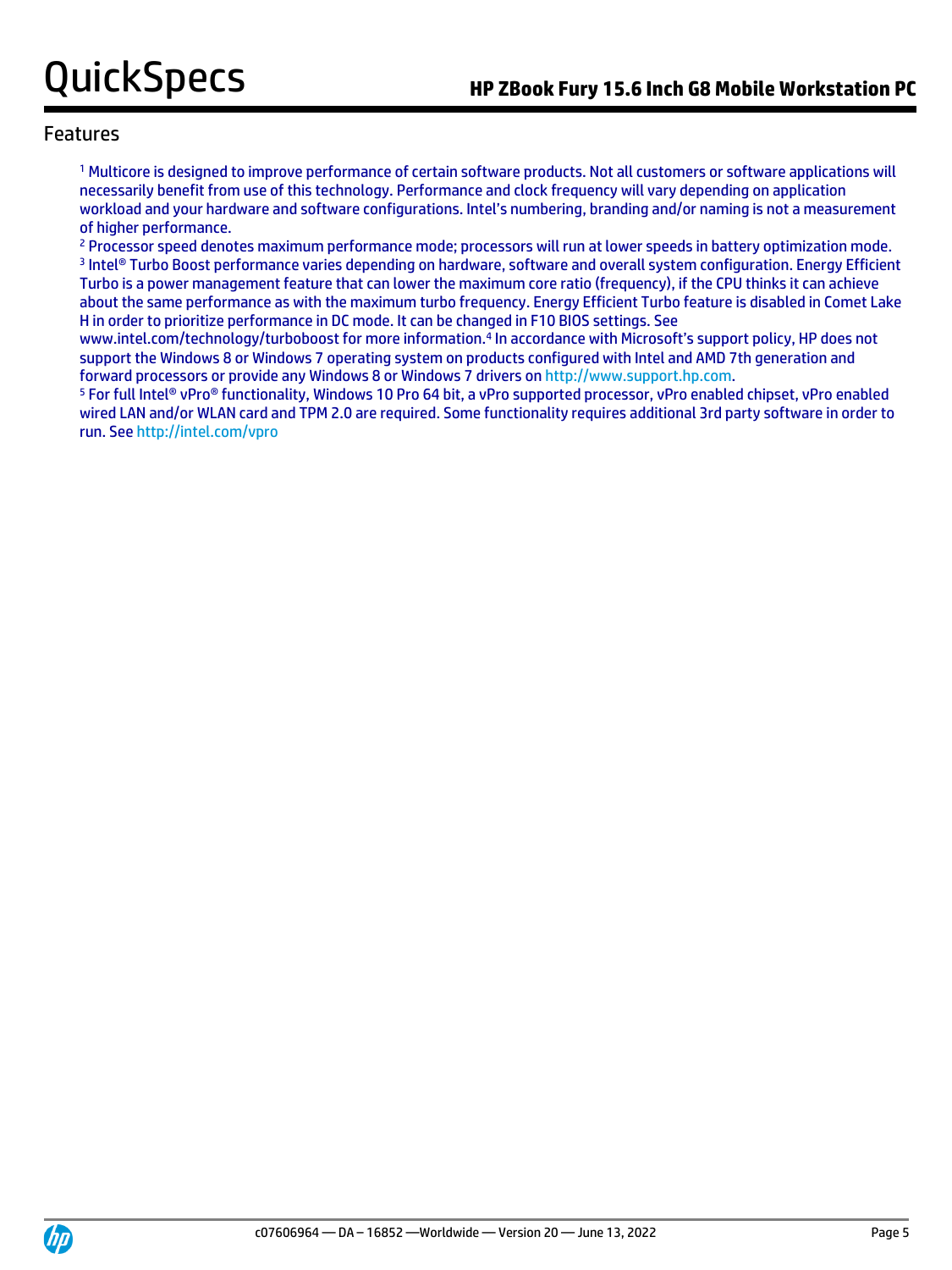## **CHIPSET**

Mobile Intel® TigerLake PCH-H, WM 590

## **INTEL® CORE™ I5 WITH VPRO/CORE I7 WITH VPRO/XEON® WITH VPRO TECHNOLOGY CAPABLE**

Intel® Core™ i5 with vPro™, Core™ i7 with vPro™, Core™ i9 with vPro™ and Xeon® with vPro™ technology is a selectable feature that is available on units configured with select processors, a qualified Intel® WLAN module and a preinstalled Windows® operating system. It provides advances in remote manageability, security, energy efficient performance, and wireless connectivity. Intel® Active Management Technology (iAMT) offers built-in manageability and proactive security for networked mobile workstations, even when they are powered off\* or when the operating system is inoperable. It can help identify threats before they reach the network, isolate infected systems, and update regardless of their power state. <sup>1,2</sup>

<sup>1</sup> Requires a Windows operating system, network hardware and software, connection with a power source, and a direct (non-VPN) corporate network connection which is either cable or wireless LAN.

<sup>2</sup> For full Intel® vPro® functionality, Windows 10 Pro 64 bit, a vPro supported processor, vPro enabled chipset, vPro enabled wired LAN and/or WLAN card and TPM 2.0 are required. Some functionality requires additional 3rd party software in order to run. Se[e http://intel.com/vpro](http://intel.com/vpro)

## **GRAPHICS**

**Integrated**

Intel® UHD Graphics 1,2,3,4,5

### **Discrete**

NVIDIA Graphic options: NVIDIA RTX™ A5000 (16 GB GDDR6 dedicated)1,2,3,4,5,7 NVIDIA RTX™ A4000 (8 GB GDDR6 dedicated)1,2,3,4,5,7 NVIDIA RTX™ A3000 (6 GB GDDR6 dedicated)1,2,3,4,5,7 NVIDIA RTX™ A2000 (4 GB GDDR6 dedicated)1,2,3,4,5 NVIDIA® T1200 (4 GB GDDR6 dedicated) 1,2,3,4,5

AMD Graphic options: AMD Radeon Pro W6600M (8 GB GDDR6 dedicated) 1,2,3,4,5,7

<sup>1</sup> UHD content required to view UHD images.

<sup>2</sup> Support HD decode, DX11, DX12, HDMI 2.0b, HDCP 2.3 via DP up to 4K @ 60Hz and via HDMI up to 4K @ 60Hz (NVIDIA RTX™ A5000, RTX A4000, RTX A3000, RTX A2000, AMD Radeon Pro W6600M support HDMI 2.1 with FRL) <sup>3</sup> HDMI cable Sold Separately

<sup>4</sup> Shared video memory (UMA) uses part of the total system memory for video performance. System memory dedicated to video performance is not available for other use by other programs. <sup>5</sup> miniDP cable sold separately.

<sup>6</sup>GPU configurations may be limited to specific panel options

<sup>7</sup> The HP custom vapor chamber (Z VaporForce) is only available on configurations with NVIDIA® RTX™ A3000 graphics and greater or AMD Radeon graphics

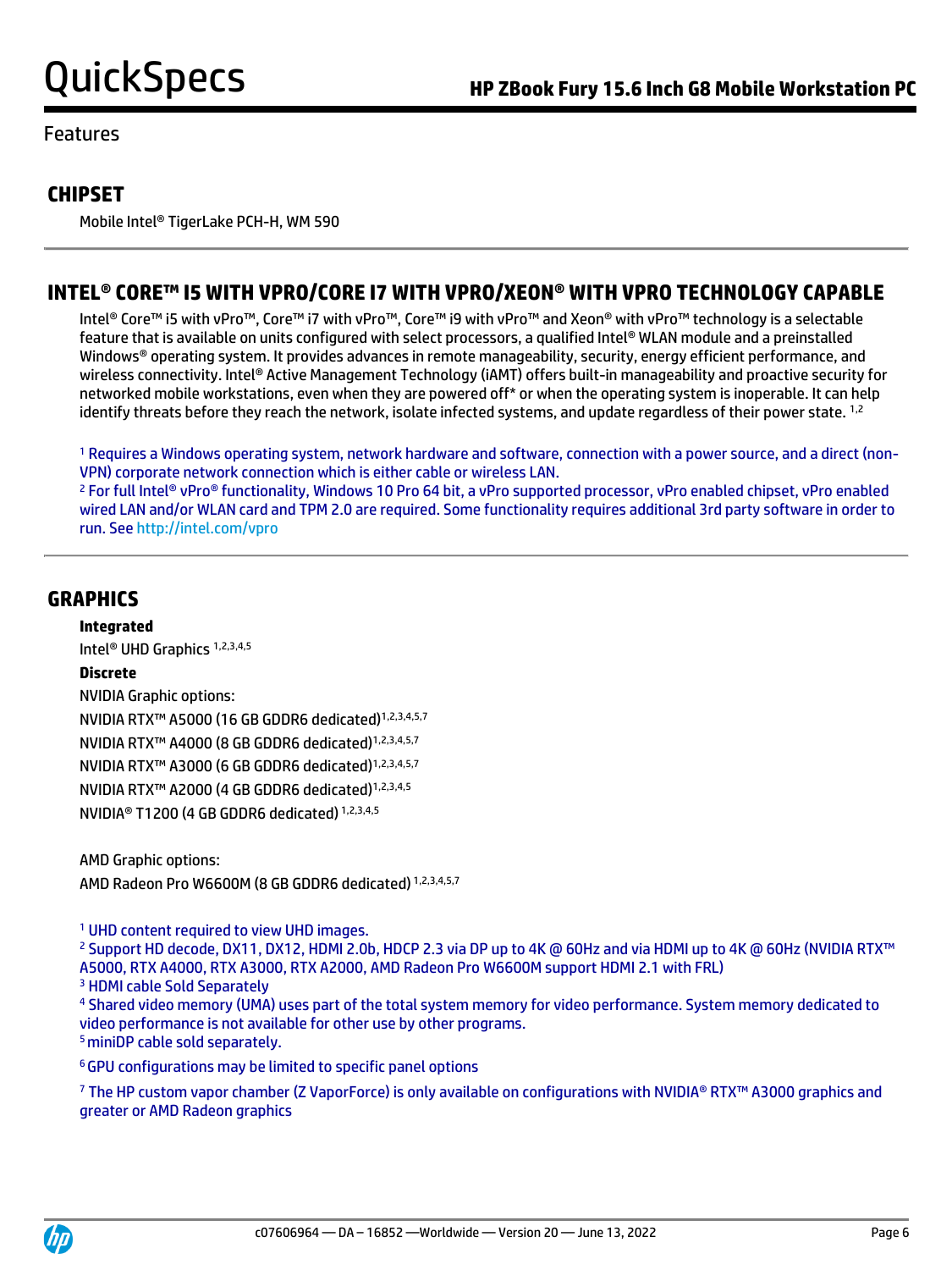# **Multi Display Support**

### **Without HP Thunderbolt™ Dock G2**

UMA Graphics: Unit supports up to 4 independent displays. Any combination of displays outputs may be used except one of Thunderbolt™ 4 and HDMI.

Hybrid Graphics: Unit supports up 5 simultaneous displays (4 from dGPU + 1 from iGPU). Any combination of displays outputs may be used except when using one USBC and HDMI are exclusive

NOTE: If Thunderbolt™ only port on the dock is connected, then the three external displays will not function.

#### **With HP Thunderbolt™ Dock G2**

UMA Graphics: Unit supports up to 4 simultaneous displays. Any combination of displays outputs may be used except one of Thunderbolt™ 4 and HDMI.

Hybrid Graphics (NVIDIA): Unit supports up to 5 simultaneous displays (4 from dGPU + 1 from iGPU). Any combination of displays outputs may be used except when using one USBC and HDMI are exclusive

Hybrid Graphics (AMD): Unit supports up to 5 simultaneous displays (5 from dGPU + 1 from iGPU). Any combination of displays outputs may be used except when using one USBC and HDMI are exclusive

NOTE: Resolutions are dependent upon monitor capability and resolution and color depth settings.

## **DISPLAY**

#### **Non-touch**

- 15.6" diagonal FHD (1920 x 1080) IPS eDP1.2 anti-glare WLED-backlit and ambient light sensor 250 nits 45% NTSC1,2
- 15.6" diagonal FHD (1920 x 1080) IPS eDP1.3 + PSR anti-glare WLED-backlit and ambient light sensor 400 nits 72% NTSC 1,2
- 15.6" diagonal FHD (1920 x 1080) IPS eDP1.3 + PSR anti-glare WLED-backlit and ambient light sensor 1000 nits 72% NTSC Next Gen HP SureView Reflect 1,2,5,7
- Next Gen HP Dream Color display 15.6" diagonal UHD (3840 x 2160) IPS 120Hz eDP1.4 + PSR2 anti-glare BV LED-backlit and ambient light sensor 600 nits 100% DCI-P31,2,3

#### **Touch**

• 15.6" diagonal UHD (3840 x 2160) IPS eDP1.4 + PSR2 WLED-backlit touch screen with Corning® Gorilla® Glass 5 and ambient light sensor 600 nits 100% DCI-P3 1,2,3,7

### **HP Virtual Reality<sup>6</sup> Headset (sold separately)**

- HP Reverb
- HP Reverb G2
- <sup>1</sup> UHD content required to view UHD images.
- <sup>2</sup> Resolutions are dependent upon monitor capability, and resolution and color depth settings.
- <sup>3</sup>Display options may be limited to specific GPU Configurations.
- <sup>5</sup> HP Sure View Reflect is optional and must be configured at purchase.
- <sup>6</sup> Virtual Reality content is required to view Virtual Reality images
- 7Actual brightness will be lower with Sure View or touchscreen.

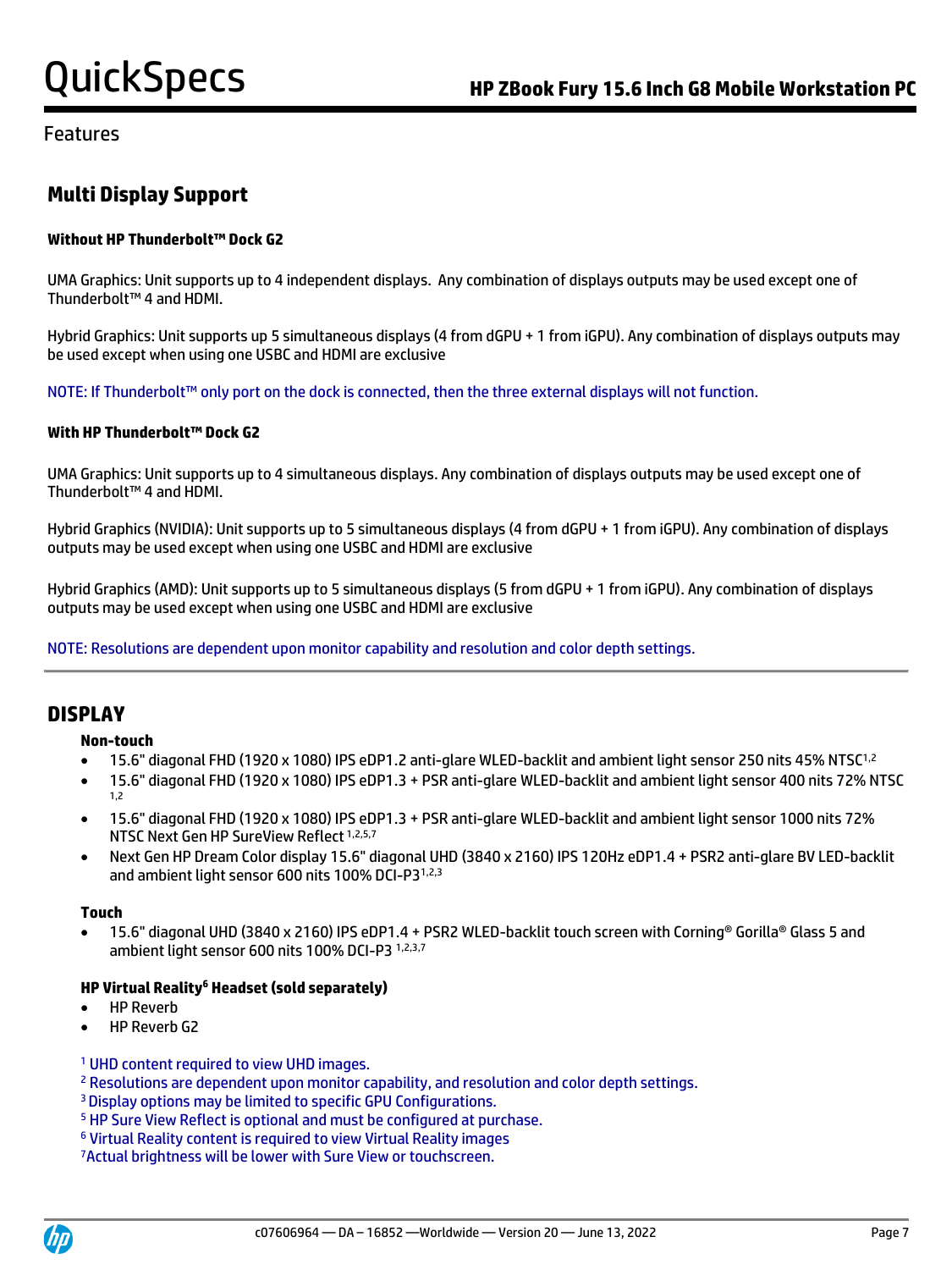## **STORAGE AND DRIVES\***

#### **Max Storage**

8TB through four M.2 NVMe drives 6TB through two M.2 NVMe drives and one 2.5" SATA drive

#### **(up to 1) HDD Storage (SATA 3.2)<sup>4</sup>**

500 GB 7200 rpm SATA FIPS 140-2 SED HDD 500 GB 7200 rpm SATA HDD 1 TB 7200 rpm SATA HDD 2 TB 5400 rpm SATA HDD

### **(up to 4) M.2 Storage (NVMe™ PCIe SSD)**

256 GB PCIe (NVMe™) TLC Solid State Drive 256 GB PCIe (NVMe™) TLC Self Encrypting (SED) Solid State Drive 512 GB PCIe (NVMe™) TLC Solid State Drive 512 GB PCIe (NVMe™) TLC Self Encrypting (SED) Solid State Drive 1 TB PCIe (NVMe™) TLC Solid State Drive<sup>3</sup> 1 TB PCIe (NVMe™) TLC Self Encrypting (SED) Solid State Drive 2 TB PCIe (NVMe™) TLC Solid State Drive<sup>3</sup> 2 TB PCIe (NVMe™) TLC Self Encrypting (SED) Solid State Drive

256 GB PCIe Gen4 (NVMe™) TLC Solid State Drive5,\*\* 256 GB PCIe Gen4 (NVMe™) TLC Self Encrypting (SED) OPAL2 Solid State Drive<sup>5,\*\*</sup> GB PCIe Gen4 (NVMe™) TLC Solid State Drive5,\*\* GB PCIe Gen4 (NVMe™) TLC Self Encrypting (SED) OPAL2 Solid State Drive5,\*\* TB PCIe Gen4 (NVMe™) TLC Solid State Drive5,\*\* TB PCIe Gen4 (NVMe™) TLC Solid State Drive5,\*\*

Storage slot 1-4 can support NVMe protocol Storage slot 1, 3 and 4 can support SATA protocol Only storage slots 1-3 can support RAID System is preset to Modern Standby Disconnected with factory preinstall image PCIe Gen4 drives will only work at PCIe Gen3 speed.

\* For storage drives, GB = 1 billion bytes. TB = 1 trillion bytes. Actual formatted capacity is less.Up to 35GB of disk is reserved for system recovery software. \*\* Available late September 2021.

## **DRIVE CONTROLLERS**

RAID: RAID: RAID 1 support<sup>1</sup>

M.2 Storage Bay (PCIe NVMe) PCIe Gen 3 x 4 lanes NVMe Solid State Drive

<sup>1</sup> Support only available with 1TB + 1TB M.2 storage or 2TB + 2TB M.2 storage combinations 2 Not available if slots if storage slots 3 or 4 are selected

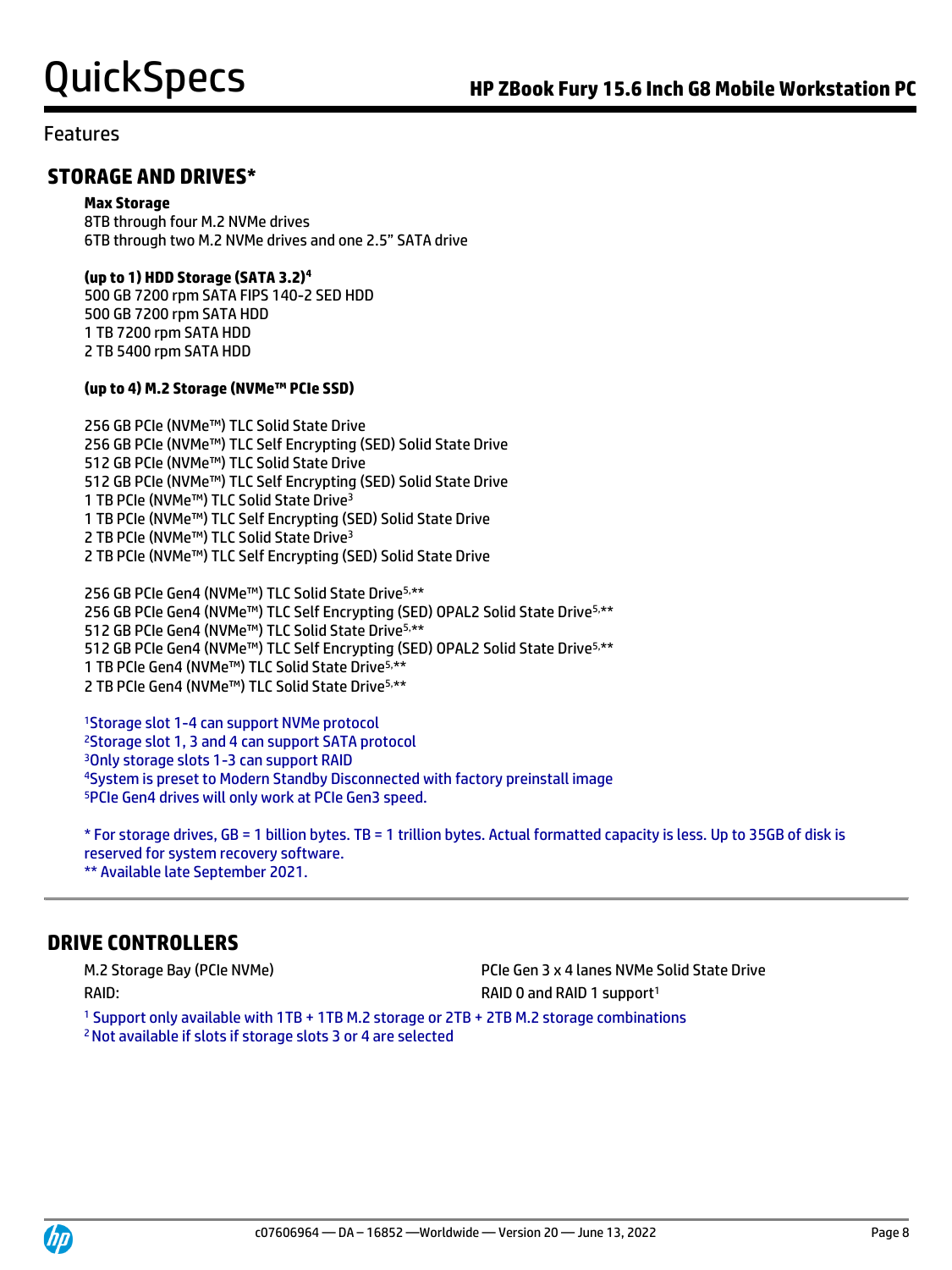## **MEMORY**

**Maximum Memory2,3,5** 128 GB DDR4-3200 non-ECC SDRAM 128 GB DDR4-3200 ECC SDRAM 4 DDR4 SODIMMS<sup>4</sup> Supports Dual Channel Memory<sup>1</sup> Memory must be populated in the following order: DIMM1, DIMM3, DIMM2, DIMM4 Slots are customer accessible / upgradeable

<sup>1</sup>Maximized dual-channel performance requires SODIMMs of the same size and speed in both memory channels. <sup>2</sup> Due to the non-industry standard nature of some third-party memory modules, we recommend HP branded memory to ensure compatibility. If you mix memory speeds, the system will perform at the lower memory speed. <sup>3</sup>Transfer rates up to 3200 MT/s for nECC and ECC memory combinations when memory suppliers are consistent. If suppliers are not consistent, speeds may drop to 2933 MT/s for nECC and 2933 MT/s for ECC memory combinations. A custom configuration including part number AY104AV can be used to lock in a consistent vendor. 4 Intel® allows architectures designed with four DIMM slots to run at 3200 MT/s <sup>5</sup>Maximum memory capacities assume Windows 64-bit operating systems. With Windows 32-bit operating systems, memory above 3 GB may not all be available due to system resource requirements.

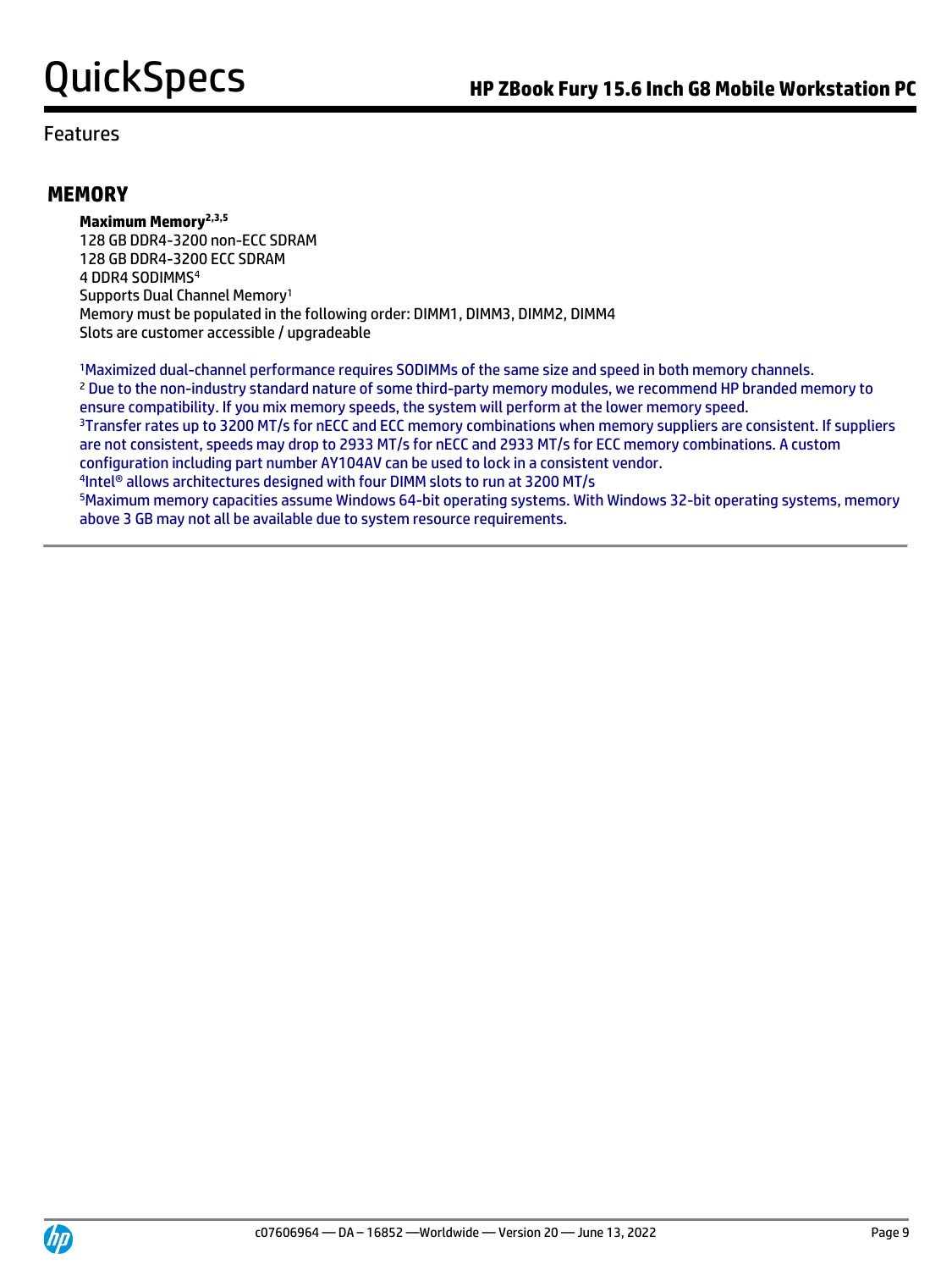## **NETWORKING/COMMUNICATIONS**

#### **LAN**

Intel® I219-LM GbE, vPro™<sup>1</sup> Intel® I219-V GbE, non-vPro™<sup>1</sup>

<sup>1</sup>GbE - The term "10/100/1000" or "Gigabit" Ethernet indicates compatibility with IEEE standard 802.3ab for Gigabit Ethernet, and does not connote actual operating speed of 1 Gb/s. For high-speed transmission, connection to a Gigabit Ethernet server and network infrastructure is required.

#### **WLAN**

Intel® Wi-Fi 6 AX201 (2x2) and Bluetooth® 5.2 combo, vPro™ <sup>1</sup> Intel® Wi-Fi 6 AX201 (2x2) and Bluetooth® 5.2 combo, non-vPro™ 1,2

<sup>1</sup> Wireless access point and Internet service required and sold separately. Availability of public wireless access points limited. Wi-Fi 6 (802.11ax) is backwards compatible with prior 802.11 specs.

<sup>2</sup> Wireless access point and Internet service required and sold separately. Availability of public wireless access points limited. Wi-Fi 6 (802.11ax) is backwards compatible with prior 802.11 specs. The specifications for Wi-Fi 6 are draft specifications and are not final. If the final specifications differ from the draft specifications, it may affect the ability of the notebook to communicate with other 802.11ax WLAN devices. Only available in countries where 802.11ax is supported.

#### **WWAN<sup>1</sup>**

Intel® XMM™ 7360 LTE Advanced CAT 9<sup>3</sup>

Nano SIM card slot<sup>2,3</sup>

A removable SIM is an orderable option for selected 4G LTE notebooks. The removable physical eSIM is placed on the SIM tray on the notebook like a standard SIM card. The removable eSIM is programmable and is not limited to a single carrier. You must add eSIM profile to connect to the internet using cellular data.

<sup>1</sup> WWAN use requires separately purchased service contract. Check with service provider for coverage and availability in your area. Connection speeds will vary due to location, environment, network conditions, and other factors. 4G LTE not available on all products, and in all regions.

<sup>2</sup> All units have an internal SIM card slot but 'For WWAN' base units ship with antennas. <sup>3</sup> Works with Windows 10 only.

#### **Optional Near Field Communication (NFC) module**

## **AUDIO/MULTIMEDIA**

#### **Audio**

Audio by Bang & Olufsen, dual stereo speakers, HP World Facing Microphone dual array digital microphone<sup>1</sup>, functions keys for volume up and down, combo microphone/headphone jack, HD audio

<sup>1</sup>Dual-microphone array when equipped with optional webcam and optional world facing microphone.

**Camera1, 2, 3** 720p HD webcam with IR 720p HD webcam

<sup>1</sup> FHD and HD content required to view HD images respectively.

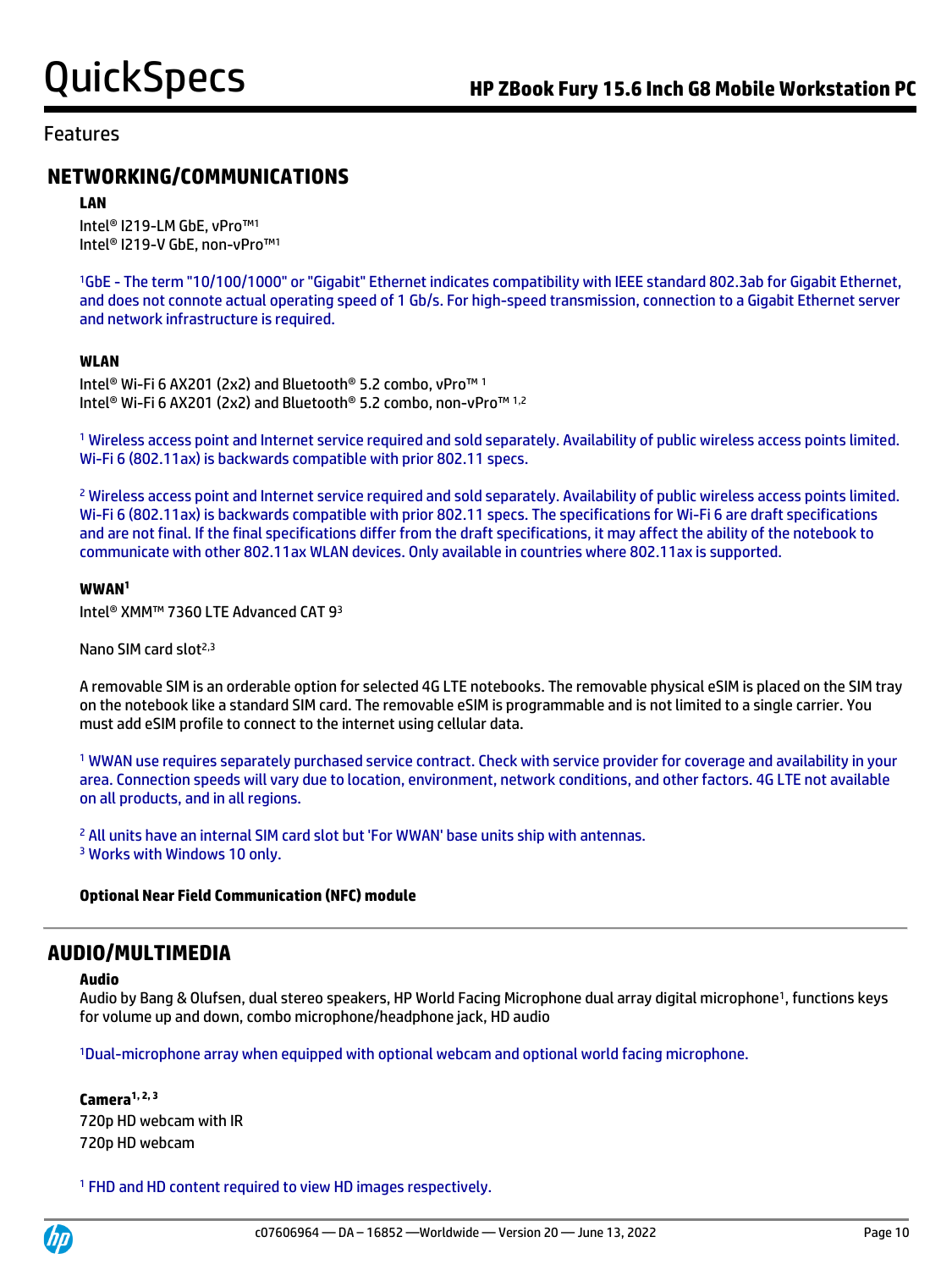<sup>2</sup> Windows Hello face authentication utilizes a camera specially configured for near infrared (IR) imaging to authenticate and unlock Windows devices as well as unlock your Microsoft Passport. <sup>3</sup>Camera-configured options come with a Privacy Shutter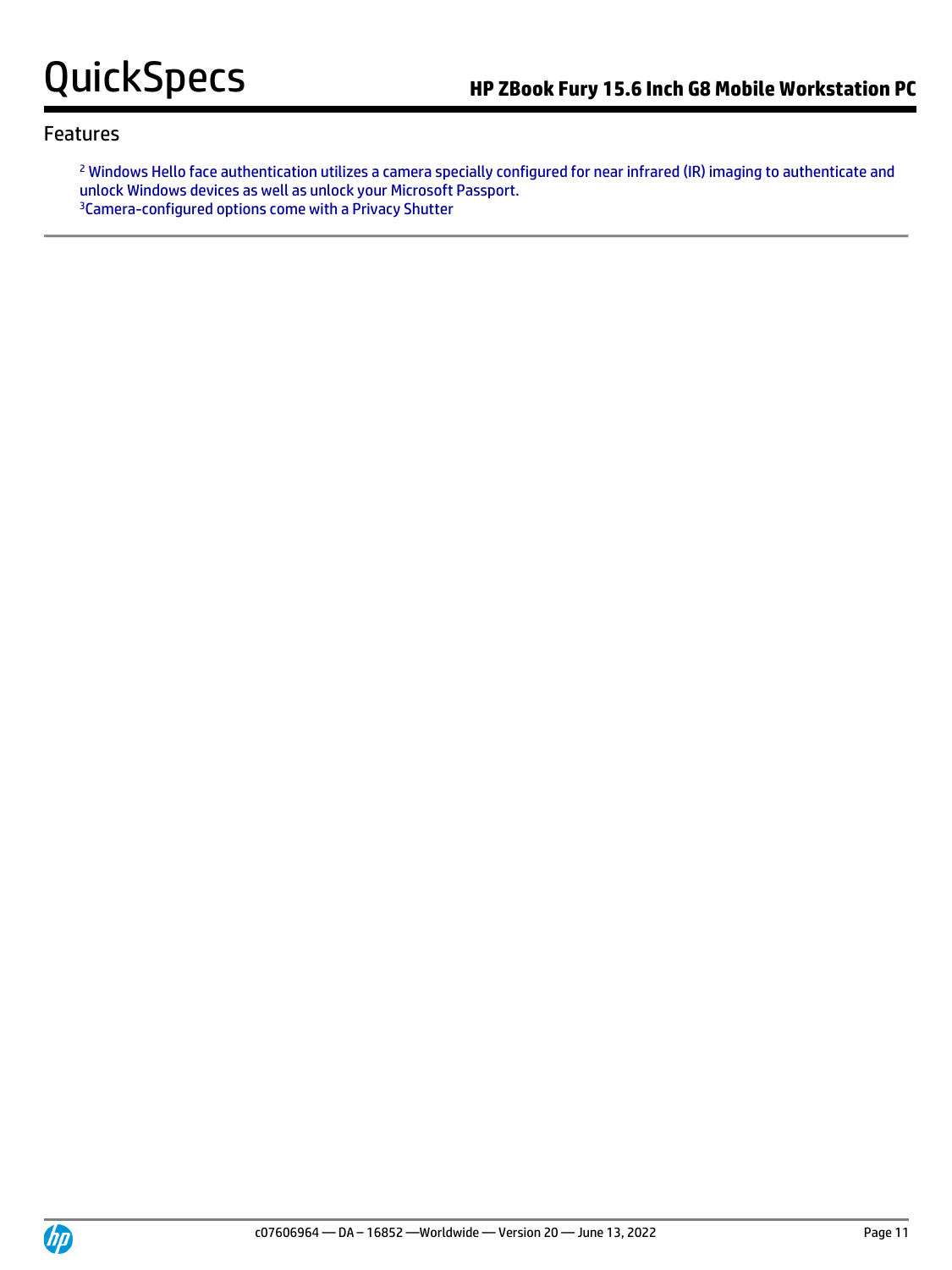## **KEYBOARDS/POINTING DEVICES/BUTTONS & FUNCTION KEYS**

#### **Keyboard**

HP Premium Quiet Keyboard, full-size, spill-resistant, backlit, a Programmable Key, with sperate numeric keypad, HP DuraKey, touchpad with glass surface, multi-touch gestures and taps enabled

#### **Pointing Devices**

Dual pointstick; Touchpad with multi-touch gestures enabled, taps enabled as default; Microsoft Precision Touchpad Default Gestures Support

## **SOFTWARE AND SECURITY**

#### **Workstation ISV Certifications**

See the latest list of certifications at[: http://www.hp.com/go/isv](http://www.hp.com/go/isv)

### **HP ZCENTRAL REMOTE BOOST SOFTWARE**

The remote desktop solution for serious workstation users and their most demanding applications. Download at: http://www.hp.com/go/RGS

#### **HP Performance Advisor**

HP Performance Advisor enables optimal configuration of HP Mobile Workstations delivering stability and best performance. HP Performance Advisor will guide your system setup allowing a "custom" configuration that best matches the workstation to user requirements. Download at: http://www.hp.com/go/performanceadvisor

#### **Software**

Adobe Creative Cloud Bundle Bing search for IE11 Buy Office Data Science Stack HP Admin HP Connection Optimizer<sup>20,9</sup> HP Cloud Recovery<sup>21</sup> HP Easy Clean HP PC Hardware Diagnostics HP Privacy Settings HP Hotkey Support HP JumpStart HP Noise Cancellation Software HP Performance Advisor<sup>8</sup> HP QuickDrop<sup>22</sup> HP Recovery Manager HP Remote Graphics Software HP Smart Support<sup>19</sup> HP Support Assistant<sup>1</sup> HP ZCentral Remote Boost 2020 Software for Z workstation<sup>23,2</sup> Native Miracast support Tile Application

### **Security Management**

Absolute persistence module32,6 HP BIOSphere Gen6 30,5 HP Client Security Suite Gen7<sup>16</sup> HP Device Access Manager HP FingerPrint Sensor HP Manageability Integration Kit<sup>24,11</sup>

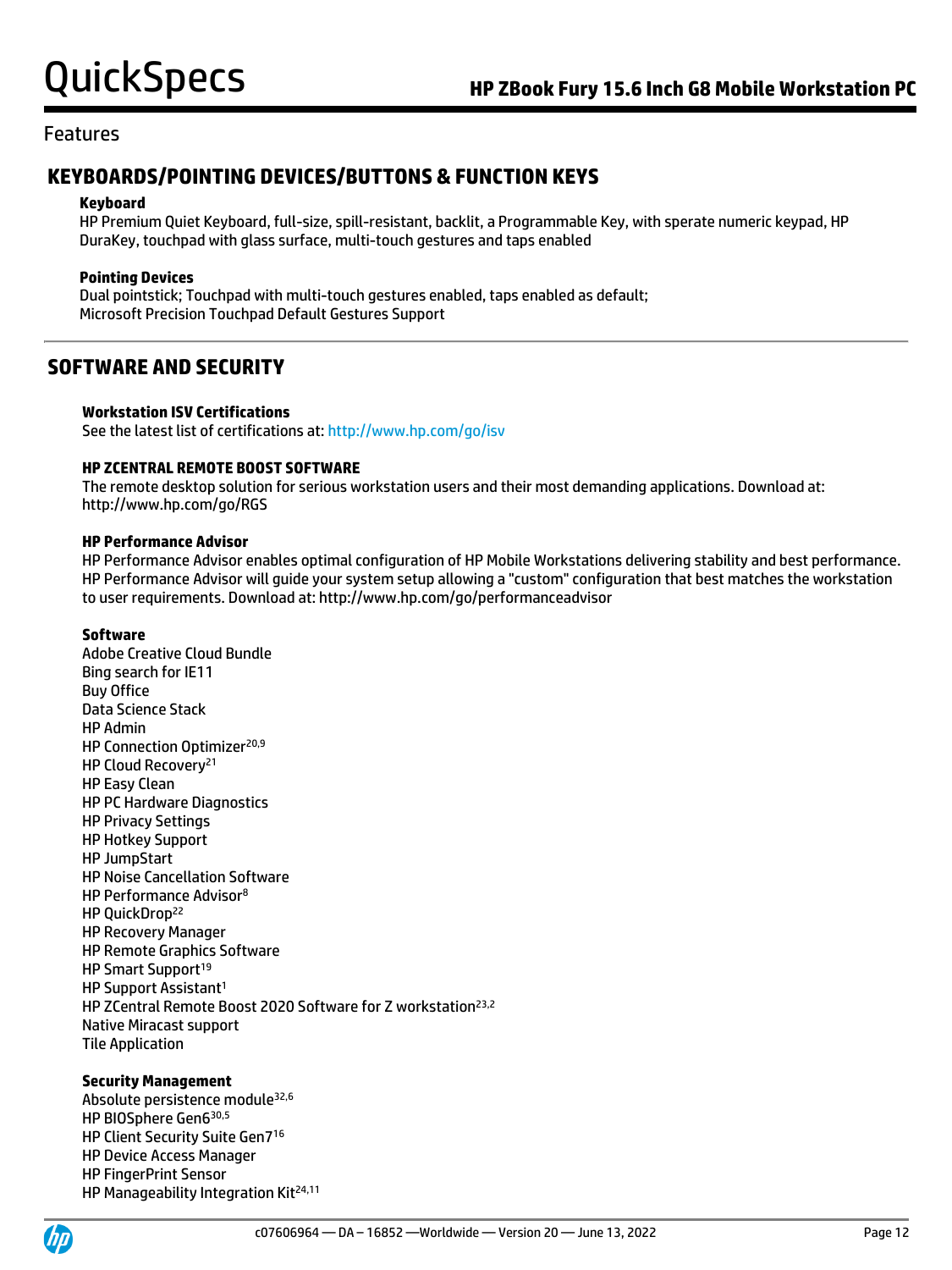HP Power On Authentication HP Secure Erase<sup>31</sup> HP Security Manager HP Secure Platform HP Sure Click<sup>26</sup> HP Sure Recover Gen4 28,13 HP Sure Run<sup>27</sup> HP Sure Sense<sup>25,17</sup> HP Sure Start Gen6 29,14 HP SureView Reflect; HP Tamper Lock Master Boot Record security; Microsoft Defender<sup>10</sup> Pre-boot authentication Nano security lock slot<sup>12</sup> Smartcard Reader - Alcor AU9560 (FIPS 201 Compliant) Trusted Platform Module TPM 2.0 Embedded Security Chip with Windows 10 (Common Criteria EAL4+ Certified)(FIPS 140-2 Level 2 Certified)<sup>33</sup> Windows Secured Core

#### **BIOS Version**

ISO/IEC 19678: 2015 (formerly NIST 800-147) compliant UEFI version: 2.7

### **TPM**

Model: Infineon SLB9670 Version: 7.85 Revision: TPM 2.0 FIPS 140-2 Compliant: Yes

#### **Smartcard Reader**

Model Number: Alcor AU9560 FIPS 201 Compliant: Yes

#### **For more information on HP Client Security Software Suite, refer to** http://www.hp.com/go/clientsecurity**.**

<sup>1</sup> HP Support Assistant - Requires Windows and Internet Access.

<sup>2</sup> HP ZCentral Remote Boost Sender does not come preinstalled on Z Workstations but can be downloaded and run on all Z desktop and laptops without license purchase through 2022. With non-Z sender devices, purchase of perpetual individual license or perpetual floating license per simultaneously executing versions and purchase of ZCentral Remote Boost Software Support is required. ZCentral Remote Boost Sender for non-Z Hardware requires a license and Windows 10, RHEL/CentOS (7 or 8), or UBUNTU 18.04 or 20.04 LTS operating systems. macOS (10.14 or newer) operating system and ThinPro 7.2 are only supported on the receiver side. Requires network access. The software is available for download at hp.com/ZCentralRemoteBoost.

<sup>5</sup> HP BIOSphere Gen6 is available on select HP Pro, Elite and ZBook PCs. See product specifications for details. Features may vary depending on the platform and configurations. <sup>6</sup> Absolute agent is shipped turned off, and will be activated when customers activate a purchased subscription. Subscriptions can be purchased for terms ranging multiple years. Service is limited, check with Absolute for availability outside the U.S. The Absolute Recovery Guarantee is a limited warranty. Certain conditions apply. For full details visit: http://www.absolute.com/company/legal/agreements/computrace-agreement. Data Delete is an optional service provided by Absolute Software. If utilized, the Recovery Guarantee is null and void. In order to use the Data Delete service, customers must first sign a Pre-Authorization Agreement and either obtain a PIN or purchase one or more RSA SecurID tokens from Absolute Software.

<sup>8</sup> HP Performance Advisor Software - HP Performance Advisor is ready and waiting to help you get the most out of your HP Workstation from day one—and every day after. Learn more or download at: https://www8.hp.com/us/en/workstations/performance-advisor.html <sup>9</sup> HP Connection Optimizer requires Windows 10.

<sup>10</sup> Microsoft Defender Opt in and internet connection required for updates.

<sup>11</sup> HP Manageability Integration Kit can be downloaded from http://www.hp.com/go/clientmanagement.

<sup>12</sup> Nano Security lock slot is Lock sold separately.

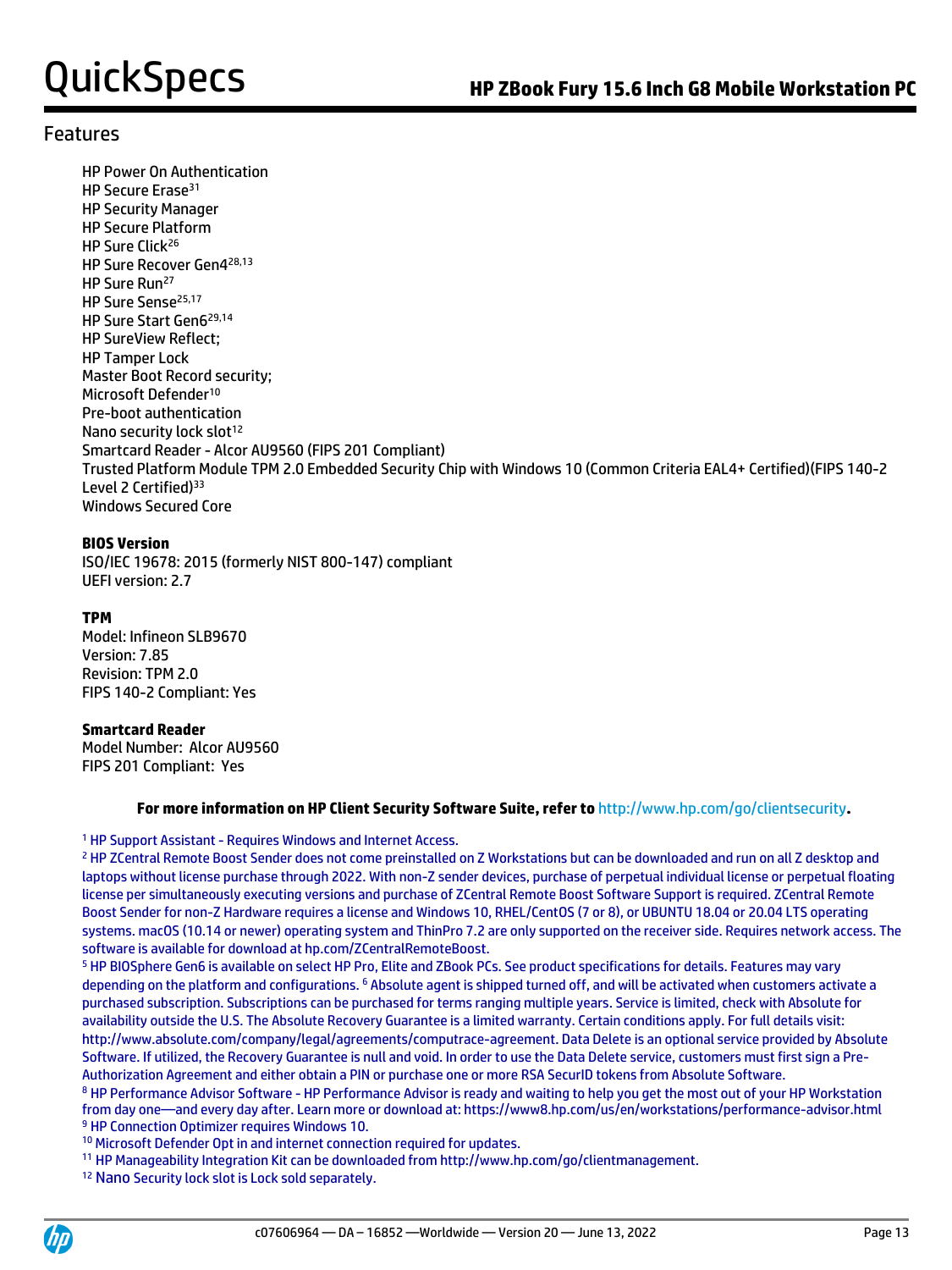<sup>13</sup> HP Sure Recover Gen3: See product specifications for availability. Requires an open, wired network connection. You must back up important files, data, photos, videos, etc. before using HP Sure Recover to avoid loss of data. HP Sure Recover (Gen1) does not support platforms with Intel® Optane™.

<sup>14</sup> HP Sure Start Gen6 is available on select HP PCs with Intel processors. See product specifications for availability.

<sup>15</sup> For the methods outlined in the National Institute of Standards and Technology Special Publication 800-88 "Clear" sanitation method. HP Secure Erase does not support platforms with Intel® Optane™.

<sup>16</sup> HP Client Security Manager Gen5 requires Windows and is available on select HP Pro, Elite and ZBook PCs. See product specifications for details.

<sup>17</sup> HP Sure Sense requires Windows 10. See product specifications for availability.

<sup>18</sup> Wireless access point and Internet service required and sold separately. Availability of public wireless access points limited.

<sup>19</sup> HP Smart Support is available to commercial customers through your HP Service Representative and HP Factory Configuration Services; or it can be downloaded at: http://www.hp.com/smart-support. HP Smart Support automatically collects the telemetry necessary upon initial boot of the product to deliver device-level configuration data and health insights.

<sup>20</sup> HP Connection Optimizer requires Windows 10.

21 HP Cloud Recovery is available for Z by HP, HP Elite and Pro desktops and laptops PCs with Intel® or AMD processors and requires an open, wired network connection. Note: You must back up important files, data, photos, videos, etc. before use to avoid loss of data. Detail please refer to: <https://support.hp.com/us-en/document/c05115630>

<sup>22</sup> HP QuickDrop requires Internet access and Windows 10 PC preinstalled with HP QuickDrop app and either an Android device (phone or tablet) running Android 7 or higher with the Android HP QuickDrop app, and /or an iOS device (phone or tablet) running iOS 12 or higher with the iOS HP QuickDrop app.

<sup>23</sup> HP ZCentral Remote Boost Sender does not come preinstalled on Z Workstations but can be downloaded and run on all Z desktop and laptops without license purchase through 2022. With non-Z sender devices, purchase of perpetual individual license or perpetual floating license per simultaneously executing versions and purchase of ZCentral Remote Boost Software Support is required. ZCentral Remote Boost Sender for non-Z Hardware requires a license and Windows 10, RHEL/CentOS (7 or 8), or UBUNTU 18.04 or 20.04 LTS operating systems. macOS (10.14 or newer) operating system and ThinPro 7.2 are only supported on the receiver side. Requires network access. The software is available for download at hp.com/ZCentralRemoteBoost.

<sup>24</sup> HP Manageability Integration Kit can be downloaded from <http://www.hp.com/go/clientmanagement>.

<sup>25</sup> HP Sure Sense is available on select HP PCs and is not available with Windows10 Home.

<sup>26</sup> HP Sure Click requires Windows 10. See https://bit.ly/2PrLT6A\_SureClick for complete details.

<sup>27</sup> HP Sure Run is available on select HP PCs and requires Windows 10.

<sup>28</sup> HP Sure Recover Gen4 is available on select HP PCs and requires Windows 10 and an open network connection. You must back up important files, data, photos, videos, etc. before using HP Sure Recover to avoid loss of data. Network based recovery using Wi-Fi is only available on PCs with Intel Wi-Fi Module.

<sup>29</sup> HP Sure Start Gen6 is available on select HP PCs.

<sup>30</sup> HP BIOSphere Gen6 features may vary depending on the platform and configuration.

<sup>31</sup> For the methods outlined in the National Institute of Standards and Technology Special Publication 800-88 "Clear" sanitation method. HP Secure Erase does not support platforms with Intel® Optane™.

32 Absolute firmware module is shipped turned off and can only be activated with the purchase a license subscription and full activation of the software agent. License subscriptions can be purchased for terms ranging multiple years. Service is limited, check with Absolute for availability outside the U.S. Certain conditions apply. For full details visit:

<https://www.absolute.com/about/legal/agreements/absolute/>.

33 TPM 2.0 is limited on HP ThinPro/HP Smart Zero, and functionality is dependent upon use of a customer-enabled application that can locate the TPM chip.

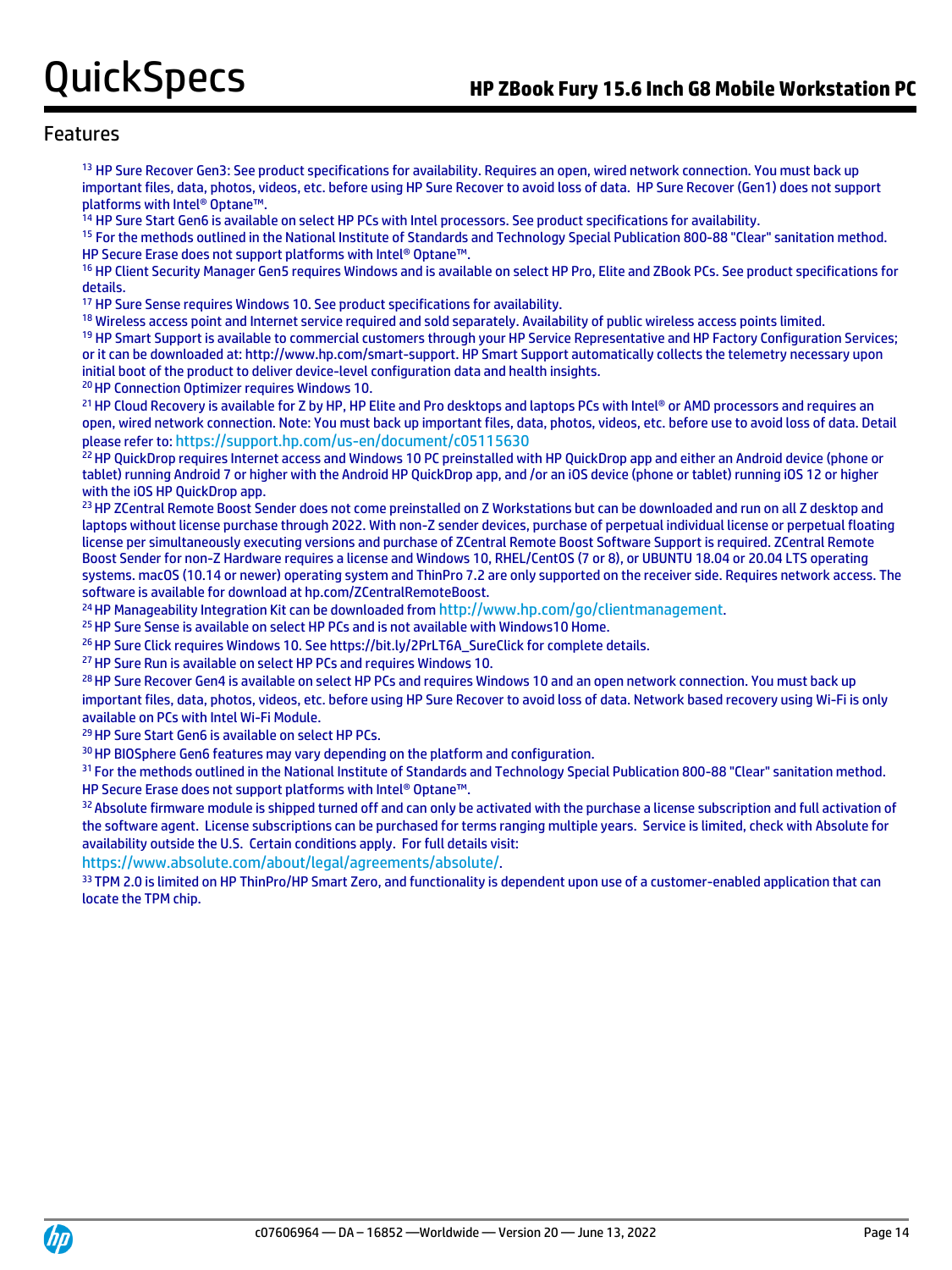### **POWER**

#### **Power Supply**

120 W Slim Smart external AC power adapter 150 W Slim Smart external AC power adapter 200 W UltraSlim Smart external AC power adapter

#### **Primary Battery**

HP Long Life 8-cell, 94 Wh Li-ion polymer<sup>2,4</sup> **Note:** batteries are customer replaceable.

### **Battery life<sup>1</sup>**

MM18: Up to 10 hours and 18 minutes

120 W power adapter is configurable with Intel UMA graphics 150 W power adapter is configurable with NVIDIA® T1200 and RTX A2000 configurations 200 W power adapter is configurable with NVIDIA RTX A3000<sup>3</sup> or higher and AMD configurations

#### **Power to System**

Up to 100 W via USB-C® (up to 75 W on non HP machines) Separate AC power needed for HP ZBooks that require more than 100 W power delivered via USB-C® alt mode.

<sup>1</sup>Battery life will vary depending on the product model, configuration, loaded applications, features, use, wireless functionality and power management settings. The maximum capacity of the battery will naturally decrease with time and usage. See MobileMark18 battery benchmark https://bapco.com/products/mobilemark-2018/ for additional details. <sup>2</sup>Batteries have a default one year limited warranty except for Long Life batteries which will have same 1-year or 3-year limited warranty as the platform. Refer to http://www.hp.com/support/batterywarranty/ for additional battery information.

<sup>3</sup>The HP custom vapor chamber (Z VaporForce) is only available on configurations with NVIDIA® RTX™ A3000 graphics and greater or AMD Radeon graphics

<sup>4</sup>Actual battery Watt-hours (Wh) will vary from design capacity. Battery capacity will naturally decrease with shelf life, time, usage, environment, temperature, system configuration, loaded apps, features, power management settings and other factors.

## **ENVIRONMENTAL**

ENERGY STAR® certified and EPEAT® registered where applicable.<sup>1</sup>

Low halogen<sup>2</sup>

<sup>1</sup> Based on US EPEAT<sup>®</sup> registration according to IEEE 1680.1-2018 EPEAT<sup>®</sup>. Status varies by country. Visit www.epeat.net for more information.

<sup>2</sup> External power supplies, power cords, cables and peripherals are not low halogen. Service parts obtained after purchase may not be low halogen.

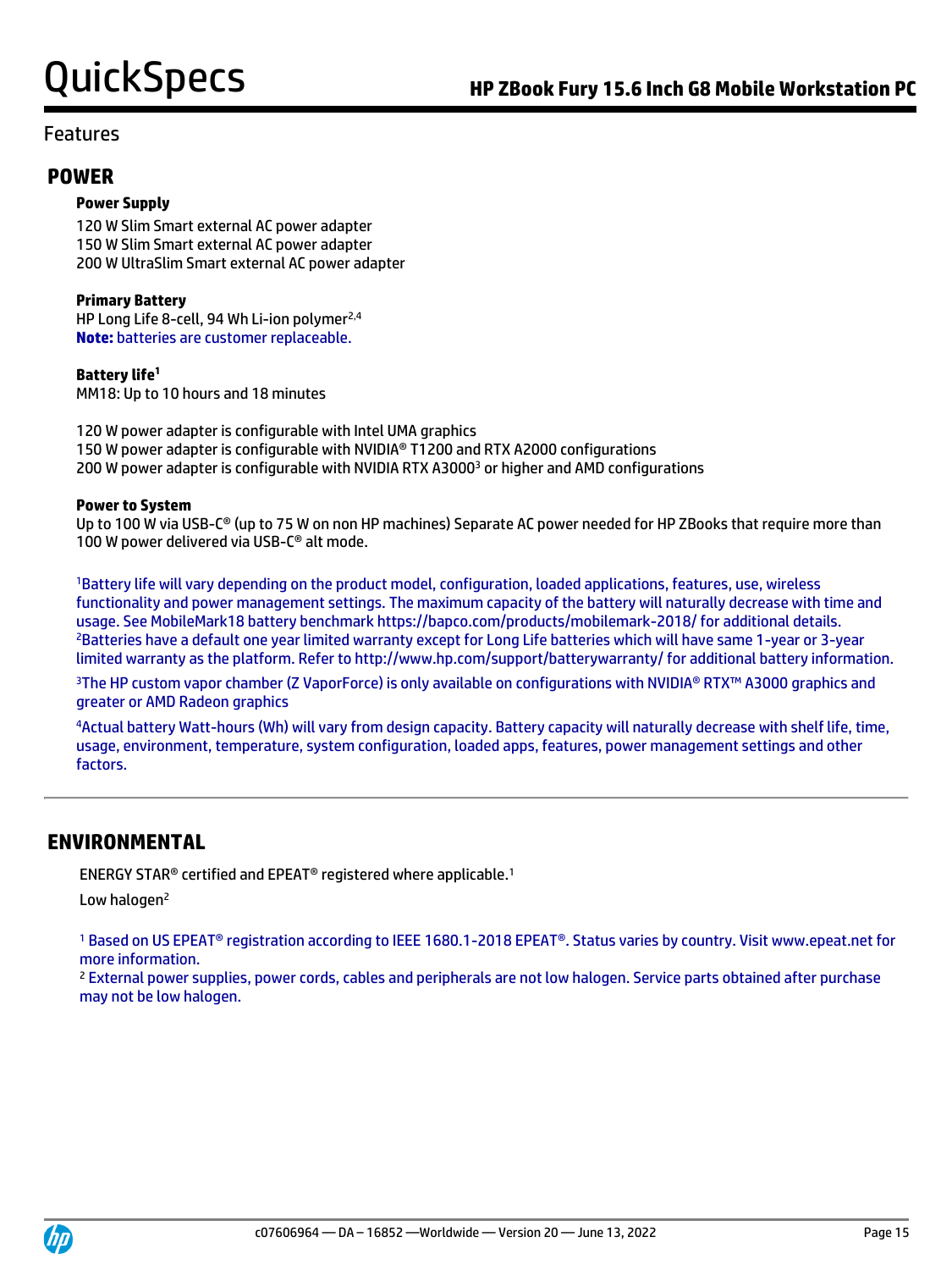## **WEIGHTS & DIMENSIONS**

**Dimensions (w x d x h)**

36.1 x 24.25 x 2.595 cm 14.21 x 9.55 x 1.0222 in

#### **Max. hinge open angle on:** 180°

#### **Weights**

Starting at 2.35kg (5.18 lb) Weight varies by configuration and components.

A deck: Anodized Aluminum + plastic antenna cover + magnesium inner structure B deck: ; Plastic bezel + Touch has Corning® Gorilla ® Glass 5 (option) C deck: Anodized Aluminum + magnesium inner structure D deck: Magnesium Die Cast E door: Magnesium Die Cast Metal Alloy Hinges

### **Note:**

 $A = Top$ B = Panel Area C = Keyboard/Touchpad surface D = Bottom

## **PORTS/SLOTS**

#### **Left side<sup>6</sup>**

1 RJ-45

- 1 SuperSpeed USB Type-A 5Gbps signaling rate (charging) [USB 3.1 Gen 1 Type A charging]
- 1 SuperSpeed USB Type-A 5Gbps signaling rate [USB 3.1 Gen 1 Type A]
- 1 headphone/microphone combo
- 1 smart card reader

### **Right side<sup>6</sup>**

1 power connector

2 USB Type-C® (Thunderbolt™ 48, pass through support DisplayPort™ 1.42, USB 4, with BC 1.2)

1 Mini DisplayPort<sup>™</sup> 1.4 with Discrete Graphics<sup>2</sup>

1 HDMI 2.0b or HDMI 2.1 (depends on graphics selection)<sup>1,3,4,5,7</sup>

1 SD 7.0 Media Card Reader<sup>9</sup>

<sup>1</sup> HDMI port-cable not included.

<sup>2</sup> Mini DisplayPort™ 1.4 with discrete, 1.2 with UMA.

<sup>3</sup> HDMI 2.0b with NVIDIA T1200 and UMA (NVIDIA RTX™ A5000, RTX A4000, RTX A3000, RTX A2000, AMD Radeon Pro W6600M support HDMI 2.1 with FRL)

<sup>4</sup>When both USB Type-C® are in use, HDMI cannot be detected

<sup>5</sup>When one USB Type-C® is in use, HDMI can be detected if USB Type-C® in use is assigned to different channel

<sup>6</sup>When product is under heavy power loading, performance may be reduced to prevent battery drain. Disconnecting USB devices will restore system performance

<sup>7</sup>HDMI 2.1 not supported with T1200/UMA GPU

8 SuperSpeed USB 20Gbps is not available with Thunderbolt™ 4.

<sup>9</sup>SD4.0 cards will run at SD3 speed for any SD 7.0 host. This is the SD 7.0 standard.

## **SERVICE AND SUPPORT**

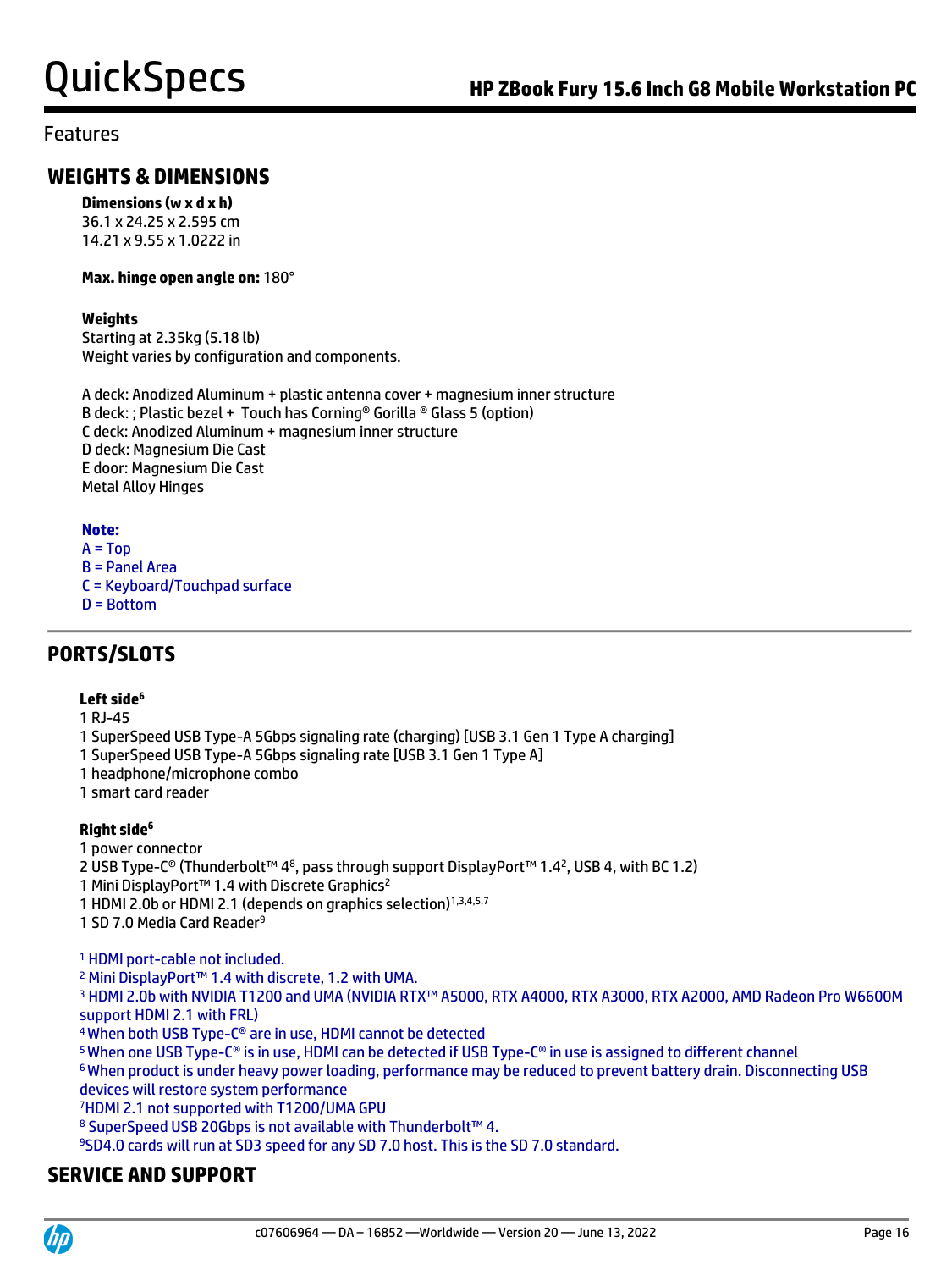HP Services offers 3-year and 1-year limited warranties and 90 day software limited warranty options depending on country. Batteries have a default one year limited warranty except for Long Life batteries which will have same 1-year or 3-year limited warranty as the platform. Refer to http://www.hp.com/support/batterywarranty/ for additional battery information. On-site service and extended coverage is also available. HP Care Pack Services are optional extended service contracts that go beyond the standard limited warranties. To choose the right level of service for your HP product, use the HP Care Pack Services Lookup Tool at: http://www.hp.com/go/cpc.

<sup>1</sup>Sold separately or as an optional feature. Service levels and response times for HP Care Packs may vary depending on your geographic location. Service starts on date of hardware purchase. Restrictions and limitations apply. HP services are governed by the applicable HP terms and conditions of service provided or indicated to Customer at the time of purchase. Customer may have additional statutory rights according to applicable local laws, and such rights are not in any way affected by the HP terms and conditions of service or the HP Limited Warranty provided with your HP Product. Consult your local HP Customer Support Center for details.

## **CERTIFICATION AND COMPLIANCE**

Energy Efficiency Compliance ENERGY STAR® certified Energy Efficiency Compliance EPEAT<sup>®</sup> GOLD

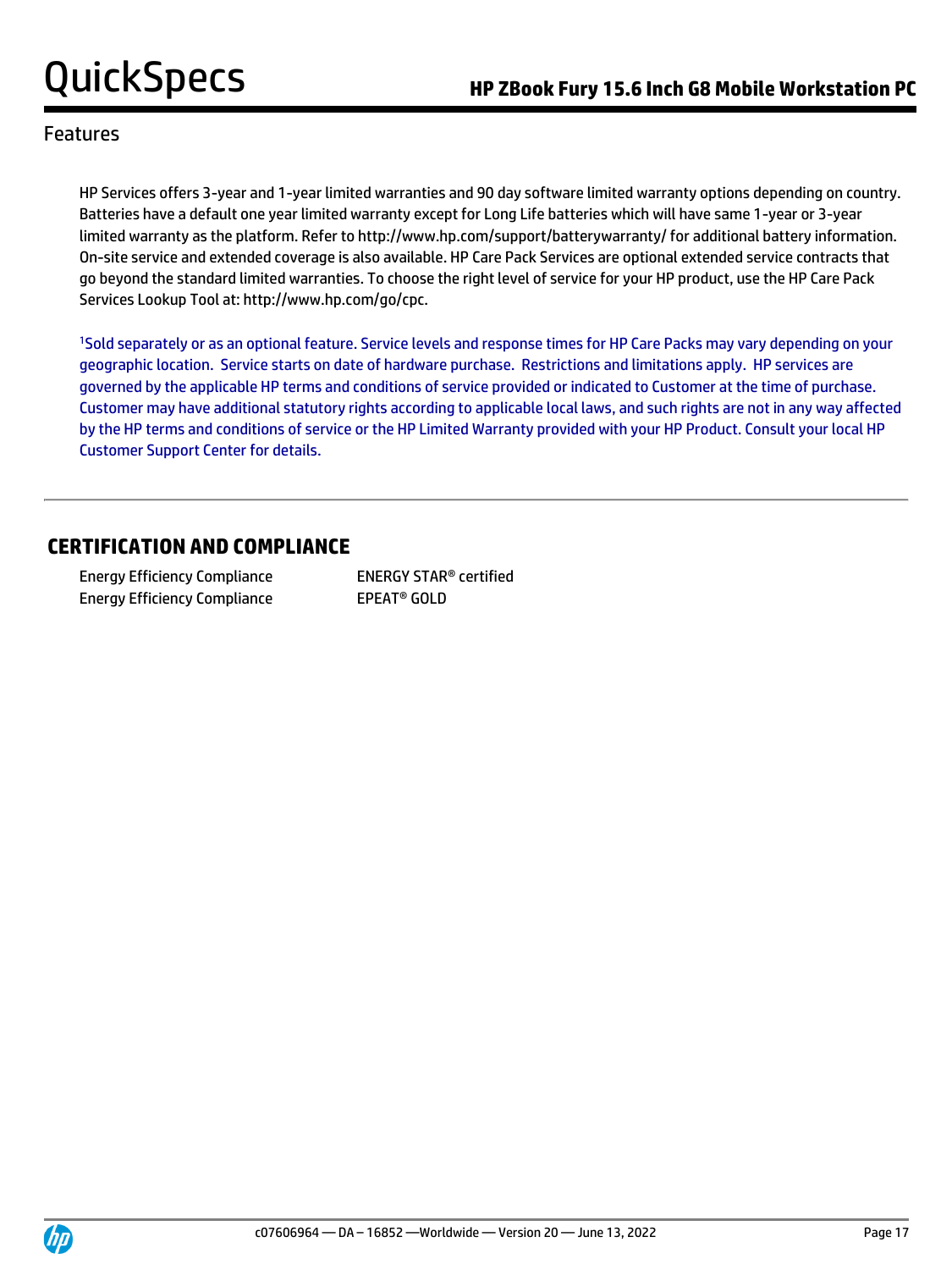# Technical Specifications – System Unit

## **SYSTEM UNIT**

| <b>Stand-Alone Power</b><br><b>Requirements (AC Power) Voltage</b> | <b>Nominal Operating</b>                          | 19.5V                                                             |                                                                       |  |
|--------------------------------------------------------------------|---------------------------------------------------|-------------------------------------------------------------------|-----------------------------------------------------------------------|--|
|                                                                    | <b>Average Operating</b><br>Power(idle)           | System in idle mode + max Adapter Safety test<br>panel brightness | condition                                                             |  |
|                                                                    | <b>Discrete Graphics</b>                          | 80W                                                               |                                                                       |  |
|                                                                    | <b>Max Operating Power</b>                        | <200W                                                             |                                                                       |  |
| <b>Temperature</b>                                                 | <b>Operating</b>                                  |                                                                   | 32° to 95° F (0° to 35° C) (No sustained direct exposure to sunlight) |  |
|                                                                    | <b>Non-operating</b>                              | $-4^{\circ}$ to 140° F (-20° to 60° C)                            |                                                                       |  |
| <b>Relative Humidity</b>                                           | <b>Operating</b>                                  | 10% to 90%, non-condensing                                        |                                                                       |  |
|                                                                    | <b>Non-operating</b>                              | condensing                                                        | 5% to 95%, 101.6° F (38.7° C) maximum wet bulb temperature, non-      |  |
| <b>Shock</b>                                                       | <b>Operating</b>                                  | 40 G, 2 ms, half-sine                                             |                                                                       |  |
|                                                                    | <b>Non-operating</b>                              | 200 G, 2 ms, half-sine                                            |                                                                       |  |
| <b>Random Vibration</b>                                            | <b>Operating</b>                                  | $0.75$ grms                                                       |                                                                       |  |
|                                                                    | <b>Non-operating</b>                              | 1.50 grms                                                         |                                                                       |  |
| <b>Maximum Altitude</b>                                            | <b>Operating</b>                                  | 10,000 ft. (3,048 m)                                              |                                                                       |  |
| (unpressurized)                                                    | <b>Non-operating</b>                              | 40,000 ft. (12,192 m)                                             |                                                                       |  |
| <b>Temperature Derating</b><br>with Altitude                       | <b>Operating</b>                                  | 1.8°F / 1000 ft (1°C / 304.8 m)                                   |                                                                       |  |
| <b>Planned Industry</b>                                            | <b>UL</b>                                         | Yes                                                               |                                                                       |  |
| <b>Standard</b><br><b>Certifications</b>                           | <b>CSA</b>                                        | Yes                                                               |                                                                       |  |
|                                                                    | <b>FCC Compliance</b>                             | Yes                                                               |                                                                       |  |
|                                                                    | <b>ENERGY STAR®</b>                               | Yes                                                               |                                                                       |  |
|                                                                    | <b>EPEAT<sup>®</sup></b>                          | Yes                                                               |                                                                       |  |
|                                                                    | <b>ICES</b>                                       | Yes                                                               |                                                                       |  |
|                                                                    | <b>Australia / NZ A-Tick</b><br><b>Compliance</b> | Yes                                                               |                                                                       |  |
|                                                                    | ccc                                               | Yes                                                               |                                                                       |  |
|                                                                    | <b>Japan VCCI Compliance</b>                      | Yes                                                               |                                                                       |  |
|                                                                    | KCC                                               | Yes                                                               |                                                                       |  |
|                                                                    | <b>BSMI</b>                                       | Yes                                                               |                                                                       |  |
|                                                                    | <b>CE Marking Compliance</b>                      | Yes                                                               |                                                                       |  |
|                                                                    | MIL STD 810H                                      | Yes                                                               |                                                                       |  |
|                                                                    | <b>BNCI or BELUS</b>                              | Yes                                                               |                                                                       |  |
|                                                                    | <b>GOST</b>                                       | Yes                                                               |                                                                       |  |
|                                                                    | Saudi Arabian                                     |                                                                   |                                                                       |  |
|                                                                    | <b>Compliance (ICCP)</b>                          | Yes                                                               |                                                                       |  |
|                                                                    | <b>UKRSERTCOMPUTER</b>                            | Yes                                                               |                                                                       |  |

<sup>1</sup>Configurations of the HP ZBook Fury 15.6 inch G8 that are ENERGY STAR® qualified are identified as HP ZBook Fury 15.6 inch G8 ENERGY STAR on HP websites and o[n http://www.energystar.gov.](http://www.energystar.gov/)

<sup>2</sup> EPEAT® registered where applicable. EPEAT registration varies by country. See http://www.epeat.net for registration status by country. Search keyword generator on HP's 3rd party option store for solar generator accessories at www.hp.com/go/options.

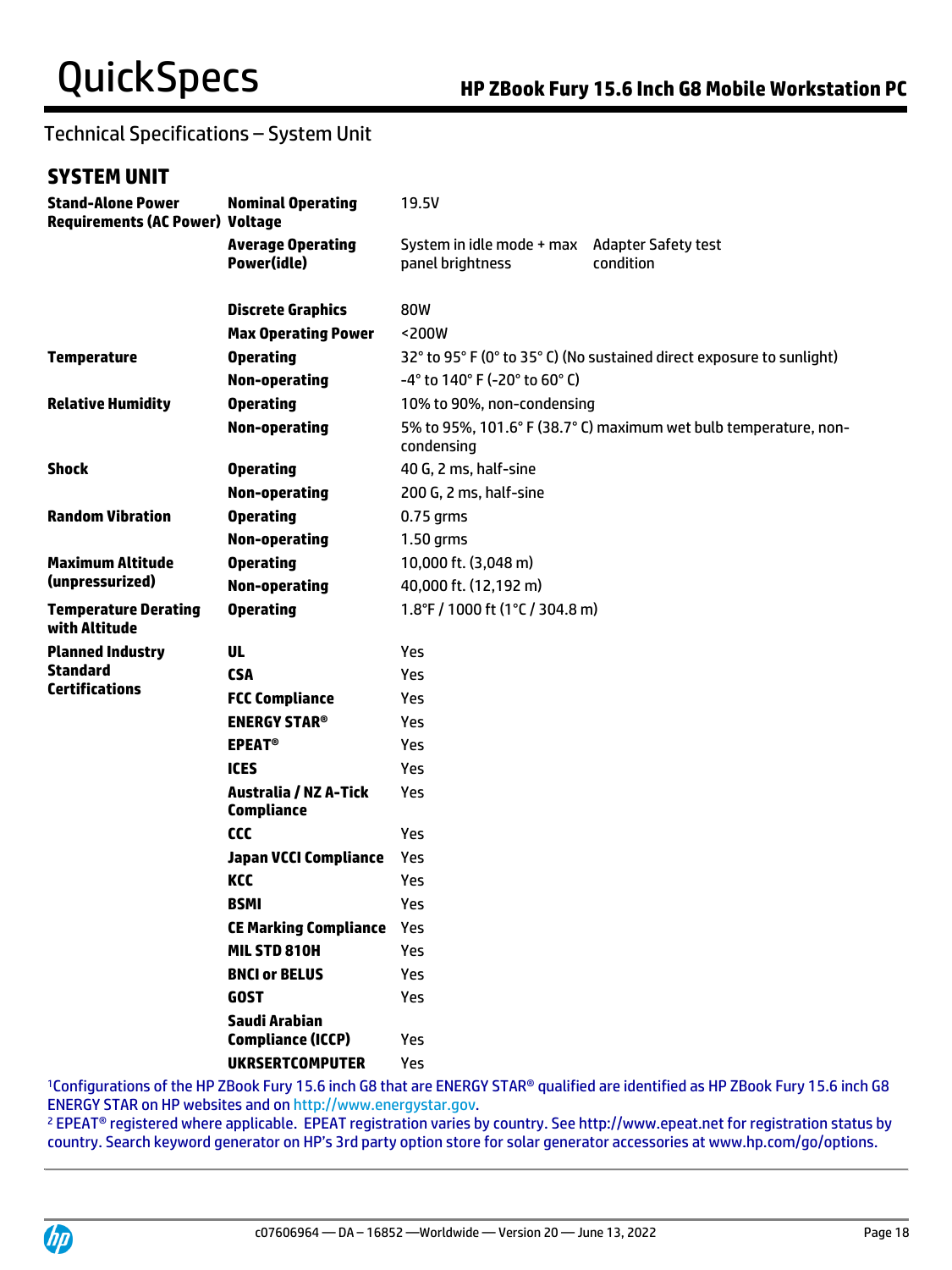Technical Specifications – Displays

## **DISPLAYS**

| 15.6" diagonal FHD IPS                           | <b>Outline Dimensions (W x H)</b> | 350.96 x 216.65 mm (max)  |                   |
|--------------------------------------------------|-----------------------------------|---------------------------|-------------------|
| eDP1.2 anti-glare WLED-                          | <b>Active Area</b>                | 344.16 x 193.59 mm (typ.) |                   |
| backlit and ambient light<br>sensor 250 nits 45% | Weight                            | 370 g (max)               |                   |
| NTSC (1920 x 1080)                               | Diagonal Size                     | 15.6 inch                 |                   |
|                                                  | <b>Thickness</b>                  | $3.2$ mm (max)            |                   |
|                                                  | <b>Interface</b>                  | eDP 1.2                   |                   |
|                                                  | <b>Panel Technology</b>           | IPS.                      |                   |
|                                                  | <b>Surface Treatment</b>          | Anti-Glare                |                   |
|                                                  | <b>Touch Enabled</b>              | No                        |                   |
|                                                  | <b>Contrast Ratio</b>             | $600:1$ (typ.)            |                   |
|                                                  | <b>Refresh Rate</b>               | 60 Hz                     |                   |
|                                                  | <b>Brightness</b>                 | 250nits                   |                   |
|                                                  | <b>Pixel Resolution</b>           | <b>Format</b>             | 1920 x 1080 (FHD) |
|                                                  |                                   | <b>Configuration</b>      | <b>RGB</b>        |
|                                                  | <b>Backlight</b>                  | <b>LED</b>                |                   |
|                                                  | <b>PPI</b>                        | 166                       |                   |
|                                                  | <b>Color Gamut Coverage</b>       | <b>45% NTSC</b>           |                   |
|                                                  | <b>Color Depth</b>                | 6 bits + Hi FRC           |                   |
|                                                  | Viewing Angle                     | UWVA 85/85/85/85          |                   |

All specifications represent the typical specifications provided by HP's component manufacturers; actual performance may vary either higher or lower.

| 15.6" diagonal FHD IPS                                                  | <b>Outline Dimensions (W x H)</b> | 350.96 x 216.75 mm (max)  |                   |
|-------------------------------------------------------------------------|-----------------------------------|---------------------------|-------------------|
| eDP1.3 + PSR anti-glare<br>WLED-backlit and<br>ambient light sensor 400 | <b>Active Area</b>                | 344.16 x 193.59 mm (typ.) |                   |
|                                                                         | Weight                            | $370 g$ (max)             |                   |
| nits 72% NTSC (1920 x                                                   | <b>Diagonal Size</b>              | 15.6 inch                 |                   |
| 1080)                                                                   | <b>Thickness</b>                  | $3.2$ mm (max)            |                   |
|                                                                         | Interface                         | $eDP$ 1.3 + PSR           |                   |
|                                                                         | <b>Panel Technology</b>           | <b>IPS</b>                |                   |
|                                                                         | <b>Surface Treatment</b>          | Anti-Glare                |                   |
|                                                                         | <b>Touch Enabled</b>              | No                        |                   |
|                                                                         | <b>Contrast Ratio</b>             | $600:1$ (typ.)            |                   |
|                                                                         | <b>Refresh Rate</b>               | 60 Hz                     |                   |
|                                                                         | <b>Brightness</b>                 | 400 nits                  |                   |
|                                                                         | <b>Pixel Resolution</b>           | <b>Format</b>             | 1920 x 1080 (FHD) |
|                                                                         |                                   | <b>Configuration</b>      | <b>RGB</b>        |
|                                                                         | Backlight                         | <b>LED</b>                |                   |
|                                                                         | <b>PPI</b>                        | 142                       |                   |
|                                                                         | <b>Color Gamut Coverage</b>       | <b>72% NTSC</b>           |                   |
|                                                                         | <b>Color Depth</b>                | 6 bits + Hi FRC           |                   |
|                                                                         | <b>Viewing Angle</b>              | UWVA 85/85/85/85          |                   |

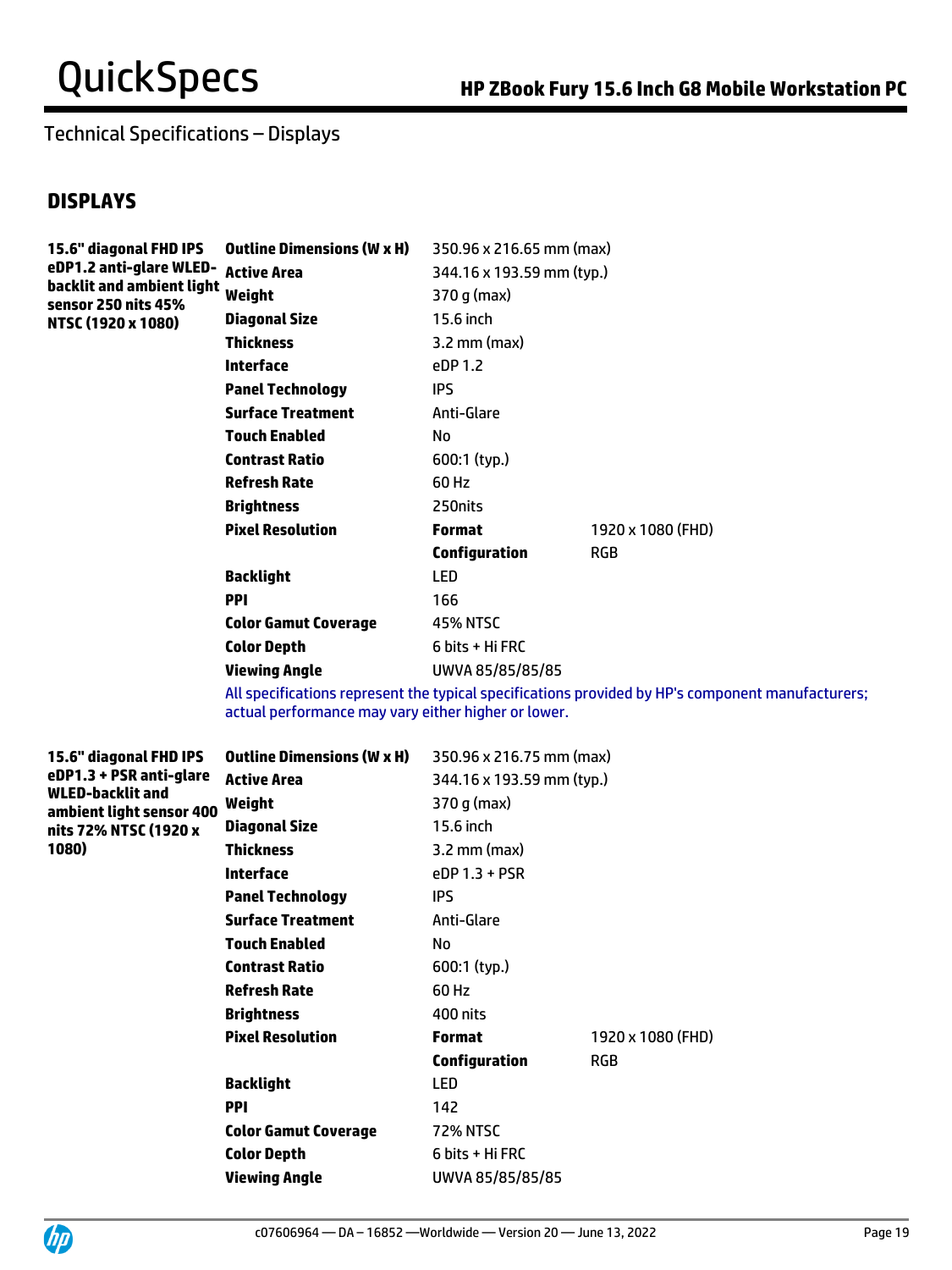## Technical Specifications – Displays

All specifications represent the typical specifications provided by HP's component manufacturers; actual performance may vary either higher or lower.

| <b>Next Gen HP SureView</b>                     | <b>Outline Dimensions (W x H)</b> | 349.52 x 205.39 (mm) max    |                   |  |
|-------------------------------------------------|-----------------------------------|-----------------------------|-------------------|--|
| Reflect 15.6" diagonal                          | <b>Active Area</b>                | 344.16 x 193.59 typ.        |                   |  |
| FHD IPS eDP1.3 + PSR<br>anti-glare WLED-backlit | Weight                            | 370g max.                   |                   |  |
| and ambient light sensor                        | <b>Diagonal Size</b>              | 15.6 inch                   |                   |  |
| <b>1000 nits 72% NTSC</b>                       | <b>Thickness</b>                  | $2.6$ mm / 4.5mm max. (PCB) |                   |  |
| $(1920 \times 1080)$                            | Interface                         | eDP                         |                   |  |
|                                                 | <b>Panel Technology</b>           | <b>IPS</b>                  |                   |  |
|                                                 | <b>Surface Treatment</b>          | Anti-Glare                  |                   |  |
|                                                 | <b>Touch Enabled</b>              | No                          |                   |  |
|                                                 | <b>Contrast Ratio</b>             | 1500:1 (typ.)               |                   |  |
|                                                 | <b>Refresh Rate</b>               | 60Hz                        |                   |  |
|                                                 | <b>Brightness</b>                 | 1000 nits                   |                   |  |
|                                                 | <b>Pixel Resolution</b>           | Pitch                       | 1920 x 1080 (FHD) |  |
|                                                 |                                   | <b>Format</b>               | <b>RGB</b>        |  |
|                                                 | <b>Backlight</b>                  | LED                         |                   |  |
|                                                 | <b>PPI</b>                        | 141                         |                   |  |
|                                                 | <b>Color Gamut Coverage</b>       | <b>72% NTSC</b>             |                   |  |
|                                                 | <b>Color Depth</b>                | 8 bits                      |                   |  |
|                                                 | Viewing Angle                     | UWVA 85/85/85/85            |                   |  |

All specifications represent the typical specifications provided by HP's component manufacturers; actual performance may vary either higher or lower.

|                                                          | Next Gen HP Dream Color Outline Dimensions (W x H) | 350.22 x 216.27 mm (max) |                   |
|----------------------------------------------------------|----------------------------------------------------|--------------------------|-------------------|
| display 15.6" diagonal                                   | <b>Active Area</b>                                 | 344.22 x 193.62 (mm)     |                   |
| UHD IPS 120Hz eDP1.4 +<br><b>PSR2 anti-glare BV LED-</b> | Weight                                             | 300q max.                |                   |
| backlit and ambient light                                | <b>Diagonal Size</b>                               | 15.6 inch                |                   |
| sensor 600 nits 100%                                     | Thickness                                          | $2.6$ (mm) max           |                   |
| DCI-P3 (3840 x 2160)                                     | Interface                                          | $PDP 1.4 + PSR2$         |                   |
|                                                          | <b>Panel Technology</b>                            | <b>IPS</b>               |                   |
|                                                          | <b>Surface Treatment</b>                           | Anti-Glare               |                   |
|                                                          | <b>Touch Enabled</b>                               | No                       |                   |
|                                                          | <b>Contrast Ratio</b>                              | 1200:1 (typ.)            |                   |
|                                                          | <b>Refresh Rate</b>                                | 120Hz                    |                   |
|                                                          | <b>Brightness</b>                                  | 600 nits                 |                   |
|                                                          | <b>Pixel Resolution</b>                            | <b>Pitch</b>             | 3840 x 2160 (UHD) |
|                                                          |                                                    | <b>Format</b>            | <b>RGB</b>        |
|                                                          | <b>Backlight</b>                                   | LED                      |                   |
|                                                          | <b>PPI</b>                                         | 282                      |                   |
|                                                          | <b>Color Gamut Coverage</b>                        | 100% DCI-P3              |                   |
|                                                          | Delta E                                            | <2                       |                   |
|                                                          | <b>Color Depth</b>                                 | 8 bits                   |                   |
|                                                          |                                                    |                          |                   |

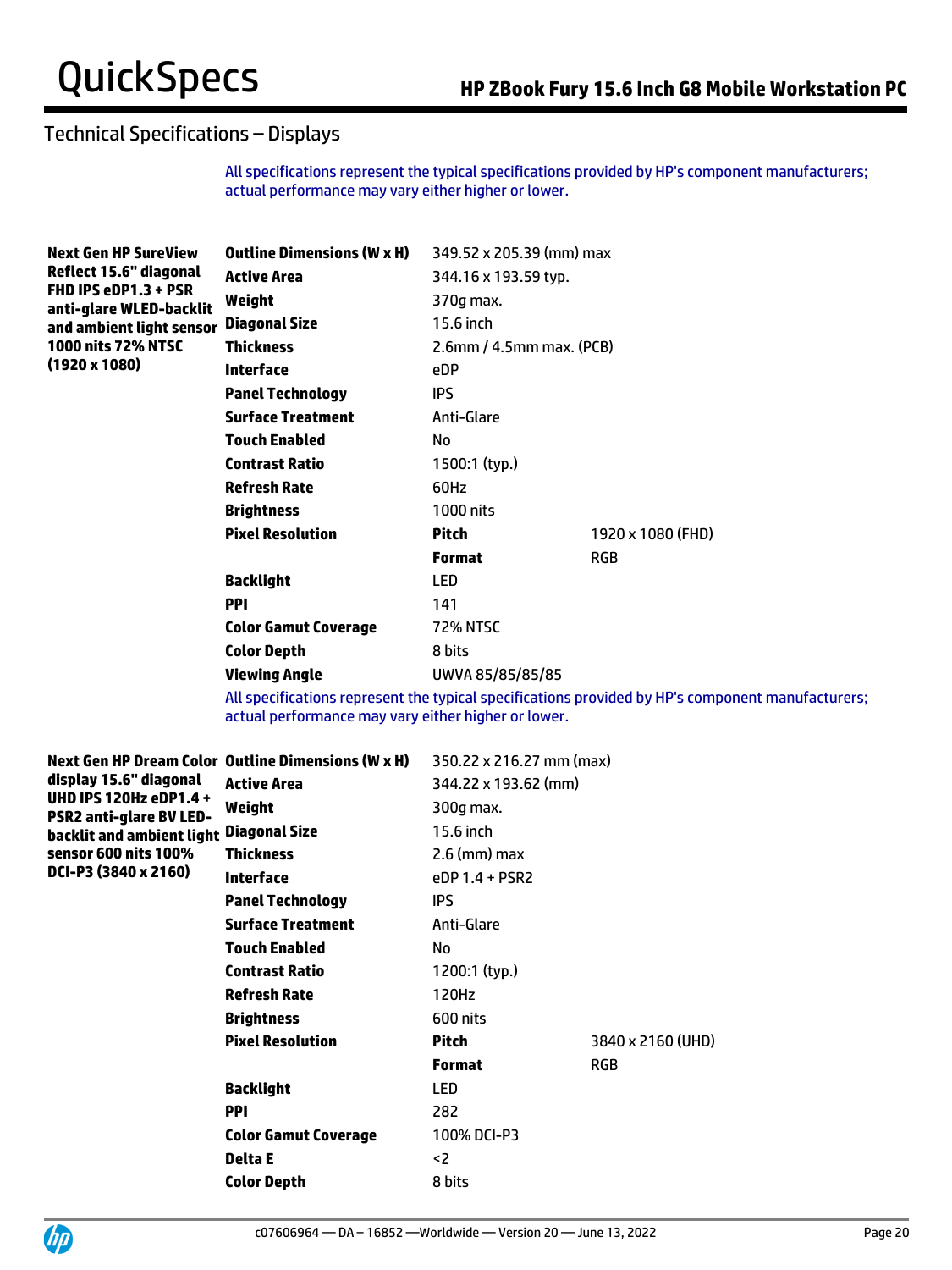## Technical Specifications – Displays

## **Viewing Angle** UWVA 85/85/85/85

All specifications represent the typical specifications provided by HP's component manufacturers; actual performance may vary either higher or lower.

| 15.6" diagonal UHD<br>(3840 x 2160) IPS HDR    | <b>Outline Dimensions (W x H)</b> | 350.22 x 216.27 mm (max) |                   |
|------------------------------------------------|-----------------------------------|--------------------------|-------------------|
|                                                | <b>Active Area</b>                | 344.22 x 193.62 (mm)     |                   |
| 400 eDP1.4 + PSR2<br><b>WLED-backlit touch</b> | Weight                            | 300g max.                |                   |
| screen with Corning®                           | <b>Diagonal Size</b>              | 15.6 inch                |                   |
| Gorilla® Glass 5 and                           | <b>Thickness</b>                  | $2.6$ (mm) max           |                   |
| ambient light sensor 600                       | <b>Interface</b>                  | eDP 1.4 + PSR2           |                   |
| nits 100% DCI-P3                               | <b>Panel Technology</b>           | IPS.                     |                   |
|                                                | <b>Surface Treatment</b>          | Anti-Glare               |                   |
|                                                | <b>Touch Enabled</b>              | Yes                      |                   |
|                                                | <b>Contrast Ratio</b>             | 1200:1 (typ.)            |                   |
|                                                | <b>Refresh Rate</b>               | 120Hz                    |                   |
|                                                | <b>Brightness</b>                 | 600 nits                 |                   |
|                                                | <b>Pixel Resolution</b>           | Pitch                    | 3840 x 2160 (UHD) |
|                                                |                                   | <b>Format</b>            | <b>RGB</b>        |
|                                                | <b>Backlight</b>                  | LED                      |                   |
|                                                | <b>PPI</b>                        | 282                      |                   |
|                                                | <b>Color Gamut Coverage</b>       | 100% DCI-P3              |                   |
|                                                | Delta E                           | <2                       |                   |
|                                                | <b>Color Depth</b>                | 8 bits                   |                   |
|                                                | <b>Viewing Angle</b>              | UWVA 85/85/85/85         |                   |

All specifications represent the typical specifications provided by HP's component manufacturers; actual performance may vary either higher or lower.

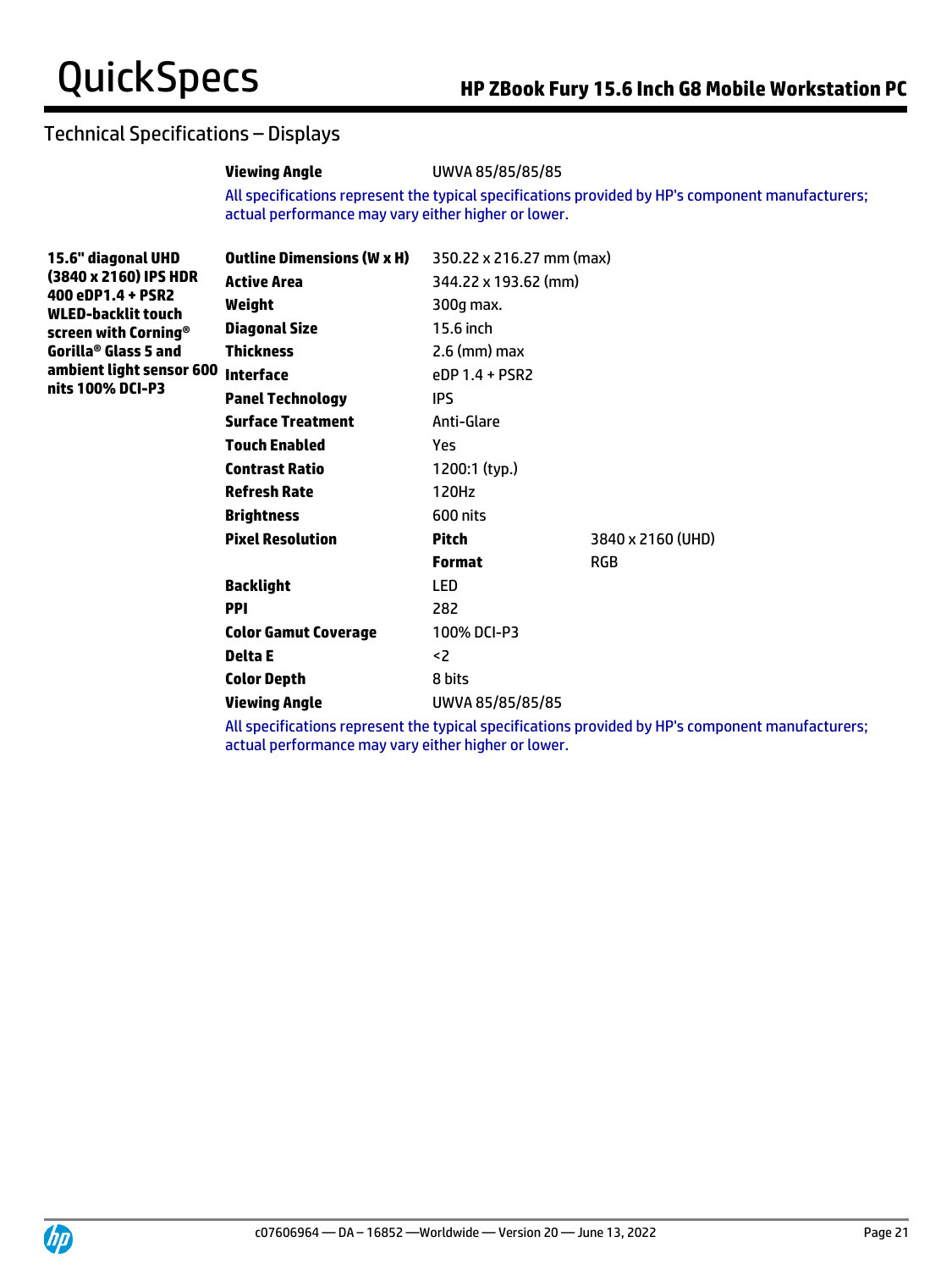## **STORAGE AND DRIVES**

UP

| 256GB PCIe NVMe TLC M.2 Form Factor |                              | M.2 2280                                                                                                                                                                                                                            |                                                                                                                                                                                                        |  |
|-------------------------------------|------------------------------|-------------------------------------------------------------------------------------------------------------------------------------------------------------------------------------------------------------------------------------|--------------------------------------------------------------------------------------------------------------------------------------------------------------------------------------------------------|--|
| <b>2280 Solid State Drive</b>       | <b>Drive Weight</b>          | $0.02$ lb $(10 g)$                                                                                                                                                                                                                  |                                                                                                                                                                                                        |  |
|                                     | <b>Capacity</b>              | 256GB                                                                                                                                                                                                                               |                                                                                                                                                                                                        |  |
|                                     | <b>NAND Type</b>             | <b>TLC</b>                                                                                                                                                                                                                          |                                                                                                                                                                                                        |  |
|                                     | <b>Height</b>                | 2.3 mm Max                                                                                                                                                                                                                          |                                                                                                                                                                                                        |  |
|                                     | Width                        | $0.87$ in (22 mm)                                                                                                                                                                                                                   |                                                                                                                                                                                                        |  |
|                                     | <b>Interface</b>             | PCIe® Gen3 x4 NVMe™                                                                                                                                                                                                                 |                                                                                                                                                                                                        |  |
|                                     | <b>Performance</b>           | <b>Maximum Sequential Read</b>                                                                                                                                                                                                      | <b>Maximum Sequential Write</b>                                                                                                                                                                        |  |
|                                     |                              | 2580 MB/s $\sim$ 2600 MB/s                                                                                                                                                                                                          | 1000 MB/s $\sim$ 1100 MB/s                                                                                                                                                                             |  |
|                                     | <b>Logical Blocks</b>        | 500,118,192                                                                                                                                                                                                                         |                                                                                                                                                                                                        |  |
|                                     | <b>Operating Temperature</b> | 32° to 158°F (0° to 70°C) [ambient temp]                                                                                                                                                                                            |                                                                                                                                                                                                        |  |
|                                     | <b>Features</b>              | ATA Security, TRIM; L1.2                                                                                                                                                                                                            |                                                                                                                                                                                                        |  |
|                                     |                              | system recovery software.                                                                                                                                                                                                           | For storage drives, $GB = 1$ billion bytes. TB = 1 trillion bytes. Actual<br>formatted capacity is less. Up to 35 GB (for Windows 10) is reserved for<br>Slot $1 - 4$ supports up to PCIe Gen 3 speeds |  |
| 256GB PCIe NVMe TLC M.2 Form Factor |                              | M.2 2280                                                                                                                                                                                                                            |                                                                                                                                                                                                        |  |
| 2280 SED Opal 2 Solid               | <b>Drive Weight</b>          | $0.02$ lb $(10 g)$                                                                                                                                                                                                                  |                                                                                                                                                                                                        |  |
| <b>State Drive</b>                  | <b>Capacity</b>              | 256GB                                                                                                                                                                                                                               |                                                                                                                                                                                                        |  |
|                                     | <b>NAND Type</b>             | <b>TLC</b>                                                                                                                                                                                                                          |                                                                                                                                                                                                        |  |
|                                     | <b>Height</b>                | 2.3 mm Max                                                                                                                                                                                                                          |                                                                                                                                                                                                        |  |
|                                     | <b>Width</b>                 | $0.87$ in (22 mm)                                                                                                                                                                                                                   |                                                                                                                                                                                                        |  |
|                                     | <b>Interface</b>             | PCIe® Gen3 x4 NVMe™                                                                                                                                                                                                                 |                                                                                                                                                                                                        |  |
|                                     | <b>Performance</b>           | <b>Maximum Sequential Read</b>                                                                                                                                                                                                      | <b>Maximum Sequential Write</b>                                                                                                                                                                        |  |
|                                     |                              | 2580 MB/s $\sim$ 2600 MB/s                                                                                                                                                                                                          | 1000 MB/s $\sim$ 1100 MB/s                                                                                                                                                                             |  |
|                                     | <b>Logical Blocks</b>        | 500,118,192                                                                                                                                                                                                                         |                                                                                                                                                                                                        |  |
|                                     | <b>Operating Temperature</b> | 32° to 158°F (0° to 70°C) [ambient temp]                                                                                                                                                                                            |                                                                                                                                                                                                        |  |
|                                     | <b>Features</b>              | ATA Security (Option); TCG Opal 2.0; TRIM; L1.2                                                                                                                                                                                     |                                                                                                                                                                                                        |  |
|                                     |                              | For storage drives, $GB = 1$ billion bytes. TB = 1 trillion bytes. Actual<br>formatted capacity is less. Up to 35 GB (for Windows 10) is reserved for<br>system recovery software.<br>Slot $1 - 4$ supports up to PCIe Gen 3 speeds |                                                                                                                                                                                                        |  |
| 512GB PCIe NVMe TLC M.2 Form Factor |                              | M.2 2280                                                                                                                                                                                                                            |                                                                                                                                                                                                        |  |
| 2280 Solid State Drive              | <b>Drive Weight</b>          | $0.02$ lb $(10q)$                                                                                                                                                                                                                   |                                                                                                                                                                                                        |  |
|                                     | <b>Capacity</b>              | 512GB                                                                                                                                                                                                                               |                                                                                                                                                                                                        |  |
|                                     | <b>NAND Type</b>             | <b>TLC</b>                                                                                                                                                                                                                          |                                                                                                                                                                                                        |  |
|                                     | <b>Height</b>                | 2.3 mm Max                                                                                                                                                                                                                          |                                                                                                                                                                                                        |  |
|                                     | Width                        | $0.87$ in (22 mm)                                                                                                                                                                                                                   |                                                                                                                                                                                                        |  |
|                                     | <b>Interface</b>             | PCIe® Gen3 x4 NVMe™                                                                                                                                                                                                                 |                                                                                                                                                                                                        |  |
|                                     | <b>Performance</b>           | <b>Maximum Sequential Read</b>                                                                                                                                                                                                      | <b>Maximum Sequential Write</b>                                                                                                                                                                        |  |
|                                     |                              | 3400 MB/s                                                                                                                                                                                                                           | 2956 MB/s                                                                                                                                                                                              |  |
|                                     | <b>Logical Blocks</b>        | 1,000,215,216                                                                                                                                                                                                                       |                                                                                                                                                                                                        |  |
|                                     | <b>Operating Temperature</b> | 32° to 158°F (0° to 70°C) [ambient temp]                                                                                                                                                                                            |                                                                                                                                                                                                        |  |
|                                     | <b>Features</b>              | ATA Security, TRIM; L1.2                                                                                                                                                                                                            |                                                                                                                                                                                                        |  |

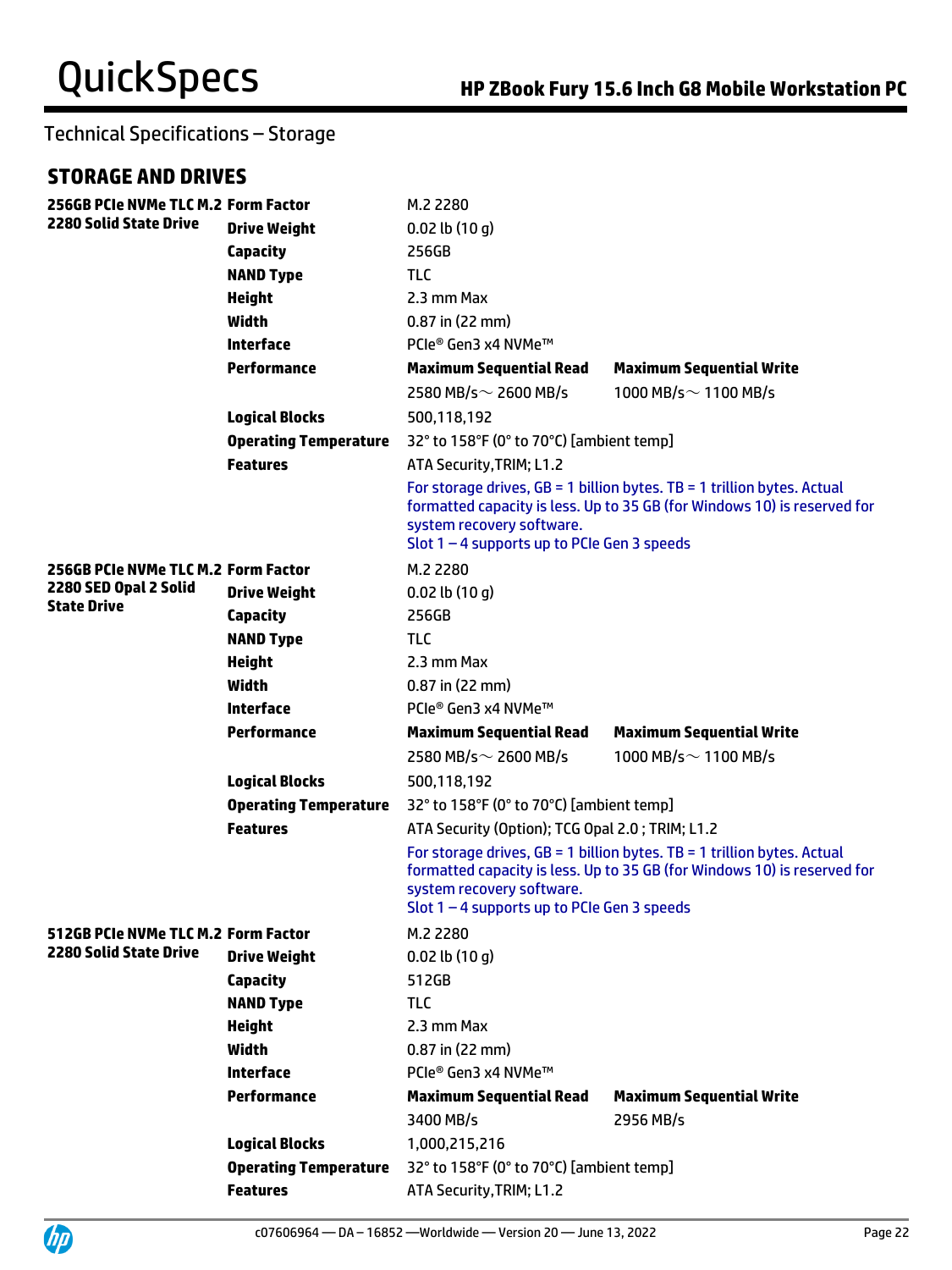|                                     |                                       | system recovery software.<br>Slot $1 - 4$ supports up to PCIe Gen 3 speeds | For storage drives, $GB = 1$ billion bytes. TB = 1 trillion bytes. Actual<br>formatted capacity is less. Up to 35 GB (for Windows 10) is reserved for |  |
|-------------------------------------|---------------------------------------|----------------------------------------------------------------------------|-------------------------------------------------------------------------------------------------------------------------------------------------------|--|
| 512TB PCIe NVMe TLC M.2 Form Factor |                                       | M.2 2280                                                                   |                                                                                                                                                       |  |
| 2280 SED Opal 2 Solid               | <b>Drive Weight</b>                   | $0.02$ lb $(10q)$                                                          |                                                                                                                                                       |  |
| <b>State Drive</b>                  | <b>Capacity</b>                       | 512GB                                                                      |                                                                                                                                                       |  |
|                                     | <b>NAND Type</b>                      | <b>TLC</b>                                                                 |                                                                                                                                                       |  |
|                                     | <b>Height</b>                         | 2.3 mm Max                                                                 |                                                                                                                                                       |  |
|                                     | Width                                 | $0.87$ in (22 mm)                                                          |                                                                                                                                                       |  |
|                                     | <b>Interface</b>                      | PCIe® Gen3 x4 NVMe™                                                        |                                                                                                                                                       |  |
|                                     | Performance                           | <b>Maximum Sequential Read</b>                                             | <b>Maximum Sequential Write</b>                                                                                                                       |  |
|                                     |                                       | 3400 MB/s                                                                  | 2500 MB/s                                                                                                                                             |  |
|                                     | <b>Logical Blocks</b>                 | 1,000,215,216                                                              |                                                                                                                                                       |  |
|                                     | <b>Operating Temperature</b>          | 32° to 158°F (0° to 70°C) [ambient temp]                                   |                                                                                                                                                       |  |
|                                     | <b>Features</b>                       | ATA Security (Option); TCG Opal 2.0; TRIM; L1.2                            |                                                                                                                                                       |  |
|                                     |                                       | system recovery software.<br>Slot $1 - 4$ supports up to PCIe Gen 3 speeds | For storage drives, $GB = 1$ billion bytes. TB = 1 trillion bytes. Actual<br>formatted capacity is less. Up to 35 GB (for Windows 10) is reserved for |  |
| <b>1TB PCIe NVMe TLC M.2</b>        | <b>Form Factor</b>                    | M.2 2280                                                                   |                                                                                                                                                       |  |
| <b>2280 Solid State Drive</b>       | <b>Drive Weight</b>                   | $0.02$ lb $(10q)$                                                          |                                                                                                                                                       |  |
|                                     | <b>Capacity</b>                       | 1TB                                                                        |                                                                                                                                                       |  |
|                                     | <b>NAND Type</b>                      | <b>TLC</b>                                                                 |                                                                                                                                                       |  |
|                                     | <b>Height</b>                         | 2.3 mm Max                                                                 |                                                                                                                                                       |  |
|                                     | Width                                 | $0.87$ in (22 mm)                                                          |                                                                                                                                                       |  |
|                                     | <b>Interface</b>                      | PCIe® Gen3 x4 NVMe™                                                        |                                                                                                                                                       |  |
|                                     | <b>Performance</b>                    | <b>Maximum Sequential Read</b>                                             | <b>Maximum Sequential Write</b>                                                                                                                       |  |
|                                     |                                       | 3480 MB/s                                                                  | 2800 MB/s                                                                                                                                             |  |
|                                     | <b>Logical Blocks</b>                 | 2,000,409,264                                                              |                                                                                                                                                       |  |
|                                     | <b>Operating Temperature</b>          | 32° to 158°F (0° to 70°C) [ambient temp]                                   |                                                                                                                                                       |  |
|                                     | <b>Features</b>                       | ATA Security, TRIM; L1.2                                                   |                                                                                                                                                       |  |
|                                     | <b>Available in RAID 1 config Yes</b> |                                                                            |                                                                                                                                                       |  |
|                                     |                                       | system recovery software.<br>Slot 1 - 4 supports up to PCIe Gen 3 speeds   | For storage drives, $GB = 1$ billion bytes. TB = 1 trillion bytes. Actual<br>formatted capacity is less. Up to 35 GB (for Windows 10) is reserved for |  |
| 2TB PCIe NVMe TLC M.2               | <b>Form Factor</b>                    | M.2 2280                                                                   |                                                                                                                                                       |  |
| <b>2280 Solid State Drive</b>       | <b>Drive Weight</b>                   | $0.02$ lb $(10 g)$                                                         |                                                                                                                                                       |  |
|                                     | <b>Capacity</b>                       | 2TB                                                                        |                                                                                                                                                       |  |
|                                     | <b>NAND Type</b>                      | <b>TLC</b>                                                                 |                                                                                                                                                       |  |
|                                     | <b>Height</b>                         | 2.3 mm Max                                                                 |                                                                                                                                                       |  |
|                                     | <b>Width</b>                          | $0.87$ in (22 mm)                                                          |                                                                                                                                                       |  |
|                                     | <b>Interface</b>                      | PCIe® Gen3 x4 NVMe™                                                        |                                                                                                                                                       |  |
|                                     | <b>Performance</b>                    | <b>Maximum Sequential Read</b>                                             | <b>Maximum Sequential Write</b>                                                                                                                       |  |
|                                     |                                       | 3180 MB/s                                                                  | 2920 MB/s                                                                                                                                             |  |

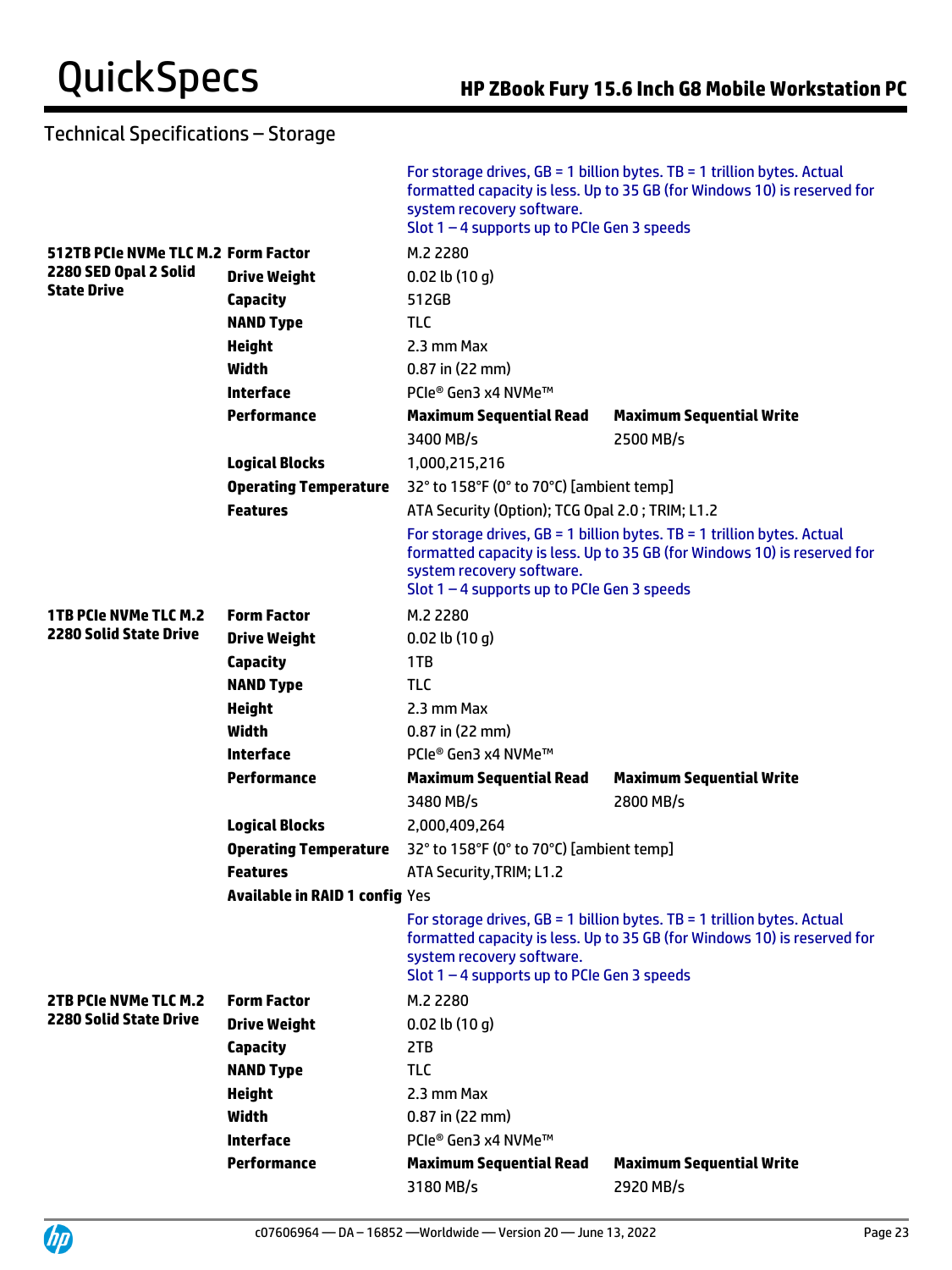|                            | <b>Logical Blocks</b>                 | 3,907,029,168                                                                                                                                                                                    |                                                                                                                                                                   |
|----------------------------|---------------------------------------|--------------------------------------------------------------------------------------------------------------------------------------------------------------------------------------------------|-------------------------------------------------------------------------------------------------------------------------------------------------------------------|
|                            | <b>Operating Temperature</b>          | 32° to 158°F (0° to 70°C) [ambient temp]                                                                                                                                                         |                                                                                                                                                                   |
|                            | <b>Features</b>                       | ATA Security, TRIM; L1.2                                                                                                                                                                         |                                                                                                                                                                   |
|                            | <b>Available in RAID 1 config Yes</b> |                                                                                                                                                                                                  |                                                                                                                                                                   |
|                            |                                       | system recovery software.<br>Slot $1 - 4$ supports up to PCIe Gen 3 speeds                                                                                                                       | For storage drives, $GB = 1$ billion bytes. TB = 1 trillion bytes. Actual<br>formatted capacity is less. Up to 35 GB (for Windows 10) is reserved for             |
| <b>500GB SATA 2.5" HDD</b> | <b>Form Factor</b>                    | 2.5"                                                                                                                                                                                             |                                                                                                                                                                   |
|                            | <b>Drive Weight</b>                   | $0.21$ lbs (95 g)                                                                                                                                                                                |                                                                                                                                                                   |
|                            | <b>Capacity</b>                       | 500GB                                                                                                                                                                                            |                                                                                                                                                                   |
|                            | <b>Height</b>                         | $0.28$ in $(7 \text{ mm})$                                                                                                                                                                       |                                                                                                                                                                   |
|                            | Width                                 | 2.75 in (69.85 mm)                                                                                                                                                                               |                                                                                                                                                                   |
|                            | <b>Interface</b>                      | ATA-8, SATA 3.0                                                                                                                                                                                  |                                                                                                                                                                   |
|                            | <b>Performance</b>                    | <b>Maximum Sequential Read</b>                                                                                                                                                                   | <b>Maximum Sequential Write</b>                                                                                                                                   |
|                            |                                       | 120MB/s                                                                                                                                                                                          | 120MB/s                                                                                                                                                           |
|                            | <b>Logical Blocks</b>                 | 976,773,168                                                                                                                                                                                      |                                                                                                                                                                   |
|                            | <b>Operating Temperature</b>          | 32° to 140° F (0° to 60° C) [case temp]                                                                                                                                                          |                                                                                                                                                                   |
|                            | <b>Features</b>                       | ATA Security; S.M.A.R.T., NCQ, Ultra DMA, DIPM, HIPM                                                                                                                                             |                                                                                                                                                                   |
|                            |                                       | <b>Notes:</b> For storage drives, $GB = 1$ billion bytes. TB = 1 trillion bytes. Actual<br>formatted capacity is less. Up to 35 GB (for Windows 10) is reserved for<br>system recovery software. |                                                                                                                                                                   |
| <b>500GB SATA 2.5" SED</b> | <b>Form Factor</b>                    | 2.5"                                                                                                                                                                                             |                                                                                                                                                                   |
| <b>HDD-FIPS-140-2</b>      | <b>Drive Weight</b>                   | $0.21$ lbs (95 g)                                                                                                                                                                                |                                                                                                                                                                   |
|                            | <b>Capacity</b>                       | 500GB                                                                                                                                                                                            |                                                                                                                                                                   |
|                            | <b>Height</b>                         | $0.28$ in $(7 \text{ mm})$                                                                                                                                                                       |                                                                                                                                                                   |
|                            | Width                                 | 2.75 in (69.85 mm)                                                                                                                                                                               |                                                                                                                                                                   |
|                            | <b>Interface</b>                      | ATA-8, SATA 3.0                                                                                                                                                                                  |                                                                                                                                                                   |
|                            | <b>Performance</b>                    | <b>Maximum Sequential Read</b>                                                                                                                                                                   | <b>Maximum Sequential Write</b>                                                                                                                                   |
|                            |                                       | 120MB/s                                                                                                                                                                                          | 120MB/s                                                                                                                                                           |
|                            | <b>Logical Blocks</b>                 | 976,773,168                                                                                                                                                                                      |                                                                                                                                                                   |
|                            | <b>Operating Temperature</b>          | 32° to 140° F (0° to 60° C) [case temp]                                                                                                                                                          |                                                                                                                                                                   |
|                            | <b>Features</b>                       | ATA Security; S.M.A.R.T., NCQ, Ultra DMA, DIPM, HIPM                                                                                                                                             |                                                                                                                                                                   |
|                            |                                       | system recovery software.                                                                                                                                                                        | <b>Notes:</b> For storage drives, GB = 1 billion bytes. TB = 1 trillion bytes. Actual<br>formatted capacity is less. Up to 35 GB (for Windows 10) is reserved for |
| <b>1TB SATA 2.5" HDD</b>   | <b>Form Factor</b>                    | 2.5"                                                                                                                                                                                             |                                                                                                                                                                   |
|                            | <b>Drive Weight</b>                   | $0.21$ lbs $(95 g)$                                                                                                                                                                              |                                                                                                                                                                   |
|                            | <b>Capacity</b>                       | 1TB                                                                                                                                                                                              |                                                                                                                                                                   |
|                            | <b>Height</b>                         | $0.28$ in $(7 \text{ mm})$                                                                                                                                                                       |                                                                                                                                                                   |
|                            | <b>Width</b>                          | 2.75 in (69.85 mm)                                                                                                                                                                               |                                                                                                                                                                   |
|                            | <b>Interface</b>                      | ATA-8, SATA 3.0                                                                                                                                                                                  |                                                                                                                                                                   |
|                            | <b>Performance</b>                    | <b>Maximum Sequential Read</b>                                                                                                                                                                   | <b>Maximum Sequential Write</b>                                                                                                                                   |
|                            |                                       | 120MB/s                                                                                                                                                                                          | 120MB/s                                                                                                                                                           |
|                            | <b>Logical Blocks</b>                 | 1,953,525,168                                                                                                                                                                                    |                                                                                                                                                                   |

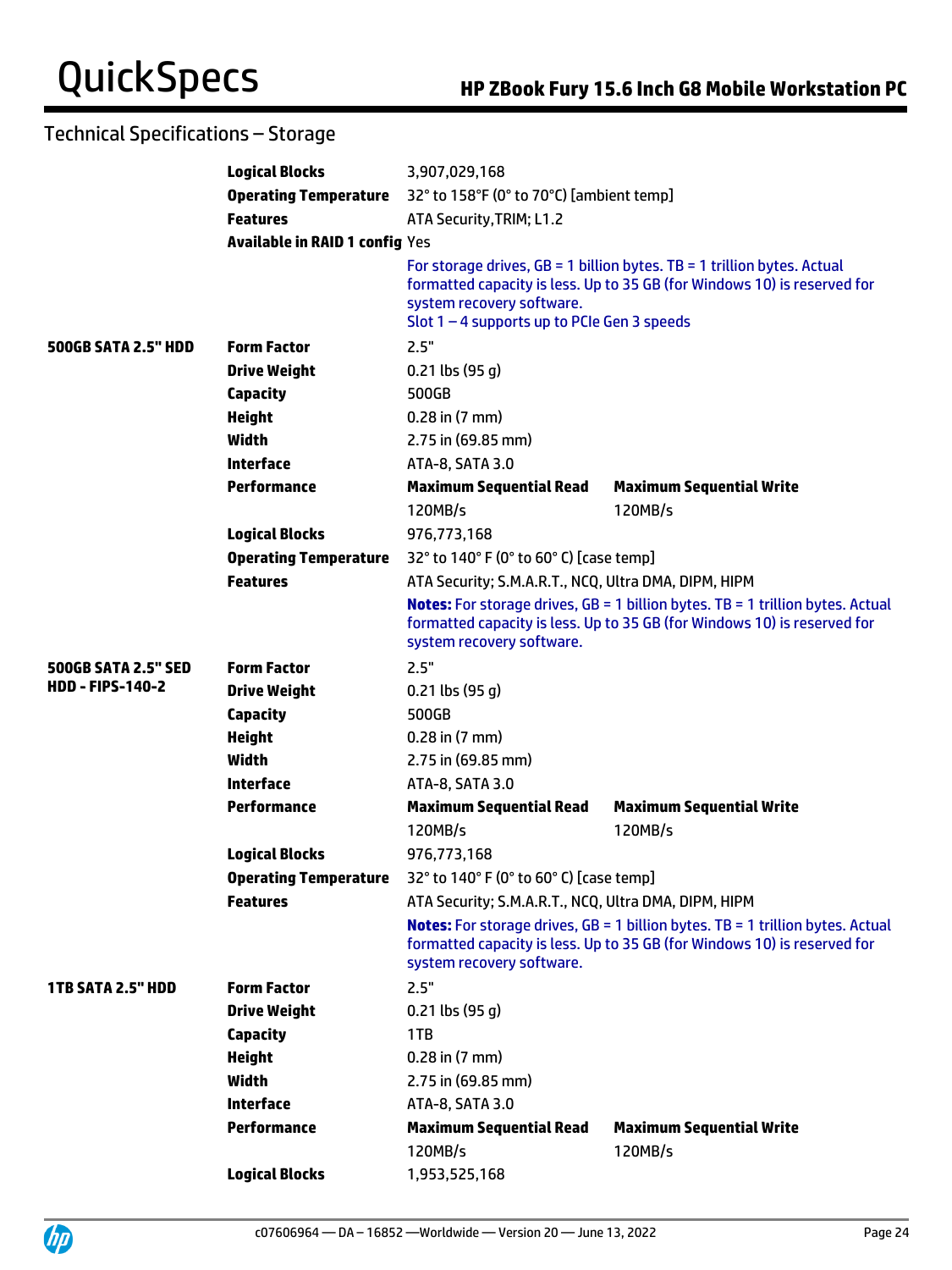|                                             | <b>Operating Temperature</b> |                                                                                                                                                                                                | 32° to 140° F (0° to 60° C) [case temp]                                                                                                                             |  |  |
|---------------------------------------------|------------------------------|------------------------------------------------------------------------------------------------------------------------------------------------------------------------------------------------|---------------------------------------------------------------------------------------------------------------------------------------------------------------------|--|--|
|                                             | <b>Features</b>              | ATA Security; S.M.A.R.T., NCQ, Ultra DMA, DIPM, HIPM                                                                                                                                           |                                                                                                                                                                     |  |  |
|                                             |                              | <b>Notes:</b> For storage drives, GB = 1 billion bytes. TB = 1 trillion bytes. Actual<br>formatted capacity is less. Up to 35 GB (for Windows 10) is reserved for<br>system recovery software. |                                                                                                                                                                     |  |  |
| 2TB SATA 2.5" HDD                           | <b>Form Factor</b>           | 2.5"                                                                                                                                                                                           |                                                                                                                                                                     |  |  |
|                                             | <b>Drive Weight</b>          | $0.21$ lbs (95 g)                                                                                                                                                                              |                                                                                                                                                                     |  |  |
|                                             | <b>Capacity</b>              | 2TB                                                                                                                                                                                            |                                                                                                                                                                     |  |  |
|                                             | <b>Height</b>                | $0.28$ in $(7$ mm)                                                                                                                                                                             |                                                                                                                                                                     |  |  |
|                                             | <b>Width</b>                 | 2.75 in (69.85 mm)                                                                                                                                                                             |                                                                                                                                                                     |  |  |
|                                             | <b>Interface</b>             | ATA-8, SATA 3.0                                                                                                                                                                                |                                                                                                                                                                     |  |  |
|                                             | <b>Performance</b>           | <b>Maximum Sequential Read</b>                                                                                                                                                                 | <b>Maximum Sequential Write</b>                                                                                                                                     |  |  |
|                                             |                              | 100MB/s                                                                                                                                                                                        | 100MB/s                                                                                                                                                             |  |  |
|                                             | <b>Logical Blocks</b>        | 3,907,029,168                                                                                                                                                                                  |                                                                                                                                                                     |  |  |
|                                             | <b>Operating Temperature</b> | 32° to 140° F (0° to 60° C) [case temp]                                                                                                                                                        |                                                                                                                                                                     |  |  |
|                                             | <b>Features</b>              | ATA Security; S.M.A.R.T., NCQ, Ultra DMA, DIPM, HIPM                                                                                                                                           |                                                                                                                                                                     |  |  |
|                                             |                              | system recovery software.                                                                                                                                                                      | <b>Notes:</b> For storage drives, $GB = 1$ billion bytes. TB = 1 trillion bytes. Actual<br>formatted capacity is less. Up to 35 GB (for Windows 10) is reserved for |  |  |
| <b>1TB PCIe NVMe TLC M.2</b>                | <b>Form Factor</b>           | M.2 2280                                                                                                                                                                                       |                                                                                                                                                                     |  |  |
| 2280 SED Opal 2 Solid<br><b>State Drive</b> | <b>Drive Weight</b>          | $0.02$ lb $(10 g)$                                                                                                                                                                             |                                                                                                                                                                     |  |  |
|                                             | <b>Capacity</b>              | 1TB                                                                                                                                                                                            |                                                                                                                                                                     |  |  |
|                                             | <b>NAND Type</b>             | <b>TLC</b>                                                                                                                                                                                     |                                                                                                                                                                     |  |  |
|                                             | <b>Height</b>                | $0.09$ in $(2.3$ mm)                                                                                                                                                                           |                                                                                                                                                                     |  |  |
|                                             | Width                        | $0.87$ in (22 mm)                                                                                                                                                                              |                                                                                                                                                                     |  |  |
|                                             | <b>Interface</b>             | PCIe® Gen3 x4 NVMe™                                                                                                                                                                            |                                                                                                                                                                     |  |  |
|                                             | <b>Performance</b>           | <b>Maximum Sequential Read</b>                                                                                                                                                                 | <b>Maximum Sequential Write</b>                                                                                                                                     |  |  |
|                                             |                              | Up to 3500 MB/s                                                                                                                                                                                | Up to 3000 MB/s                                                                                                                                                     |  |  |
|                                             | <b>Logical Blocks</b>        | 2,000,409,264                                                                                                                                                                                  |                                                                                                                                                                     |  |  |
|                                             | <b>Operating Temperature</b> | 32° to 158°F (0° to 70°C) [ambient temp]                                                                                                                                                       |                                                                                                                                                                     |  |  |
|                                             | <b>Features</b>              | ATA Security (Option); TCG Opal 2.0; TRIM; L1.2;                                                                                                                                               |                                                                                                                                                                     |  |  |
|                                             |                              | system recovery software.                                                                                                                                                                      | <b>Notes:</b> For storage drives, GB = 1 billion bytes. TB = 1 trillion bytes. Actual<br>formatted capacity is less. Up to 35 GB (for Windows 10) is reserved for   |  |  |
| 2TB PCIe NVMe TLC M.2                       | <b>Form Factor</b>           | M.2 2280                                                                                                                                                                                       |                                                                                                                                                                     |  |  |
| 2280 SED Opal 2 Solid                       | <b>Drive Weight</b>          | $0.02$ lb $(10q)$                                                                                                                                                                              |                                                                                                                                                                     |  |  |
| <b>State Drive</b>                          | <b>Capacity</b>              | 2TB                                                                                                                                                                                            |                                                                                                                                                                     |  |  |
|                                             | <b>NAND Type</b>             | <b>TLC</b>                                                                                                                                                                                     |                                                                                                                                                                     |  |  |
|                                             | <b>Height</b>                | $0.09$ in (2.3 mm)                                                                                                                                                                             |                                                                                                                                                                     |  |  |
|                                             | <b>Width</b>                 | 0.87 in (22 mm)                                                                                                                                                                                |                                                                                                                                                                     |  |  |
|                                             | <b>Interface</b>             | PCIe® Gen3 x4 NVMe™                                                                                                                                                                            |                                                                                                                                                                     |  |  |
|                                             | <b>Performance</b>           | <b>Maximum Sequential Read</b>                                                                                                                                                                 | <b>Maximum Sequential Write</b>                                                                                                                                     |  |  |

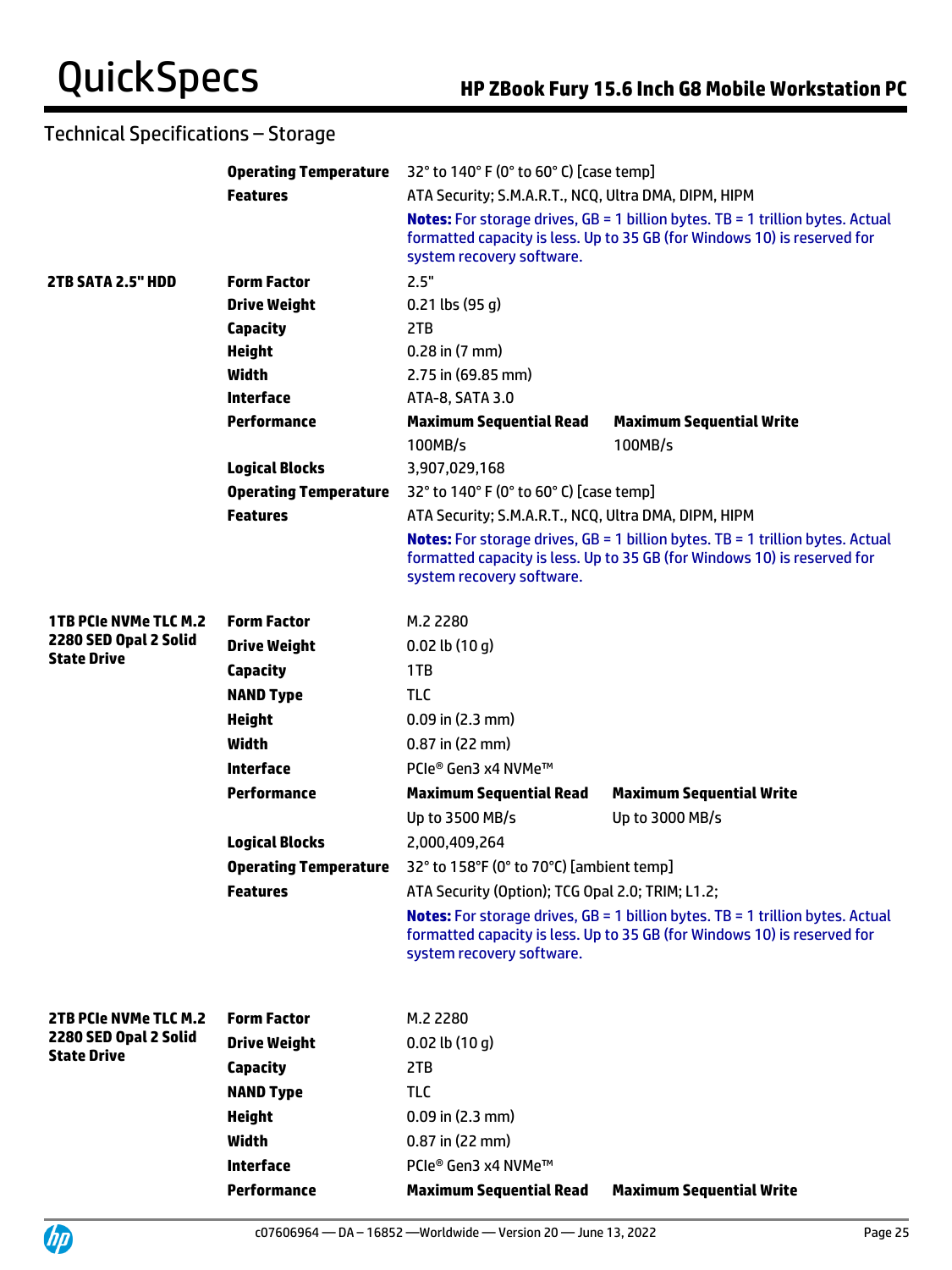|                                     |                              | Up to 3500 MB/s                                    | Up to 3000 MB/s                                                                                                                                                    |  |  |
|-------------------------------------|------------------------------|----------------------------------------------------|--------------------------------------------------------------------------------------------------------------------------------------------------------------------|--|--|
|                                     | <b>Logical Blocks</b>        | 4,000,797,360                                      |                                                                                                                                                                    |  |  |
|                                     | <b>Operating Temperature</b> |                                                    | 32° to 158°F (0° to 70°C) [ambient temp]                                                                                                                           |  |  |
|                                     | <b>Features</b>              | ATA Security (Option); TCG Opal 2.0; TRIM; L1.2;   |                                                                                                                                                                    |  |  |
|                                     |                              | system recovery software.                          | <b>Notes:</b> For storage drives, GB = 1 billion bytes. TB = 1 trillion bytes. Actual<br>formatted capacity is less. Up to 35 GB (for Windows 10) is reserved for  |  |  |
| SSD 256GB 2280 PCIe-4x4 Form Factor |                              | M.2 2280                                           |                                                                                                                                                                    |  |  |
| <b>NVMe Three Layer Cell</b>        | <b>Capacity</b>              | 256 GB                                             |                                                                                                                                                                    |  |  |
|                                     | <b>NAND Type</b>             | <b>TLC</b>                                         |                                                                                                                                                                    |  |  |
|                                     | <b>Height</b>                | $0.09$ in $(2.3$ mm)                               |                                                                                                                                                                    |  |  |
|                                     | Width                        | 0.87 in (22 mm)                                    |                                                                                                                                                                    |  |  |
|                                     | Weight                       | 0.02 lb $($ <10 g)                                 |                                                                                                                                                                    |  |  |
|                                     | <b>Interface</b>             | PCIe® Gen4 x4 NVMe™                                |                                                                                                                                                                    |  |  |
|                                     | <b>Performance</b>           | <b>Maximum Sequential Read</b>                     | <b>Maximum Sequential Write</b>                                                                                                                                    |  |  |
|                                     |                              | Up to 6,400 MB/s                                   | Up to 2,700 MB/s                                                                                                                                                   |  |  |
|                                     | <b>Logical Blocks</b>        | 500,118,192                                        |                                                                                                                                                                    |  |  |
|                                     | <b>Operating Temperature</b> | 32° to 158°F (0° to 70°C) [ambient temp]           |                                                                                                                                                                    |  |  |
|                                     | <b>Features</b>              | Pyrite 2.0; TRIM; L1.2;                            |                                                                                                                                                                    |  |  |
|                                     |                              | system recovery software.                          | <b>Note:</b> For storage drives, $GB = 1$ billion bytes. TB = 1 trillion bytes. Actual<br>formatted capacity is less. Up to 35 GB (for Windows 10) is reserved for |  |  |
| SSD 512GB 2280 PCIe-4x4 Form Factor |                              | M.2 2280                                           |                                                                                                                                                                    |  |  |
| <b>NVMe Three Layer Cell</b>        | <b>Capacity</b>              | 512 GB                                             |                                                                                                                                                                    |  |  |
|                                     | <b>NAND Type</b>             | <b>TLC</b>                                         |                                                                                                                                                                    |  |  |
|                                     | <b>Height</b>                | $0.09$ in (2.3 mm)                                 |                                                                                                                                                                    |  |  |
|                                     | Width                        | $0.87$ in (22 mm)                                  |                                                                                                                                                                    |  |  |
|                                     | Weight                       | 0.02 lb $($ <10 g)                                 |                                                                                                                                                                    |  |  |
|                                     | <b>Interface</b>             | PCIe® Gen4 x4 NVMe™                                |                                                                                                                                                                    |  |  |
|                                     | <b>Performance</b>           | <b>Maximum Sequential Read</b><br>Up to 6,600 MB/s | <b>Maximum Sequential Write</b><br>Up to 5,100 MB/s                                                                                                                |  |  |
|                                     | <b>Logical Blocks</b>        | 1,000,215,216                                      |                                                                                                                                                                    |  |  |
|                                     | <b>Operating Temperature</b> | 32° to 158°F (0° to 70°C) [ambient temp]           |                                                                                                                                                                    |  |  |
|                                     | <b>Features</b>              | Pyrite 2.0; TRIM; L1.2;                            |                                                                                                                                                                    |  |  |
|                                     |                              | system recovery software.                          | <b>Note:</b> For storage drives, $GB = 1$ billion bytes. TB = 1 trillion bytes. Actual<br>formatted capacity is less. Up to 35 GB (for Windows 10) is reserved for |  |  |
| <b>SSD 1TB 2280 PCIe-4x4</b>        | <b>Form Factor</b>           | M.2 2280                                           |                                                                                                                                                                    |  |  |
| <b>NVMe Three Layer Cell</b>        | <b>Capacity</b>              | 1TB                                                |                                                                                                                                                                    |  |  |
|                                     | <b>NAND Type</b>             | <b>TLC</b>                                         |                                                                                                                                                                    |  |  |
|                                     | <b>Height</b>                | $0.09$ in $(2.3$ mm)                               |                                                                                                                                                                    |  |  |

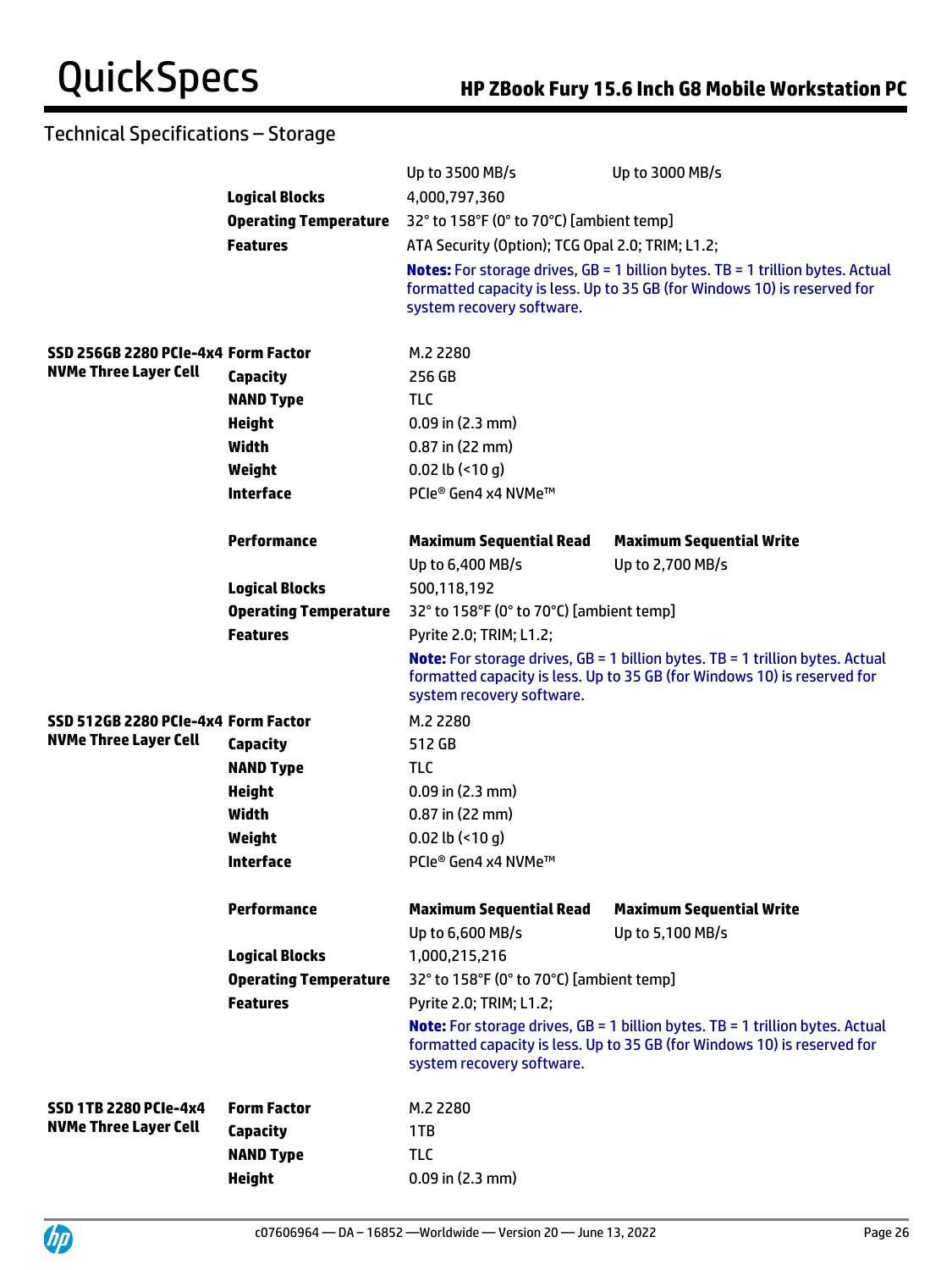|                               | Width                        | $0.87$ in (22 mm)                                |                                                                                                                                                                  |  |  |
|-------------------------------|------------------------------|--------------------------------------------------|------------------------------------------------------------------------------------------------------------------------------------------------------------------|--|--|
|                               | Weight                       | 0.02 lb $($ <10 g)                               |                                                                                                                                                                  |  |  |
|                               | <b>Interface</b>             | PCIe® Gen4 x4 NVMe™                              |                                                                                                                                                                  |  |  |
|                               |                              |                                                  |                                                                                                                                                                  |  |  |
|                               | <b>Performance</b>           | <b>Maximum Sequential Read</b>                   | <b>Maximum Sequential Write</b>                                                                                                                                  |  |  |
|                               |                              | Up to 7,100 MB/s                                 | Up to 5,200 MB/s                                                                                                                                                 |  |  |
|                               | <b>Logical Blocks</b>        | 2,000,409,264                                    |                                                                                                                                                                  |  |  |
|                               | <b>Operating Temperature</b> | 32° to 158°F (0° to 70°C) [ambient temp]         |                                                                                                                                                                  |  |  |
|                               | <b>Features</b>              | Pyrite 2.0; TRIM; L1.2;                          |                                                                                                                                                                  |  |  |
|                               |                              | system recovery software.                        | <b>Note:</b> For storage drives, GB = 1 billion bytes. TB = 1 trillion bytes. Actual<br>formatted capacity is less. Up to 35 GB (for Windows 10) is reserved for |  |  |
| <b>SSD 2TB 2280 PCIe-4x4</b>  | <b>Form Factor</b>           | M.2 2280                                         |                                                                                                                                                                  |  |  |
| <b>NVMe Three Layer Cell</b>  | <b>Capacity</b>              | 2TB                                              |                                                                                                                                                                  |  |  |
|                               | <b>NAND Type</b>             | <b>TLC</b>                                       |                                                                                                                                                                  |  |  |
|                               | <b>Height</b>                | $0.09$ in (2.3 mm)                               |                                                                                                                                                                  |  |  |
|                               | <b>Width</b>                 | $0.87$ in (22 mm)                                |                                                                                                                                                                  |  |  |
|                               | Weight                       | $0.02$ lb (<10 q)                                |                                                                                                                                                                  |  |  |
|                               | <b>Interface</b>             | PCIe® Gen4 x4 NVMe™                              |                                                                                                                                                                  |  |  |
|                               |                              |                                                  |                                                                                                                                                                  |  |  |
|                               | <b>Performance</b>           | <b>Maximum Sequential Read</b>                   | <b>Maximum Sequential Write</b>                                                                                                                                  |  |  |
|                               |                              | Up to 7,100 MB/s                                 | Up to 5,200 MB/s                                                                                                                                                 |  |  |
|                               | <b>Logical Blocks</b>        | 4,000,797,360                                    |                                                                                                                                                                  |  |  |
|                               | <b>Operating Temperature</b> | 32° to 158°F (0° to 70°C) [ambient temp]         |                                                                                                                                                                  |  |  |
|                               | <b>Features</b>              | Pyrite 2.0; TRIM; L1.2;                          |                                                                                                                                                                  |  |  |
|                               |                              | system recovery software.                        | <b>Note:</b> For storage drives, GB = 1 billion bytes. TB = 1 trillion bytes. Actual<br>formatted capacity is less. Up to 35 GB (for Windows 10) is reserved for |  |  |
| 256GB PCIe-4x4 2280           | <b>Form Factor</b>           | M.2 2280                                         |                                                                                                                                                                  |  |  |
| <b>NVME Self Encrypted</b>    | <b>Capacity</b>              | 256 GB                                           |                                                                                                                                                                  |  |  |
| <b>OPAL2 Three Layer Cell</b> | <b>NAND Type</b>             | <b>TLC</b>                                       |                                                                                                                                                                  |  |  |
| <b>Solid State Drive</b>      | <b>Height</b>                | $0.09$ in (2.3 mm)                               |                                                                                                                                                                  |  |  |
|                               | Width                        | $0.87$ in (22 mm)                                |                                                                                                                                                                  |  |  |
|                               | Weight                       | $0.02$ lb $($ <10 q)                             |                                                                                                                                                                  |  |  |
|                               | <b>Interface</b>             | PCIe® Gen4 x4 NVMe™                              |                                                                                                                                                                  |  |  |
|                               |                              |                                                  |                                                                                                                                                                  |  |  |
|                               | <b>Performance</b>           | <b>Maximum Sequential Read</b><br>6,400 MB/s     | <b>Maximum Sequential Write</b><br>2,700 MB/s                                                                                                                    |  |  |
|                               | <b>Logical Blocks</b>        | 500,118,192                                      |                                                                                                                                                                  |  |  |
|                               | <b>Operating Temperature</b> | 32° to 158°F (0° to 70°C) [ambient temp]         |                                                                                                                                                                  |  |  |
|                               | <b>Features</b>              | ATA Security (Option); TCG Opal 2.0; TRIM; L1.2; |                                                                                                                                                                  |  |  |
|                               |                              | system recovery software.                        | <b>Note:</b> For storage drives, GB = 1 billion bytes. TB = 1 trillion bytes. Actual<br>formatted capacity is less. Up to 35 GB (for Windows 10) is reserved for |  |  |

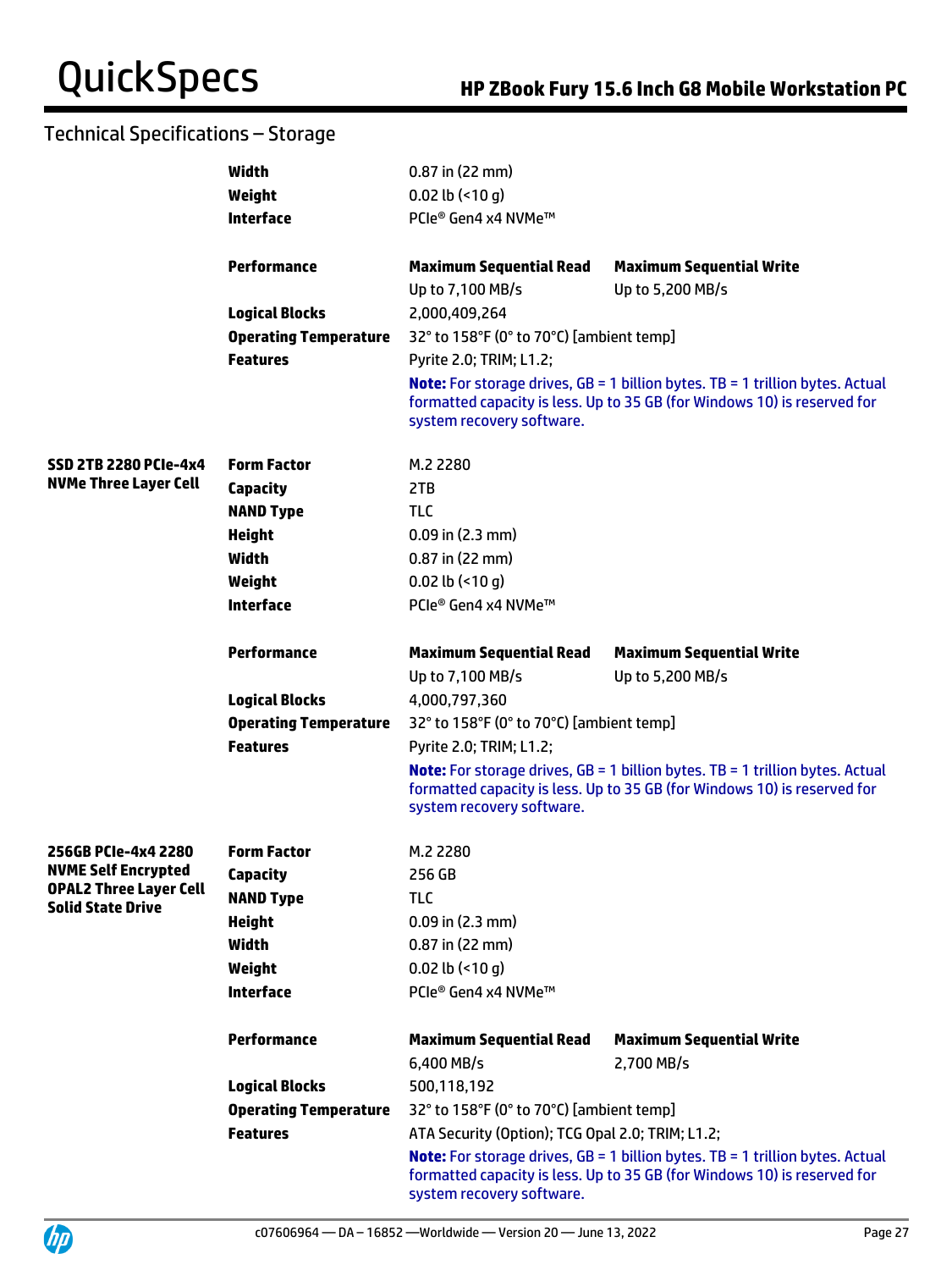| 512GB PCIe-4x4 2280<br><b>NVME Self Encrypted</b><br><b>OPAL2 Three Layer Cell</b><br><b>Solid State Drive</b> | <b>Form Factor</b>           | M.2 2280                                         |                                                                                                                                                                    |
|----------------------------------------------------------------------------------------------------------------|------------------------------|--------------------------------------------------|--------------------------------------------------------------------------------------------------------------------------------------------------------------------|
|                                                                                                                | Capacity                     | 512 GB                                           |                                                                                                                                                                    |
|                                                                                                                | <b>NAND Type</b>             | TLC.                                             |                                                                                                                                                                    |
|                                                                                                                | <b>Height</b>                | $0.09$ in $(2.3$ mm)                             |                                                                                                                                                                    |
|                                                                                                                | Width                        | 0.87 in (22 mm)                                  |                                                                                                                                                                    |
|                                                                                                                | Weight                       | $0.02$ lb $($ <10 q)                             |                                                                                                                                                                    |
|                                                                                                                | <b>Interface</b>             | PCIe® Gen4 x4 NVMe™                              |                                                                                                                                                                    |
|                                                                                                                | Performance                  | <b>Maximum Sequential Read</b>                   | <b>Maximum Sequential Write</b>                                                                                                                                    |
|                                                                                                                |                              | $6.600$ MB/s                                     | 5,100 MB/s                                                                                                                                                         |
|                                                                                                                | <b>Logical Blocks</b>        | 1,000,215,216                                    |                                                                                                                                                                    |
|                                                                                                                | <b>Operating Temperature</b> | 32° to 158°F (0° to 70°C) [ambient temp]         |                                                                                                                                                                    |
|                                                                                                                | <b>Features</b>              | ATA Security (Option); TCG Opal 2.0; TRIM; L1.2; |                                                                                                                                                                    |
|                                                                                                                |                              | system recovery software.                        | <b>Note:</b> For storage drives, $GB = 1$ billion bytes. TB = 1 trillion bytes. Actual<br>formatted capacity is less. Up to 35 GB (for Windows 10) is reserved for |

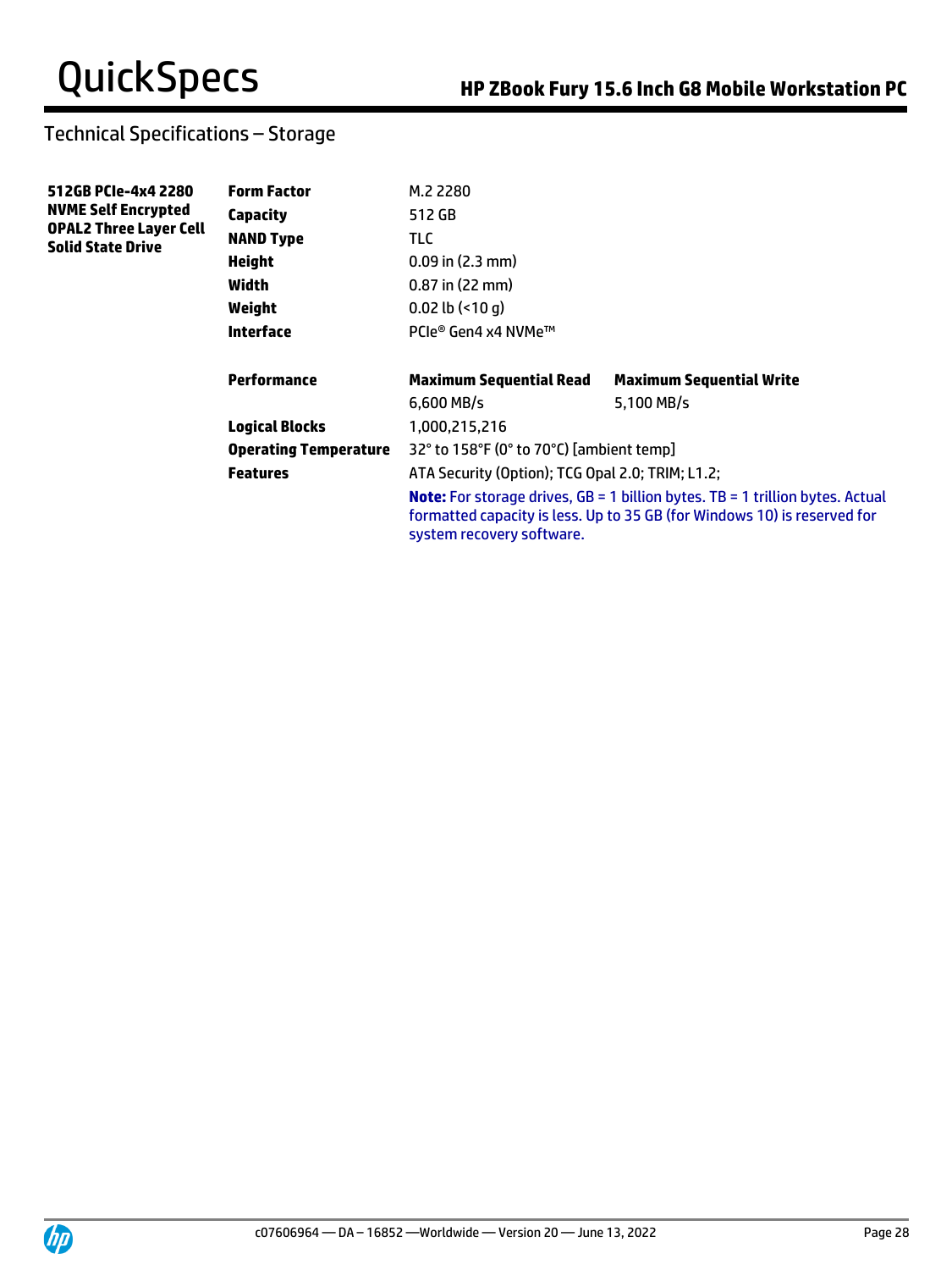## **NETWORKING/COMMUNICATION**

| Intel i219LM                               | <b>Connector</b>                  | <b>RJ-45</b>                                                                                                                                                                                                                                                                                                                                                              |
|--------------------------------------------|-----------------------------------|---------------------------------------------------------------------------------------------------------------------------------------------------------------------------------------------------------------------------------------------------------------------------------------------------------------------------------------------------------------------------|
| 10/100/1000 Integrated<br><b>NIC vPro™</b> | <b>System Interface</b>           | PCI(Intel proprietary) + SMBus                                                                                                                                                                                                                                                                                                                                            |
|                                            | <b>Data rates supported</b>       | 10 Mbit/s operation (10BASE-T; IEEE 802.3i; IEEE 802.3 clauses 13-14)<br>100 Mbit/s operation (100BASE-TX; IEEE 802.3u; IEEE 802.3 clauses 21-30)<br>1000 Mbit/s operation (1000BASE-T; IEEE 802.3ab; IEEE 8023 clauses 40)<br><b>Auto-Negotiation (Automatic Speed Selection)</b><br>Full Duplex Operation at all Speeds, Half Duplex operation at 10 and 100<br>Mbit/s  |
|                                            | <b>IEEE Compliance</b>            | IEEE 802.1p QoS (Quality of Service) Support<br>IEEE 802.1q VLAN support<br>IEEE 802.3x Flow Control (IEEE 802.3 clauses 31-32; configurable)<br>IEEE 802.3az EEE (Energy Efficient Ethernet)                                                                                                                                                                             |
|                                            | Performance                       | TCP/IP/UDP Checksum Offload (configurable)<br>Protocol Offload (ARP & NS)<br>Large send offload and Giant send offload<br>Receiving Side Scaling(Hash Mode Only)<br>Jumbo Frame 9K                                                                                                                                                                                        |
|                                            | <b>Power consumption</b>          | <b>Cable Disconnection: 25mW</b><br>100Mbps Full Run: 450mW<br>1000bp Full Run: 1000mW<br>WoL Enable(S3/S4/S5): 50mW<br>WoL Disable(S3/S4/S5): 25mW                                                                                                                                                                                                                       |
|                                            | <b>Power</b><br><b>Management</b> | ACPI compliant - multiple power modes<br>Situation-sensitive features reduce power consumption<br>Advanced link down power saving for reducing link down power<br>consumption                                                                                                                                                                                             |
|                                            | <b>Management Interface</b>       | Auto MDI/MDIX Crossover cable detection                                                                                                                                                                                                                                                                                                                                   |
|                                            | <b>IT Manageability</b>           | Wake-on-LAN from modem standby or sleep state (Magic Packet and<br>Microsoft Wake-Up Frame); Wake-on-LAN from off (Magic Packet only)<br>PXE 2.1 Remote Boot<br>Statistics Gathering (SNMP MIB II, Ethernet-like MIB, Ethernet MIB (802.3x,<br>clause 30))<br>Comprehensive diagnostic and configuration software suite<br>Virtual Cable Doctor for Ethernet cable status |
|                                            |                                   | Security & Manageability Intel® vPro™ support with appropriate Intel® chipset components                                                                                                                                                                                                                                                                                  |
|                                            |                                   |                                                                                                                                                                                                                                                                                                                                                                           |

| Intel i219v 10/100/1000<br><b>Integrated NIC non-</b><br>vPro™ | Connector               | RJ-45                                                                                                                                                                                                                                                                                                                                                                        |
|----------------------------------------------------------------|-------------------------|------------------------------------------------------------------------------------------------------------------------------------------------------------------------------------------------------------------------------------------------------------------------------------------------------------------------------------------------------------------------------|
|                                                                | <b>System Interface</b> | PCI(Intel proprietary) + SMBus                                                                                                                                                                                                                                                                                                                                               |
|                                                                | Data rates supported    | 10 Mbit/s operation (10BASE-T; IEEE 802.3i; IEEE 802.3 clauses 13-14)<br>100 Mbit/s operation (100BASE-TX; IEEE 802.3u; IEEE 802.3 clauses 21-30)<br>1000 Mbit/s operation (1000BASE-T; IEEE 802.3ab; IEEE 8023 clauses 40)<br><b>Auto-Negotiation (Automatic Speed Selection)</b><br>Full Duplex Operation at all Speeds, Half Duplex operation at 10, 100 &<br>1000 Mbit/s |
|                                                                | <b>IEEE Compliance</b>  | IEEE 802.1p QoS (Quality of Service) Support<br>IEEE 802.1g VLAN support                                                                                                                                                                                                                                                                                                     |

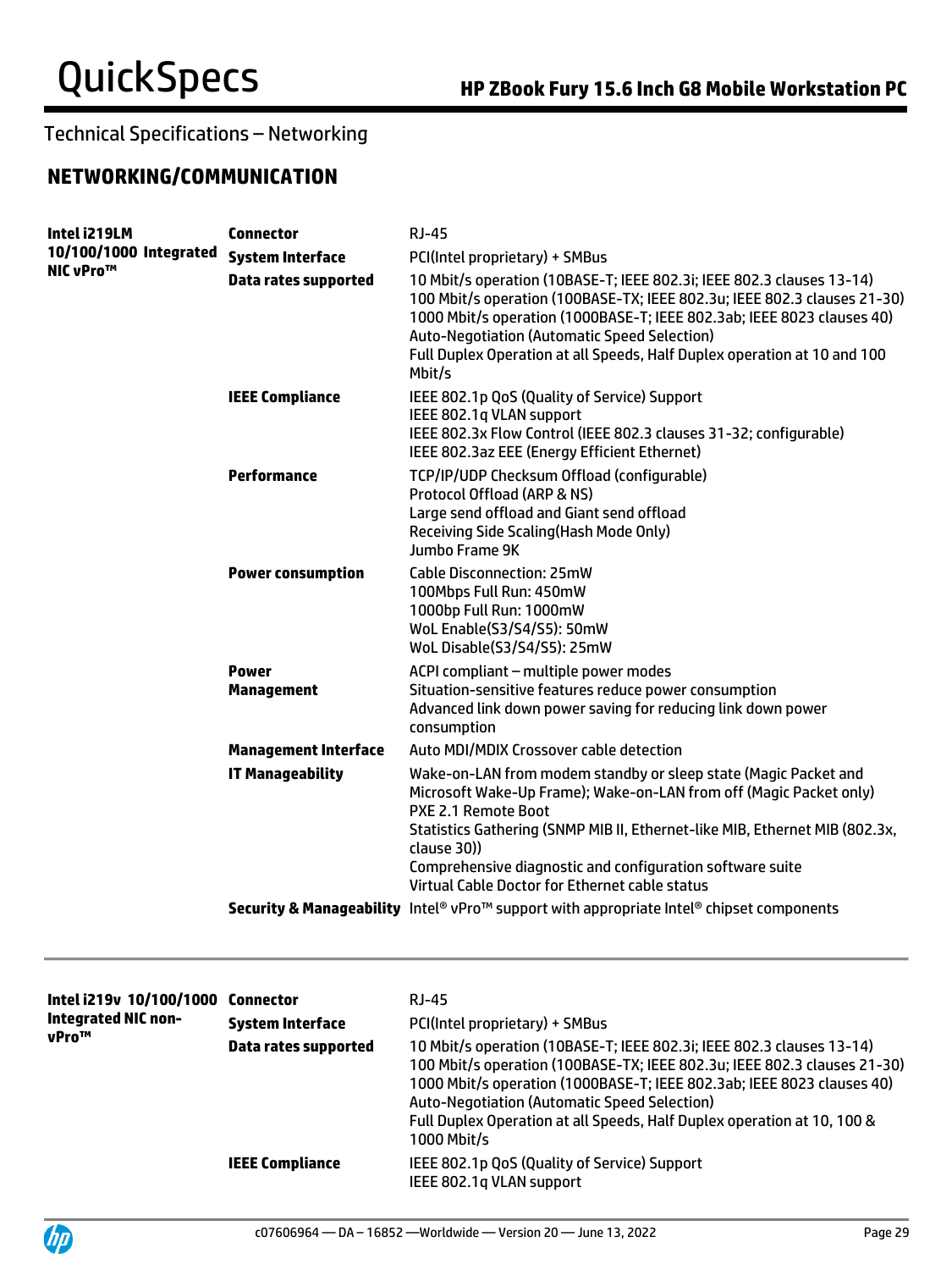|                                   | IEEE 802.3x Flow Control (IEEE 802.3 clauses 31-32; configurable)<br>IEEE 802.3az EEE (Energy Efficient Ethernet)<br><b>IEEE 802.3i 10BASE-T</b><br>IEEE 802.3u 100BASE-TX<br>IEEE 802.3ab 1000BAE-T<br>IEEE 802.3hz 2.5GBASE-T                                                                                                                                           |
|-----------------------------------|---------------------------------------------------------------------------------------------------------------------------------------------------------------------------------------------------------------------------------------------------------------------------------------------------------------------------------------------------------------------------|
| Performance                       | TCP/IP/UDP Checksum Offload (configurable)<br>Protocol Offload (ARP & NS)<br>Large send offload and Giant send offload<br>Receiving Side Scaling(Hash Mode only)<br>Jumbo Frame 9K                                                                                                                                                                                        |
| <b>Power consumption</b>          | Cable Disconnection: 25mW<br>100Mbps Full Run: 450mW<br>1000bp Full Run: 1000mW<br>WoL Enable(S3/S4/S5): 50mW<br>WoL Disable(S3/S4/S5): 25mW                                                                                                                                                                                                                              |
| <b>Power</b><br><b>Management</b> | ACPI compliant - multiple power modes<br>Situation-sensitive features reduce power consumption<br>Advanced link down power saving for reducing link down power<br>consumption                                                                                                                                                                                             |
| <b>Management Interface</b>       | Auto MDI/MDIX Crossover cable detection                                                                                                                                                                                                                                                                                                                                   |
| <b>IT Manageability</b>           | Wake-on-LAN from modem standby or sleep state (Magic Packet and<br>Microsoft Wake-Up Frame); Wake-on-LAN from off (Magic Packet only)<br>PXE 2.1 Remote Boot<br>Statistics Gathering (SNMP MIB II, Ethernet-like MIB, Ethernet MIB (802.3x,<br>clause 30))<br>Comprehensive diagnostic and configuration software suite<br>Virtual Cable Doctor for Ethernet cable status |
|                                   |                                                                                                                                                                                                                                                                                                                                                                           |

### **NFC (Near Field Communication) module (optional)**

| <b>Dimensions (L x W</b>                    |                                                                                                                                                            |
|---------------------------------------------|------------------------------------------------------------------------------------------------------------------------------------------------------------|
| x H)                                        | Module 50 mm by 23 mm by 2.89 mm                                                                                                                           |
| Chipset                                     | SiM3U156+SiM3U154+AMS3911                                                                                                                                  |
| System interface                            | <b>USB 2.0</b>                                                                                                                                             |
|                                             | <b>System interface (I/O)</b> Audio signal output on card read                                                                                             |
| <b>NFC RF standards</b><br>(In reading CSN) | <b>ISO/IEC 14443 A</b><br><b>ISO/IEC 14443 B</b><br>ISO/IEC 15693<br><b>ISO/IEC 18092</b><br>ECMA-340 NFCIP-1                                              |
| <b>NFC Forum Support</b>                    | Tag Type 1, Type 2, Type3 and Type 4 in reading CSN                                                                                                        |
| <b>Reader Mode</b>                          | 13.56MHz:<br>ISO/IEC 14443 A<br>ISO/IEC 14443 B<br>ISO/IEC 15693<br><b>MIFARE 1K</b><br><b>MIFARE 4K</b><br><b>MIFARE DESFire</b><br>FeliCa<br>Topaz cards |

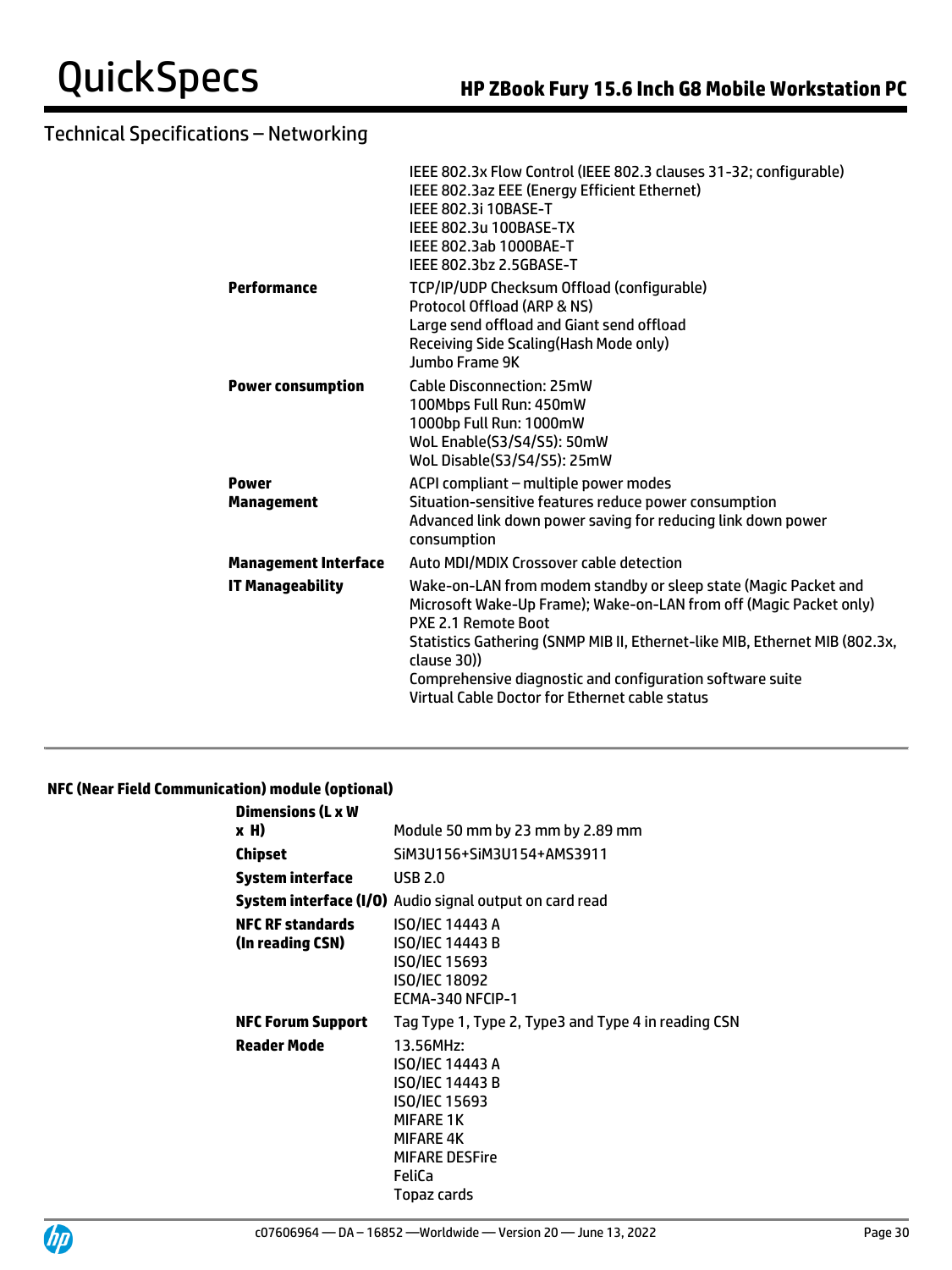|                                                                                                            |                                            | <b>HID iClass ISO</b><br>125kHz:<br><b>HID Prox UID</b><br>AWID UID<br>CASI-RUSCO UID<br>EM 410x UID<br>Indana ASP/ASP+ UID                                                                                                  |                                                                                                                                                                  |
|------------------------------------------------------------------------------------------------------------|--------------------------------------------|------------------------------------------------------------------------------------------------------------------------------------------------------------------------------------------------------------------------------|------------------------------------------------------------------------------------------------------------------------------------------------------------------|
|                                                                                                            | <b>Frequency</b>                           | 13.56MHz and 125kHz                                                                                                                                                                                                          |                                                                                                                                                                  |
|                                                                                                            | <b>NFC Modes Supported Reader</b>          |                                                                                                                                                                                                                              |                                                                                                                                                                  |
|                                                                                                            | <b>Raw RF Data Rates</b>                   | 106, 212 kbps                                                                                                                                                                                                                |                                                                                                                                                                  |
|                                                                                                            | <b>Operating</b><br>temperature            | -30°C to 70°C                                                                                                                                                                                                                |                                                                                                                                                                  |
|                                                                                                            | Storage temperature -40°C to 80°C          |                                                                                                                                                                                                                              |                                                                                                                                                                  |
|                                                                                                            | <b>Humidity</b>                            | 10-90% operating<br>5-95% non-operating                                                                                                                                                                                      |                                                                                                                                                                  |
|                                                                                                            | <b>Supply Operating</b><br>voltage         | 4.35 to 5.25 Volts                                                                                                                                                                                                           |                                                                                                                                                                  |
|                                                                                                            | <b>Power Consumption</b>                   | Mode                                                                                                                                                                                                                         | <b>Power Consumption, Typical</b>                                                                                                                                |
|                                                                                                            |                                            | <b>Polling</b>                                                                                                                                                                                                               | 75 <sub>m</sub> A                                                                                                                                                |
|                                                                                                            |                                            | <b>Communication</b>                                                                                                                                                                                                         | 85mA                                                                                                                                                             |
|                                                                                                            | Antenna                                    | connector FPC.                                                                                                                                                                                                               | 13.56MHz/125kHz combo antenna. Antenna connector, 0.5mm pitch, 16pin                                                                                             |
| Intel Wi-Fi 6 AX201 +<br>BT5.2 (802.11ax 2x2,<br>non-vPro, supporting<br>gigabit data rate*)**<br>non-vPro | <b>Wireless LAN Standards</b>              | IEEE 802.11a<br>IEEE 802.11b<br>IEEE 802.11g<br>IEEE 802.11n<br>IEEE 802.11ac<br><b>IEEE 802.11ax</b><br>IEEE 802.11d<br>IEEE 802.11e<br>IEEE 802.11h<br><b>IEEE 802.11i</b><br>IEEE 802.11k<br>IEEE 802.11r<br>IEEE 802.11v |                                                                                                                                                                  |
|                                                                                                            | <b>Interoperability</b>                    | Wi-Fi certified                                                                                                                                                                                                              |                                                                                                                                                                  |
|                                                                                                            | <b>Frequency Band</b><br><b>Data Rates</b> | 802.11b/g/n/ax<br>$\cdot$ 2.402 - 2.482 GHz<br>802.11a/n/ac/ax<br>$• 5.15 - 5.25$ GHz<br>$• 5.25 - 5.35$ GHz<br>$• 5.47 - 5.725$ GHz<br>$-5.825 - 5.850$ GHz                                                                 | $-4.9 - 4.95$ GHz (Japan)<br>• 802.11b: 1, 2, 5.5, 11 Mbps<br>• 802.11g: 6, 9, 12, 18, 24, 36, 48, 54 Mbps                                                       |
|                                                                                                            |                                            | 160MHz)                                                                                                                                                                                                                      | • 802.11a: 6, 9, 12, 18, 24, 36, 48, 54 Mbps<br>• 802.11n: MCS 0 ~ MCS 15, (20MHz, and 40MHz)<br>• 802.11ac: MCS0 ~ MCS9, (1SS, and 2SS) (20MHz, 40MHz, ,80MHz & |

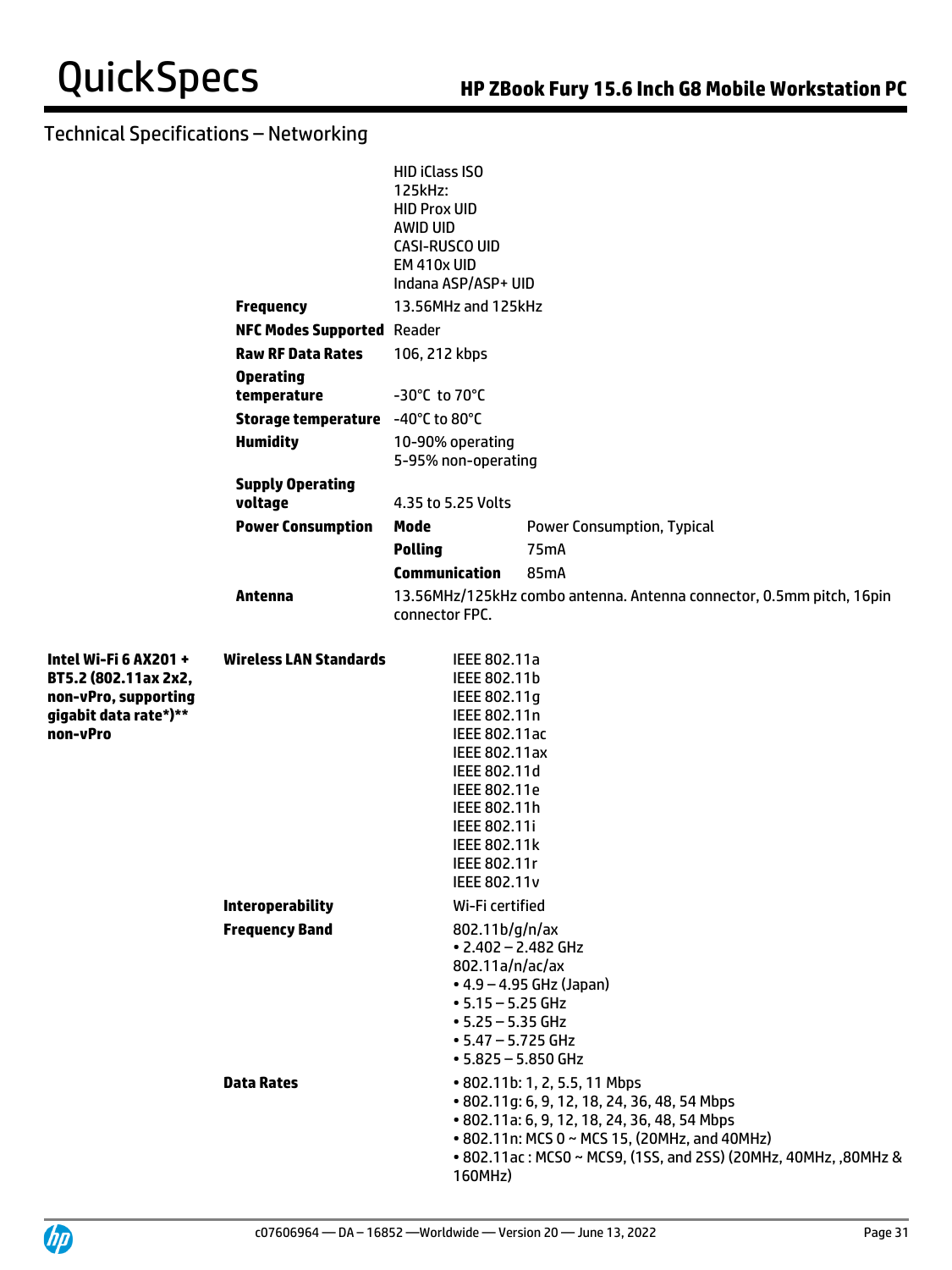|                                   | • 802.11ax: MCS0 ~ MCS11, (1SS and 2SS) (20MHz, 40MHz, ,80MHz<br>& 160MHz)                                                                                                                                                                                                                                                                                                                                            |
|-----------------------------------|-----------------------------------------------------------------------------------------------------------------------------------------------------------------------------------------------------------------------------------------------------------------------------------------------------------------------------------------------------------------------------------------------------------------------|
| <b>Modulation</b>                 | <b>Direct Sequence Spread Spectrum</b><br>OFDM, BPSK, QPSK, CCK, 16-QAM, 64-QAM, 256-QAM<br>, 1024QAM                                                                                                                                                                                                                                                                                                                 |
| Security <sup>1</sup>             | • IEEE and WiFi compliant 64 / 128 bit WEP encryption for a/b/g<br>mode only<br>• AES-CCMP: 128 bit in hardware<br>• 802.1x authentication<br>• WPA, WPA2: 802.1x. WPA-PSK, WPA2-PSK, TKIP, and AES.<br>. WPA2 and WPA3 certification<br>• IEEE 802.11i<br>• WAPI                                                                                                                                                     |
| <b>Network Architecture</b>       | Ad-hoc (Peer to Peer)                                                                                                                                                                                                                                                                                                                                                                                                 |
| <b>Models</b>                     | Infrastructure (Access Point Required)                                                                                                                                                                                                                                                                                                                                                                                |
| <b>Roaming</b>                    | IEEE 802.11 compliant roaming between access points<br>$\cdot$ 802.11b: $\cdot$ 18.5dBm minimum                                                                                                                                                                                                                                                                                                                       |
| Output Power <sup>2</sup>         | • 802.11g: +17.5dBm minimum<br>• 802.11a: +18.5dBm minimum<br>• 802.11n HT20(2.4GHz): +15.5dBm minimum<br>• 802.11n HT40(2.4GHz): +14.5dBm minimum<br>• 802.11n HT20(5GHz): +15.5dBm minimum<br>• 802.11n HT40(5GHz): +14.5dBm minimum<br>• 802.11ac VHT80(5GHz): +11.5dBm minimum<br>• 802.11ac VHT160(5GHz): +11.5dBm minimum<br>• 802.11ax HT40(2.4GHz): +10dBm minimum<br>• 802.11ax VHT160(5GHz): +10dBm minimum |
| <b>Power Consumption</b>          | • Transmit mode 2.0 W<br>• Receive mode 1.6 W<br>· Idle mode (PSP) 180 mW (WLAN Associated)<br>• Idle mode 50 mW (WLAN unassociated)<br>• Connected Standby 10mW<br>• Radio disabled 8 mW                                                                                                                                                                                                                             |
| <b>Power Management</b>           | ACPI and PCI Express compliant power management<br>802.11 compliant power saving mode                                                                                                                                                                                                                                                                                                                                 |
| Receiver Sensitivity <sup>3</sup> | •802.11b, 1Mbps: -93.5dBm maximum<br>•802.11b, 11Mbps: -84dBm maximum<br>· 802.11a/g, 6Mbps: -86dBm maximum<br>• 802.11a/g, 54Mbps: -72dBm maximum<br>• 802.11n, MCS07: -67dBm maximum<br>• 802.11n, MCS15: -64dBm maximum<br>• 802.11ac, MCS0: -84dBm maximum<br>• 802.11ac, MCS9: -59dBm maximum<br>•802.11ax, MCS11(HT40): -59dBm maximum<br>•802.11ax, MCS11(VHT160): -58.5dBm maximum                            |
| <b>Antenna Type</b>               | High efficiency antenna with spatial diversity, mounted in the<br>display enclosure                                                                                                                                                                                                                                                                                                                                   |
|                                   | Two embedded dual band 2.4/5 GHz antennas are provided to the<br>card to support WLAN MIMO communications and Bluetooth<br>communications                                                                                                                                                                                                                                                                             |
| <b>Form Factor</b>                | PCI-Express M.2 MiniCard with CNVi Interface                                                                                                                                                                                                                                                                                                                                                                          |
|                                   |                                                                                                                                                                                                                                                                                                                                                                                                                       |

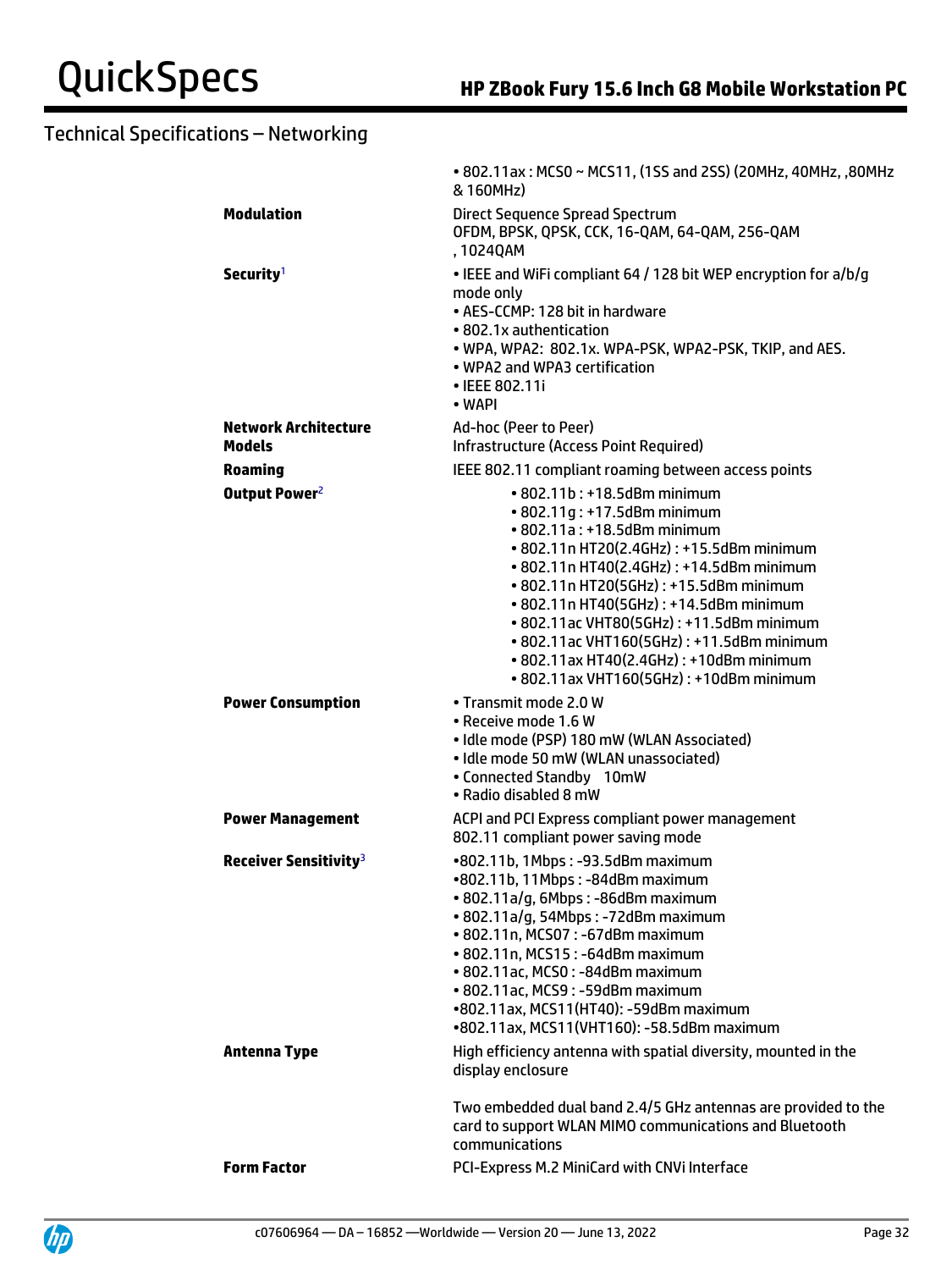| <b>Dimensions</b>                                                               | 1. Type 2230: 2.3 x 22.0 x 30.0 mm<br>2. Type 1216: 1.67 x 12.0 x 16.0 mm                                                                                                                                                                                                                                                                                                                                                                                                                                                           |                                                                 |
|---------------------------------------------------------------------------------|-------------------------------------------------------------------------------------------------------------------------------------------------------------------------------------------------------------------------------------------------------------------------------------------------------------------------------------------------------------------------------------------------------------------------------------------------------------------------------------------------------------------------------------|-----------------------------------------------------------------|
| Weight                                                                          | 1. Type 2230: 2.8g<br>2. Type 126: 1.3g                                                                                                                                                                                                                                                                                                                                                                                                                                                                                             |                                                                 |
| <b>Operating Voltage</b>                                                        | $3.3v + 1 - 9%$                                                                                                                                                                                                                                                                                                                                                                                                                                                                                                                     |                                                                 |
| <b>Temperature</b>                                                              | <b>Operating</b><br>Non-operating                                                                                                                                                                                                                                                                                                                                                                                                                                                                                                   | 14° to 158° F (-10° to 70° C)<br>-40° to 176° F (-40° to 80° C) |
| <b>Humidity</b>                                                                 | <b>Operating</b><br>Non-operating                                                                                                                                                                                                                                                                                                                                                                                                                                                                                                   | 10% to 90% (non-condensing)<br>5% to 95% (non-condensing)       |
| <b>Altitude</b>                                                                 | <b>Operating Non-</b><br>operating                                                                                                                                                                                                                                                                                                                                                                                                                                                                                                  | 0 to 10,000 ft (3,048 m)<br>0 to 50,000 ft (15,240 m)           |
| <b>LED Activity</b>                                                             | LED Amber - Radio Off; LED Off - Radio ON                                                                                                                                                                                                                                                                                                                                                                                                                                                                                           |                                                                 |
| HP Integrated Module with Bluetooth 4.0/4.1/4.2/5.0/5.1/5.2 Wireless Technology |                                                                                                                                                                                                                                                                                                                                                                                                                                                                                                                                     |                                                                 |
| <b>Frequency Band</b>                                                           | 2402 to 2480 MHz                                                                                                                                                                                                                                                                                                                                                                                                                                                                                                                    |                                                                 |
| <b>Number of Available Channels</b>                                             | Legacy: 0~79 (1 MHz/CH)<br>BLE: 0~39 (2 MHz/CH)                                                                                                                                                                                                                                                                                                                                                                                                                                                                                     |                                                                 |
| <b>Data Rates and Throughput</b>                                                | Legacy: 3 Mbps data rate; throughput up to 2.17 Mbps<br>BLE: 1 Mbps data rate; throughput up to 0.2 Mbps<br>Legacy: Synchronous Connection Oriented links up to 3, 64 kbps,<br>voice channels<br>Legacy: Asynchronous Connection Less links 2178.1 kbps/177.1<br>kbps asymmetric (3-DH5) or 864 kbps symmetric (3-EV5)                                                                                                                                                                                                              |                                                                 |
| <b>Transmit Power</b>                                                           | The Bluetooth component shall operate as a Class II Bluetooth<br>device with a maximum transmit power of +9.5 dBm for BR and<br>EDR.                                                                                                                                                                                                                                                                                                                                                                                                |                                                                 |
| <b>Power Consumption</b>                                                        | Peak (Tx): 330 mW<br>Peak (Rx): 230 mW<br>Selective Suspend: 17 mW                                                                                                                                                                                                                                                                                                                                                                                                                                                                  |                                                                 |
| <b>Bluetooth Software Supported</b><br><b>Link Topology</b>                     | Microsoft Windows Bluetooth Software                                                                                                                                                                                                                                                                                                                                                                                                                                                                                                |                                                                 |
| <b>Power Management</b>                                                         | Microsoft Windows ACPI, and USB Bus Support                                                                                                                                                                                                                                                                                                                                                                                                                                                                                         |                                                                 |
| <b>Certifications</b>                                                           | FCC (47 CFR) Part 15C, Section 15.247 & 15.249                                                                                                                                                                                                                                                                                                                                                                                                                                                                                      |                                                                 |
| <b>Power Management</b><br><b>Certifications</b>                                | ETS 300 328, ETS 300 826<br>Low Voltage Directive IEC950<br>UL, CSA, and CE Mark                                                                                                                                                                                                                                                                                                                                                                                                                                                    |                                                                 |
| <b>Bluetooth Profiles Supported</b>                                             | BT4.1-ESR 5/6/7 Compliance<br><b>LE Link Layer Ping</b><br><b>LE Dual Mode</b><br><b>LE Link Layer</b><br>LE Low Duty Cycle Directed Advertising<br>LE L2CAP Connection Oriented Channels<br>Train Nudging & Interlaced Scan<br><b>BT4.2 ESR08 Compliance</b><br>LE Secure Connection- Basic/Full<br>LE Privacy 1.2 - Link Layer Privacy<br>LE Privacy 1.2 - Extended Scanner Filter Policies<br>LE Data Packet Length Extension<br><b>FAX Profile (FAX)</b><br><b>Basic Imaging Profile (BIP)2</b><br><b>Headset Profile (HSP)</b> |                                                                 |

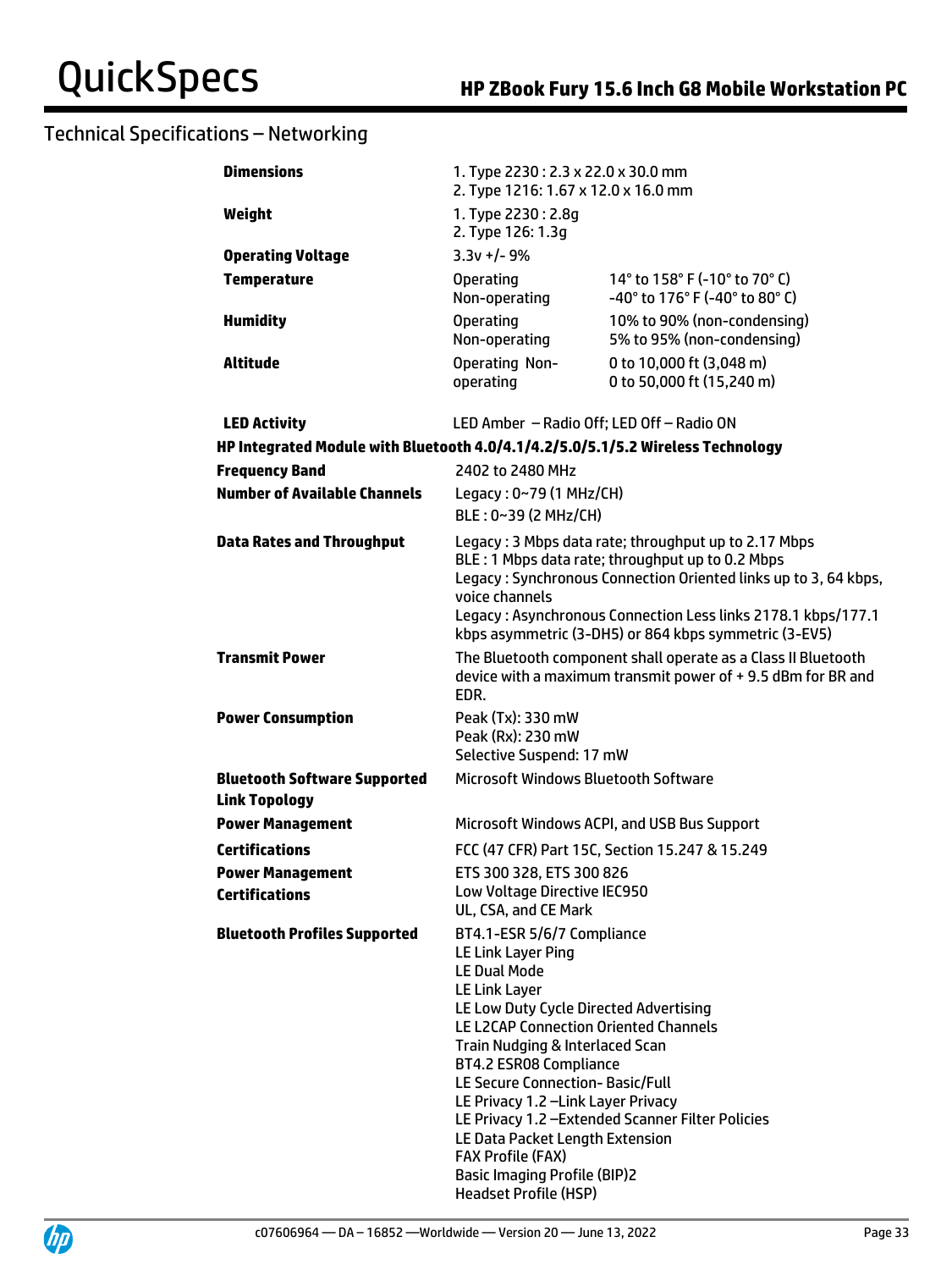

Hands Free Profile (HFP) Advanced Audio Distribution Profile (A2DP)

\*GbE - The term "10/100/1000" or "Gigabit" Ethernet indicates compatibility with IEEE standard 802.3ab for Gigabit Ethernet, and does not connote actual operating speed of 1 Gb/s. For high-speed transmission, connection to a Gigabit Ethernet server and network infrastructure is required.

\*Wi-Fi 6 is designed to support gigabit data rate when transferring files between two devices connected to the same router. Requires a wireless router, sold separately, that supports 80MHz and higher channels.

\*\*Wireless access point and Internet service required and sold separately. Availability of public wireless access points limited. Wi-Fi 6 (802.11ax) is backwards compatible with prior 802.11 specs.

| Intel Wi-Fi 6 AX201 +<br>BT5.2 (802.11ax 2x2,<br>vPro, supporting gigabit<br>data rate*)**<br>vPro | <b>Wireless LAN Standards</b> | IEEE 802.11a<br>IEEE 802.11b<br>IEEE 802.11g<br>IEEE 802.11n<br>IEEE 802.11ac<br><b>IEEE 802.11ax</b><br>IEEE 802.11d<br>IEEE 802.11e<br>IEEE 802.11h<br>IEEE 802.11i<br><b>IEEE 802.11k</b><br>IEEE 802.11r                                                                                                                               |
|----------------------------------------------------------------------------------------------------|-------------------------------|--------------------------------------------------------------------------------------------------------------------------------------------------------------------------------------------------------------------------------------------------------------------------------------------------------------------------------------------|
|                                                                                                    |                               | <b>IEEE 802.11v</b>                                                                                                                                                                                                                                                                                                                        |
|                                                                                                    | <b>Interoperability</b>       | Wi-Fi certified                                                                                                                                                                                                                                                                                                                            |
|                                                                                                    | <b>Frequency Band</b>         | 802.11b/g/n/ax<br>$\cdot$ 2.402 - 2.482 GHz<br>802.11a/n/ac/ax<br>$\bullet$ 4.9 – 4.95 GHz (Japan)<br>$• 5.15 - 5.25$ GHz<br>$• 5.25 - 5.35$ GHz<br>$\cdot$ 5.47 – 5.725 GHz<br>$• 5.825 - 5.850$ GHz                                                                                                                                      |
|                                                                                                    | <b>Data Rates</b>             | • 802.11b: 1, 2, 5.5, 11 Mbps<br>• 802.11g: 6, 9, 12, 18, 24, 36, 48, 54 Mbps<br>• 802.11a: 6, 9, 12, 18, 24, 36, 48, 54 Mbps<br>• 802.11n: MCS 0 ~ MCS 15, (20MHz, and 40MHz)<br>• 802.11ac: MCS0 ~ MCS9, (1SS, and 2SS) (20MHz, 40MHz, ,80MHz &<br>160MHz)<br>• 802.11ax: MCS0 ~ MCS11, (1SS and 2SS) (20MHz, 40MHz, ,80MHz<br>& 160MHz) |
|                                                                                                    | <b>Modulation</b>             | Direct Sequence Spread Spectrum<br>OFDM, BPSK, QPSK, CCK, 16-QAM, 64-QAM, 256-QAM<br>, 1024QAM                                                                                                                                                                                                                                             |
|                                                                                                    | Security <sup>1</sup>         | . IEEE and WiFi compliant 64 / 128 bit WEP encryption for a/b/g<br>mode only<br>• AES-CCMP: 128 bit in hardware<br>• 802.1x authentication<br>. WPA, WPA2: 802.1x. WPA-PSK, WPA2-PSK, TKIP, and AES.<br>• WPA2 and WPA3 certification                                                                                                      |

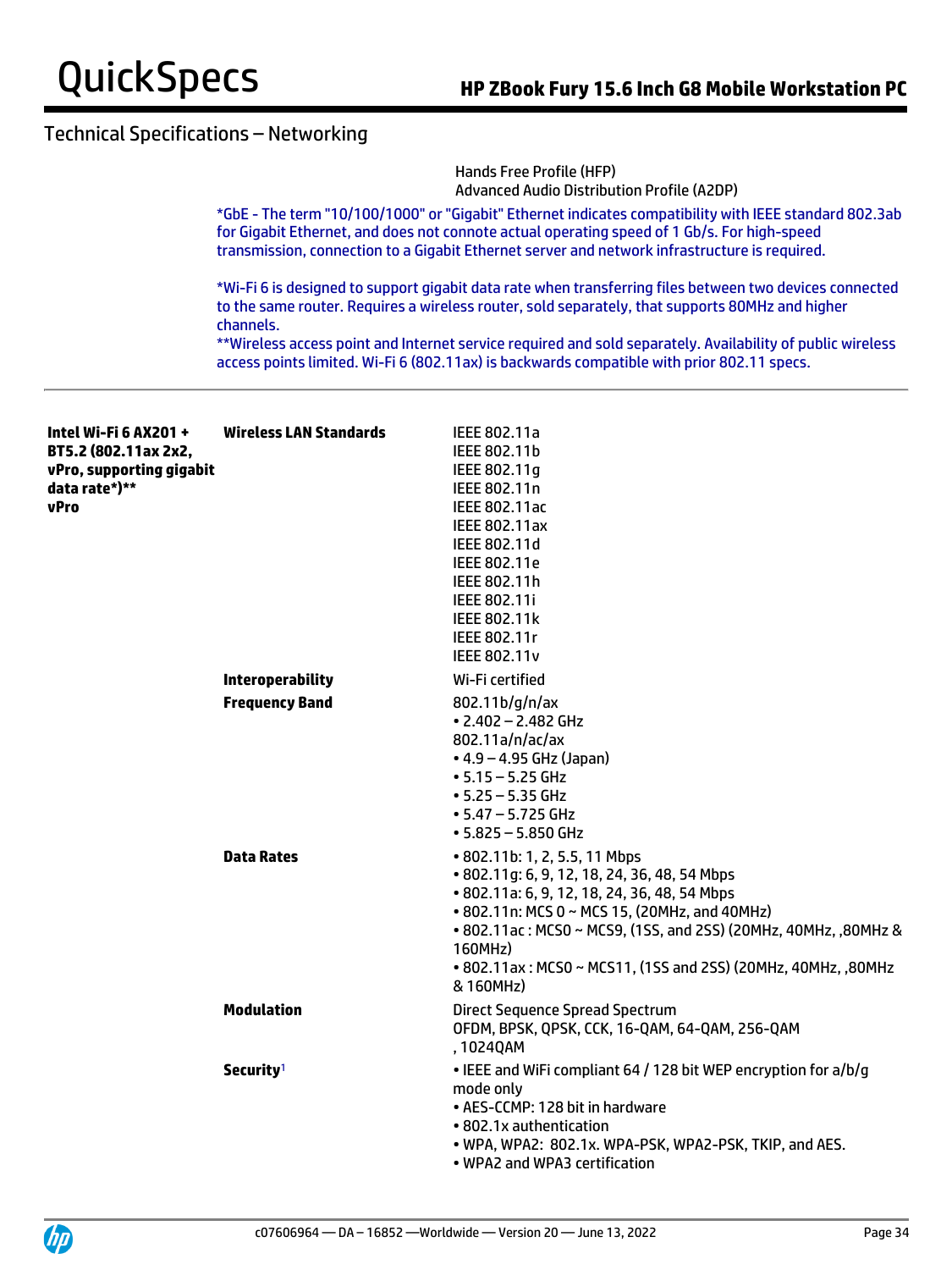|                                                                | • IEEE 802.11i<br>$\bullet$ WAPI                                                                                                                                                                                                                                                                                                             |                                                                                                                                                                                                                                                                                                                                                                                                                                                      |
|----------------------------------------------------------------|----------------------------------------------------------------------------------------------------------------------------------------------------------------------------------------------------------------------------------------------------------------------------------------------------------------------------------------------|------------------------------------------------------------------------------------------------------------------------------------------------------------------------------------------------------------------------------------------------------------------------------------------------------------------------------------------------------------------------------------------------------------------------------------------------------|
| <b>Network Architecture</b><br><b>Models</b><br><b>Roaming</b> | Ad-hoc (Peer to Peer)<br>Infrastructure (Access Point Required)<br>IEEE 802.11 compliant roaming between access points                                                                                                                                                                                                                       |                                                                                                                                                                                                                                                                                                                                                                                                                                                      |
| Output Power <sup>2</sup>                                      |                                                                                                                                                                                                                                                                                                                                              | • 802.11b: +18.5dBm minimum<br>• 802.11g: +17.5dBm minimum<br>• 802.11a: +18.5dBm minimum<br>• 802.11n HT20(2.4GHz): +15.5dBm minimum<br>• 802.11n HT40(2.4GHz): +14.5dBm minimum<br>• 802.11n HT20(5GHz): +15.5dBm minimum<br>• 802.11n HT40(5GHz): +14.5dBm minimum<br>• 802.11ac VHT80(5GHz): +11.5dBm minimum<br>• 802.11ac VHT160(5GHz): +11.5dBm minimum<br>• 802.11ax HT40(2.4GHz): +10dBm minimum<br>• 802.11ax VHT160(5GHz): +10dBm minimum |
| <b>Power Consumption</b>                                       | • Transmit mode : 2.0 W<br>• Receive mode : 1.6 W<br>· Idle mode (PSP) 180 mW (WLAN Associated)<br>• Idle mode :50 mW (WLAN unassociated)<br>• Radio disabled: 8 mW                                                                                                                                                                          | • Connected Standby/Modern Standby: 10mW                                                                                                                                                                                                                                                                                                                                                                                                             |
| <b>Power Management</b>                                        | ACPI and PCI Express compliant power management<br>802.11 compliant power saving mode                                                                                                                                                                                                                                                        |                                                                                                                                                                                                                                                                                                                                                                                                                                                      |
| Receiver Sensitivity <sup>3</sup>                              | •802.11b, 1Mbps: -93.5dBm maximum<br>•802.11b, 11Mbps: -84dBm maximum<br>· 802.11a/g, 6Mbps: -86dBm maximum<br>• 802.11a/g, 54Mbps: -72dBm maximum<br>• 802.11n, MCS07: -67dBm maximum<br>• 802.11n, MCS15: -64dBm maximum<br>· 802.11ac, MCS0: -84dBm maximum<br>• 802.11ac, MCS9: -59dBm maximum<br>•802.11ax, MCS11(HT40): -59dBm maximum | •802.11ax, MCS11(VHT160): -58.5dBm maximum                                                                                                                                                                                                                                                                                                                                                                                                           |
| <b>Antenna Type</b>                                            | High efficiency antenna with spatial diversity, mounted in the<br>display enclosure<br>Two embedded dual band 2.4/5 GHz antennas are provided to the<br>card to support WLAN MIMO communications and Bluetooth<br>communications                                                                                                             |                                                                                                                                                                                                                                                                                                                                                                                                                                                      |
| <b>Form Factor</b>                                             | PCI-Express M.2 MiniCard with CNVi Interface                                                                                                                                                                                                                                                                                                 |                                                                                                                                                                                                                                                                                                                                                                                                                                                      |
| <b>Dimensions</b>                                              | 1. Type 2230: 2.3 x 22.0 x 30.0 mm<br>2. Type 1216: 1.67 x 12.0 x 16.0 mm                                                                                                                                                                                                                                                                    |                                                                                                                                                                                                                                                                                                                                                                                                                                                      |
| Weight                                                         | 1. Type 2230: 2.8q<br>2. Type 126: 1.3g                                                                                                                                                                                                                                                                                                      |                                                                                                                                                                                                                                                                                                                                                                                                                                                      |
| <b>Operating Voltage</b>                                       | $3.3v +/- 9%$                                                                                                                                                                                                                                                                                                                                |                                                                                                                                                                                                                                                                                                                                                                                                                                                      |
| <b>Temperature</b>                                             | <b>Operating</b><br>Non-operating                                                                                                                                                                                                                                                                                                            | 14° to 158° F (-10° to 70° C)<br>-40° to 176° F (-40° to 80° C)                                                                                                                                                                                                                                                                                                                                                                                      |
| <b>Humidity</b>                                                | <b>Operating</b><br>Non-operating                                                                                                                                                                                                                                                                                                            | 10% to 90% (non-condensing)<br>5% to 95% (non-condensing)                                                                                                                                                                                                                                                                                                                                                                                            |
| <b>Altitude</b>                                                | Operating Non-<br>operating                                                                                                                                                                                                                                                                                                                  | 0 to 10,000 ft (3,048 m)<br>0 to 50,000 ft (15,240 m)                                                                                                                                                                                                                                                                                                                                                                                                |

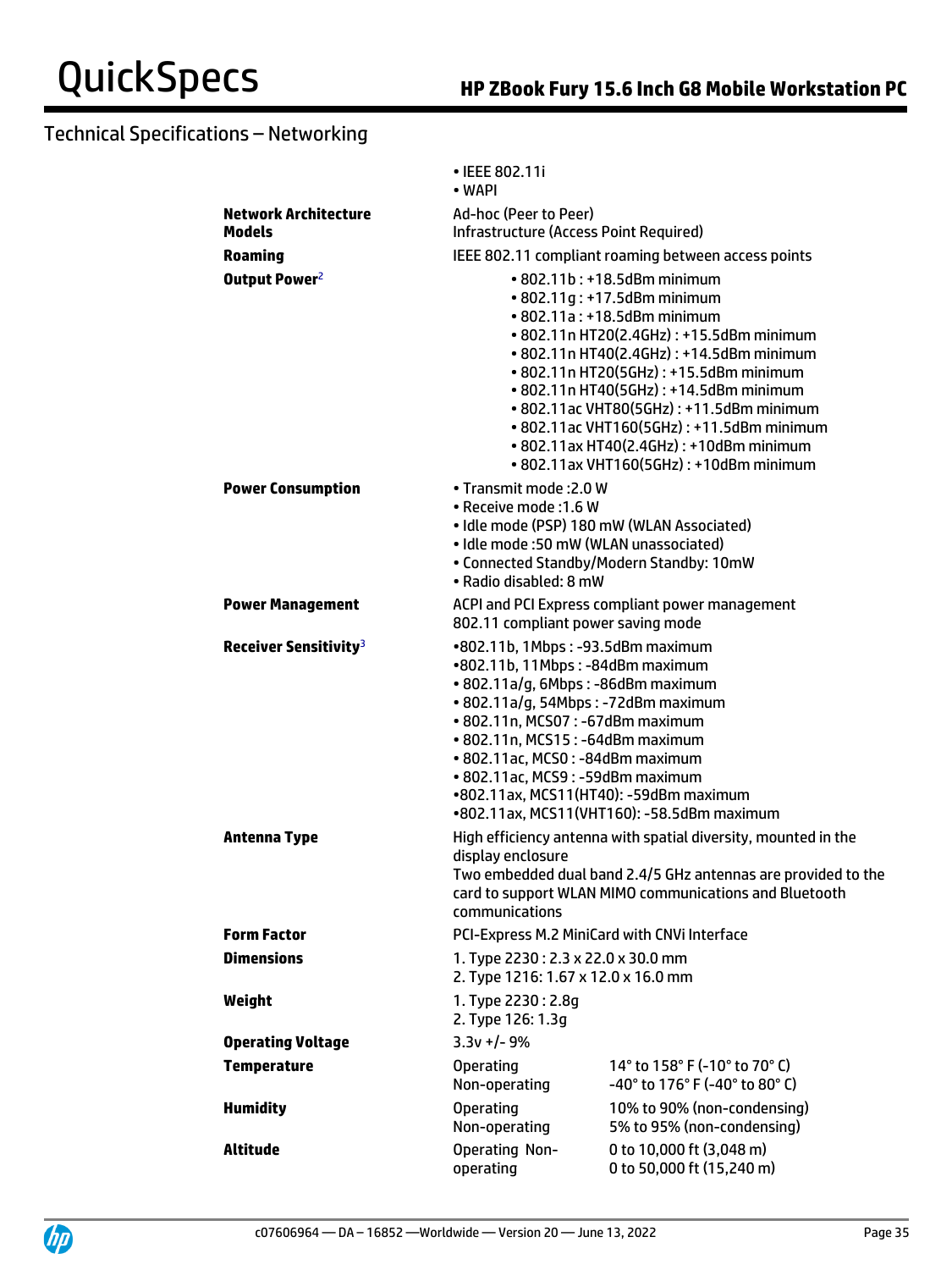| <b>LED Activity</b>                                         | LED Amber - Radio OFF; LED White - Radio ON                                                                                                                                                                                                                                                                                                                                                                                                                                                                                                                                                           |
|-------------------------------------------------------------|-------------------------------------------------------------------------------------------------------------------------------------------------------------------------------------------------------------------------------------------------------------------------------------------------------------------------------------------------------------------------------------------------------------------------------------------------------------------------------------------------------------------------------------------------------------------------------------------------------|
|                                                             | HP Integrated Module with Bluetooth 4.0/4.1/4.2/5.0/5.1/5.2 Wireless Technology                                                                                                                                                                                                                                                                                                                                                                                                                                                                                                                       |
| <b>Frequency Band</b>                                       | 2402 to 2480 MHz                                                                                                                                                                                                                                                                                                                                                                                                                                                                                                                                                                                      |
| <b>Number of Available Channels</b>                         | Legacy: 0~79 (1 MHz/CH)<br>BLE: 0~39 (2 MHz/CH)                                                                                                                                                                                                                                                                                                                                                                                                                                                                                                                                                       |
| <b>Data Rates and Throughput</b>                            | Legacy: 3 Mbps data rate; throughput up to 2.17 Mbps<br>BLE : 1 Mbps data rate; throughput up to 0.2 Mbps<br>Legacy: Synchronous Connection Oriented links up to 3, 64 kbps,<br>voice channels<br>Legacy: Asynchronous Connection Less links 2178.1 kbps/177.1<br>kbps asymmetric (3-DH5) or 864 kbps symmetric (3-EV5)                                                                                                                                                                                                                                                                               |
| <b>Transmit Power</b>                                       | The Bluetooth component shall operate as a Class II Bluetooth<br>device with a maximum transmit power of +9.5 dBm for BR and<br>EDR.                                                                                                                                                                                                                                                                                                                                                                                                                                                                  |
| <b>Power Consumption</b>                                    | Peak (Tx): 330 mW<br>Peak (Rx): 230 mW<br>Selective Suspend: 17 mW                                                                                                                                                                                                                                                                                                                                                                                                                                                                                                                                    |
| <b>Bluetooth Software Supported</b><br><b>Link Topology</b> | Microsoft Windows Bluetooth Software                                                                                                                                                                                                                                                                                                                                                                                                                                                                                                                                                                  |
| <b>Power Management</b>                                     | Microsoft Windows ACPI, and USB Bus Support                                                                                                                                                                                                                                                                                                                                                                                                                                                                                                                                                           |
| <b>Certifications</b>                                       | FCC (47 CFR) Part 15C, Section 15.247 & 15.249                                                                                                                                                                                                                                                                                                                                                                                                                                                                                                                                                        |
| <b>Power Management</b><br><b>Certifications</b>            | ETS 300 328, ETS 300 826<br>Low Voltage Directive IEC950<br>UL, CSA, and CE Mark                                                                                                                                                                                                                                                                                                                                                                                                                                                                                                                      |
| <b>Bluetooth Profiles Supported</b>                         | BT4.1-ESR 5/6/7 Compliance<br>LE Link Layer Ping<br><b>LE Dual Mode</b><br>LE Link Layer<br>LE Low Duty Cycle Directed Advertising<br>LE L2CAP Connection Oriented Channels<br>Train Nudging & Interlaced Scan<br><b>BT4.2 ESR08 Compliance</b><br>LE Secure Connection-Basic/Full<br>LE Privacy 1.2 - Link Layer Privacy<br>LE Privacy 1.2 - Extended Scanner Filter Policies<br>LE Data Packet Length Extension<br><b>FAX Profile (FAX)</b><br><b>Basic Imaging Profile (BIP)2</b><br><b>Headset Profile (HSP)</b><br>Hands Free Profile (HFP)<br><b>Advanced Audio Distribution Profile (A2DP)</b> |
| <b>Security &amp; Manageability</b>                         | Intel <sup>®</sup> vPro <sup>™</sup> support with appropriate Intel® chipset components                                                                                                                                                                                                                                                                                                                                                                                                                                                                                                               |
|                                                             | *ChE The term "10/100/1000" ex "Cigabit" Ethernet indicates compatibility with IEEE standard 002.3                                                                                                                                                                                                                                                                                                                                                                                                                                                                                                    |

\*GbE - The term "10/100/1000" or "Gigabit" Ethernet indicates compatibility with IEEE standard 802.3ab for Gigabit Ethernet, and does not connote actual operating speed of 1 Gb/s. For high-speed transmission, connection to a Gigabit Ethernet server and network infrastructure is required.

\*Wi-Fi 6 is designed to support gigabit data rate when transferring files between two devices connected to the same router. Requires a wireless router, sold separately, that supports 80MHz and higher channels.

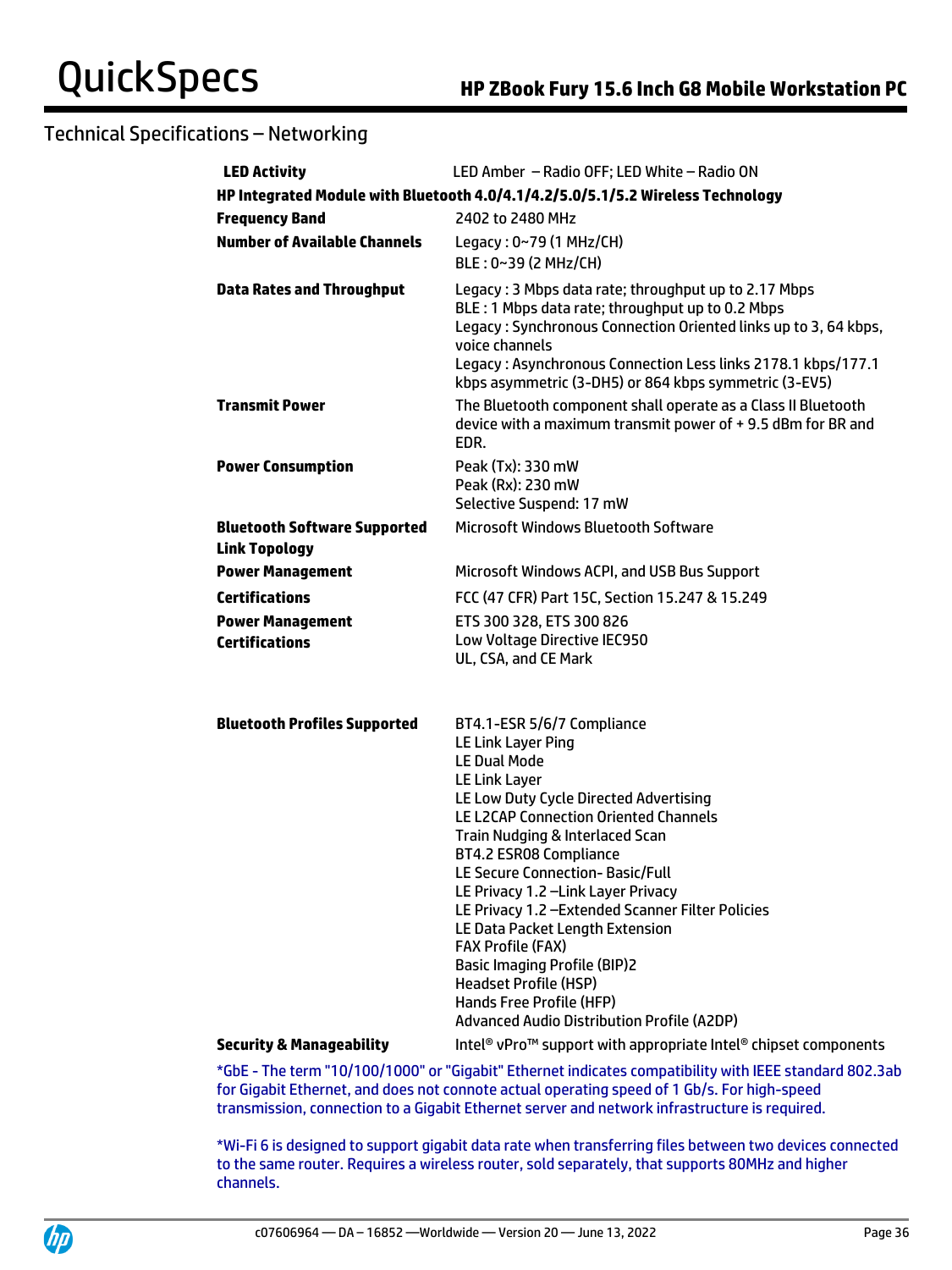\*\*Wireless access point and Internet service required and sold separately. Availability of public wireless access points limited. Wi-Fi 6 (802.11ax) is backwards compatible with prior 802.11 specs.

#### **Intel® XMM™ 7360 LTE-Advanced CAT9 (Pandora)\***

| <b>Technology/Operating</b><br>bands                 | FDD LTE: 2100 (Band 1), 1900 (Band 2), 1800 (Band 3),<br>1700/2100 (Band 4), 850 (Band 5), 2600 (Band 7), 900 (Band 8), 1400 (Band 11), 700 (Band 12 lower),<br>700 (Band 13 upper), 700 (Band 17 lower), 850 (Band 18 lower), 850 (Band 19 upper), 800 (Band 20),<br>1400 (Band 21), 850 (Band 26), 700 (Band 28), 700 (Band 29 RX only), 2300 (Band 30), 1700/2100<br>(Band 66).<br>TDD LTE: 2600 (Band 38), 1900 (Band 39), 2400 (Band 40), 2500 (Band 41).<br>HSPA+: 2100 (Band 1), 1900 (Band 2), 1700/2100 (Band 4), |
|------------------------------------------------------|----------------------------------------------------------------------------------------------------------------------------------------------------------------------------------------------------------------------------------------------------------------------------------------------------------------------------------------------------------------------------------------------------------------------------------------------------------------------------------------------------------------------------|
|                                                      | 850 (Band 5), 900 (Band 8) MHz                                                                                                                                                                                                                                                                                                                                                                                                                                                                                             |
| Wireless protocol<br>standards                       | 3GPP Release 11 LTE Specification CAT.9, DL 60MHz BW throughput up to 450Mbps; UL 20MHz<br>throughput up to 50Mbps<br>WCDMA R99, 3GPP Release 5, 6, 7 and 8 UMTS Specification                                                                                                                                                                                                                                                                                                                                             |
| <b>GPS</b>                                           | Standalone, A-GPS (MS-A, MS-B)                                                                                                                                                                                                                                                                                                                                                                                                                                                                                             |
| <b>GPS bands</b>                                     | 1575.42 MHz ± 1.023 MHz, GLONASS 1596-1607MHz, Beidou 1561.098 MHz                                                                                                                                                                                                                                                                                                                                                                                                                                                         |
| Maximum data rates                                   | LTE: 450 Mbps (Download), 50 Mbps (Upload)<br>DC-HSPA+: 42 Mbps (Download), 5.76 Mbps (Upload)<br>HSPA+: 21Mbps (Download), 5.76 Mbps (Upload)                                                                                                                                                                                                                                                                                                                                                                             |
| <b>Maximum output power</b>                          | LTE: 23 dBm<br>HSPA+: 23.5 dBm                                                                                                                                                                                                                                                                                                                                                                                                                                                                                             |
| <b>Maximum power</b><br>consumption                  | LTE: 1,200 mA (peak); 900 mA (average)<br>HSPA+: 1,100 mA (peak); 800 mA (average)                                                                                                                                                                                                                                                                                                                                                                                                                                         |
| <b>Form Factor</b>                                   | M.2, 3042-S3 Key B                                                                                                                                                                                                                                                                                                                                                                                                                                                                                                         |
| Weight                                               | 5.8 <sub>g</sub>                                                                                                                                                                                                                                                                                                                                                                                                                                                                                                           |
| <b>Dimensions</b><br>(Length x Width x<br>Thickness) | 42 x 30 x 2.3 mm                                                                                                                                                                                                                                                                                                                                                                                                                                                                                                           |

\* Mobile Broadband is an optional feature and requires configuration at purchase. Connection requires wireless data service contract, network support, and is not available in all areas. Contact service provider to determine the coverage area and availability. Connection speeds will vary due to location, environment, network conditions, and other factors. 4G LTE not available on all products or in all countries.

#### **Near Field Communications Controller (optional)**

| <b>Dimensions (L x W</b><br>x H)                               | Module 25 mm by 10 mm by 2.0 mm                                                                                                                               |
|----------------------------------------------------------------|---------------------------------------------------------------------------------------------------------------------------------------------------------------|
| Chipset                                                        | <b>NPC100</b>                                                                                                                                                 |
| <b>System interface</b>                                        | 12C                                                                                                                                                           |
| <b>NFC RF standards</b>                                        | <b>ISO/IEC 14443 A</b><br><b>ISO/IEC 14443 B</b><br><b>ISO/IEC 15693</b><br><b>ISO/IEC 18092</b><br>ECMA-340 NFCIP-1 Target and Initiator<br>ECMA-320 NFCIP-2 |
| <b>NFC Forum Support</b><br><b>Reader (PCD-VCD)</b><br>Mode(1) | Tag Type 1, Type 2, Type3 and Type 4, NFCIP-1 and NFCIP-2<br><b>ISO/IEC 14443 A</b><br>ISO/IEC 14443 B                                                        |

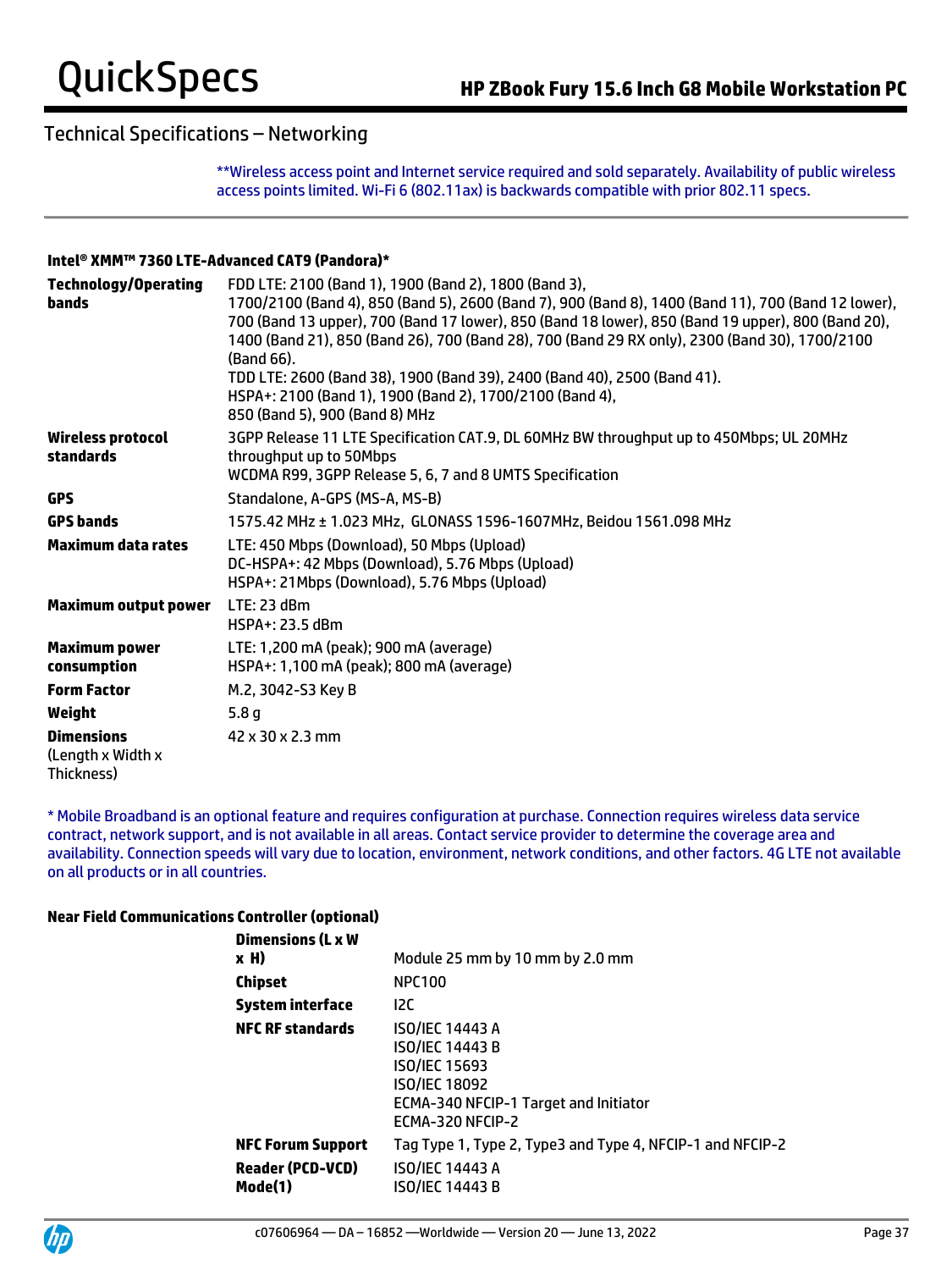|                                                        | <b>ISO/IEC 15693</b><br><b>MIFARE 1K</b><br><b>MIFARE 4K</b><br><b>MIFARE DESFire</b><br>FeliCa<br>Jewel and Topaz cards |                                           |                                                                      |
|--------------------------------------------------------|--------------------------------------------------------------------------------------------------------------------------|-------------------------------------------|----------------------------------------------------------------------|
| Card Emulation (PICC- ISO/IEC 14443 A<br>VICC) Mode(1) | ISO/IEC 14443 B and B'<br><b>MIFARE</b><br>FeliCa                                                                        |                                           |                                                                      |
| <b>Frequency</b>                                       | 13.56 MHz                                                                                                                |                                           |                                                                      |
| NFC Modes Supported Reader/Writer, Peer-to-Peer        |                                                                                                                          |                                           |                                                                      |
| <b>Raw RF Data Rates</b>                               | 106, 212, 424, 848 kbps                                                                                                  |                                           |                                                                      |
| <b>Operating</b><br>temperature                        | 0°C to 70°C                                                                                                              |                                           |                                                                      |
| Storage temperature -20°C to 125°C                     |                                                                                                                          |                                           |                                                                      |
| <b>Humidity</b>                                        | 10-90% operating<br>5-95% non-operating                                                                                  |                                           |                                                                      |
| <b>Supply Operating</b>                                |                                                                                                                          |                                           |                                                                      |
| voltage                                                | 4.35 to 5.25 Volts                                                                                                       |                                           |                                                                      |
| I/O Voltage                                            | 1.8V or 3.3V                                                                                                             |                                           |                                                                      |
| <b>Power Consumption</b>                               | Booster enable,                                                                                                          | <b>VBAT = 3.3V.</b>                       |                                                                      |
|                                                        | $VCC_B00ST = 5V$                                                                                                         | <b>Polling</b>                            | $7.3 \text{ mA}$                                                     |
|                                                        | <b>Mode Power</b><br>Consumption,                                                                                        | <b>Detected Test</b><br><b>Tag Type 1</b> | Total 283.8 mA<br>Net Module 236.8 mA                                |
|                                                        | <b>Typical</b>                                                                                                           | <b>Detected Test</b><br>Tag Type 2        | <b>Total 288.8 mA</b><br>Net Module 241.8 mA                         |
|                                                        |                                                                                                                          | <b>Detected Test</b><br>Tag Type 3        | Total 287.7 mA<br>Net Module 240.7 mA                                |
|                                                        |                                                                                                                          | <b>Detected Test</b><br>Tag Type 4        | <b>Total 282.3 mA</b><br>Net Module 235.3 mA                         |
| Antenna                                                | external to module.                                                                                                      |                                           | Antenna connector, 0.5mm pitch, 7 connector FPC. Antenna matching is |

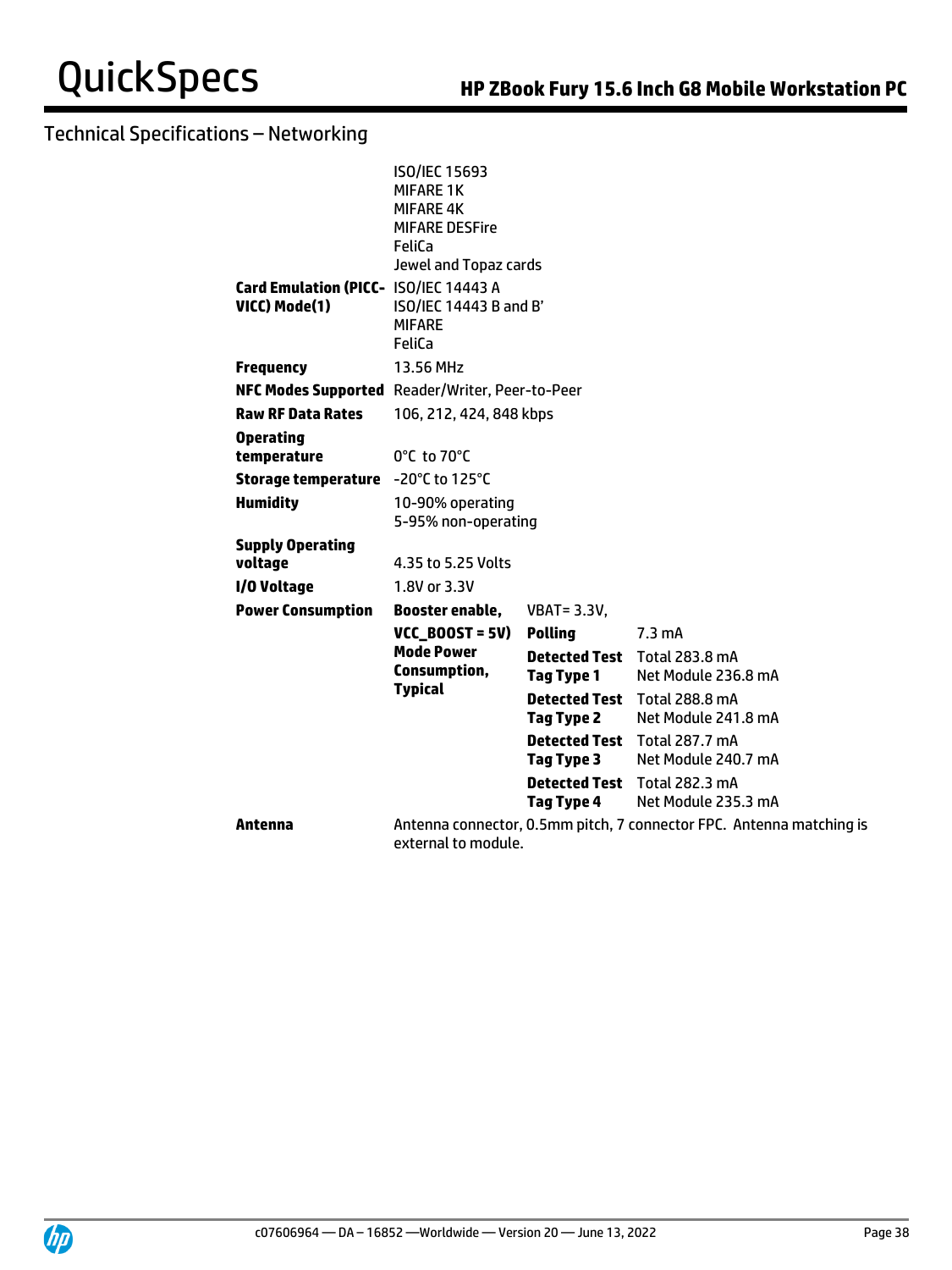## Technical Specifications – Power

## **POWER**

| <b>120 Watt Slim Smart AC</b> | <b>Dimensions</b>                        | 138x68.5x25.4mm                           |                                                                                                                                                                                                                                                                                                                |
|-------------------------------|------------------------------------------|-------------------------------------------|----------------------------------------------------------------------------------------------------------------------------------------------------------------------------------------------------------------------------------------------------------------------------------------------------------------|
| <b>Adapter</b>                | Weight                                   | unit: $350q$ +/- 10q                      |                                                                                                                                                                                                                                                                                                                |
|                               | Input                                    | <b>Input Efficiency</b>                   | 88% at 115 Vac and 89% at 230Vac                                                                                                                                                                                                                                                                               |
|                               |                                          | <b>Input frequency</b><br>range           | $47 \sim 63$ Hz                                                                                                                                                                                                                                                                                                |
|                               |                                          | <b>Input AC current</b>                   | 1.7 A at 90 Vac and Maximum Load                                                                                                                                                                                                                                                                               |
|                               | <b>Output</b>                            | <b>Output power</b>                       | <b>120W</b>                                                                                                                                                                                                                                                                                                    |
|                               |                                          | <b>DC</b> output                          | 19.5V                                                                                                                                                                                                                                                                                                          |
|                               |                                          | Hold-up time                              | 5ms at 115 Vac input                                                                                                                                                                                                                                                                                           |
|                               |                                          | <b>Output current limit</b>               | < 18.0A                                                                                                                                                                                                                                                                                                        |
|                               | <b>Connector</b>                         | C <sub>5</sub>                            |                                                                                                                                                                                                                                                                                                                |
|                               | <b>Environmental Design</b>              | <b>Operating</b><br>temperature           | 32° to 95° F (0° to 35° C)                                                                                                                                                                                                                                                                                     |
|                               |                                          | Non-operating<br>(storage)<br>temperature | $-4^{\circ}$ to 185 $^{\circ}$ F (-20 $^{\circ}$ to 85 $^{\circ}$ C)                                                                                                                                                                                                                                           |
|                               |                                          | <b>Altitude</b>                           | 0 to 16,400 ft (0 to 5,000 m)                                                                                                                                                                                                                                                                                  |
|                               |                                          | <b>Humidity</b>                           | 5% to 95%                                                                                                                                                                                                                                                                                                      |
|                               |                                          | <b>Storage Humidity</b>                   | 5% to 95%                                                                                                                                                                                                                                                                                                      |
|                               | <b>EMI and Safety Certifications Eq:</b> |                                           | *CE Mark - full compliance with LVD and EMC directives<br>* Worldwide safety standards - IEC60950, EN60950, UL60950, Class1,<br>SELV; Agency approvals - C-UL-US, NORDICS, DENAN, EN55022 Class B,<br>FCC Class B, CISPR22 Class B, CCC, NOM-1 NYCE.<br>* MTBF - over 200,000 hours at 25°C ambient condition. |

\*Can only be configured with Intel UMA Graphics option

| 150 Watt Slim Smart AC<br><b>Adapter</b> | <b>Dimensions</b><br>Weight | 138x66x22mm<br>unit: $325q$ +/- 10q |                                                                   |  |
|------------------------------------------|-----------------------------|-------------------------------------|-------------------------------------------------------------------|--|
|                                          | <b>Input</b>                | <b>Input Efficiency</b>             | 88% at 115 Vac and 89% at 230Vac                                  |  |
|                                          |                             | Input frequency<br>range            | $47 \sim 63$ Hz                                                   |  |
|                                          |                             | <b>Input AC current</b>             | 2.7 A at 90 Vac and Maximum Load                                  |  |
|                                          | <b>Output</b>               | <b>Output power</b>                 | <b>150W</b>                                                       |  |
|                                          |                             | <b>DC</b> output                    | 19.5V                                                             |  |
|                                          |                             | Hold-up time                        | 5ms at 115 Vac input                                              |  |
|                                          |                             | <b>Output current limit</b>         | < 16.0A                                                           |  |
|                                          | <b>Connector</b>            | C <sub>5</sub>                      |                                                                   |  |
|                                          | <b>Environmental Design</b> | <b>Operating</b><br>temperature     | $32^{\circ}$ to 95 $^{\circ}$ F (0 $^{\circ}$ to 35 $^{\circ}$ C) |  |

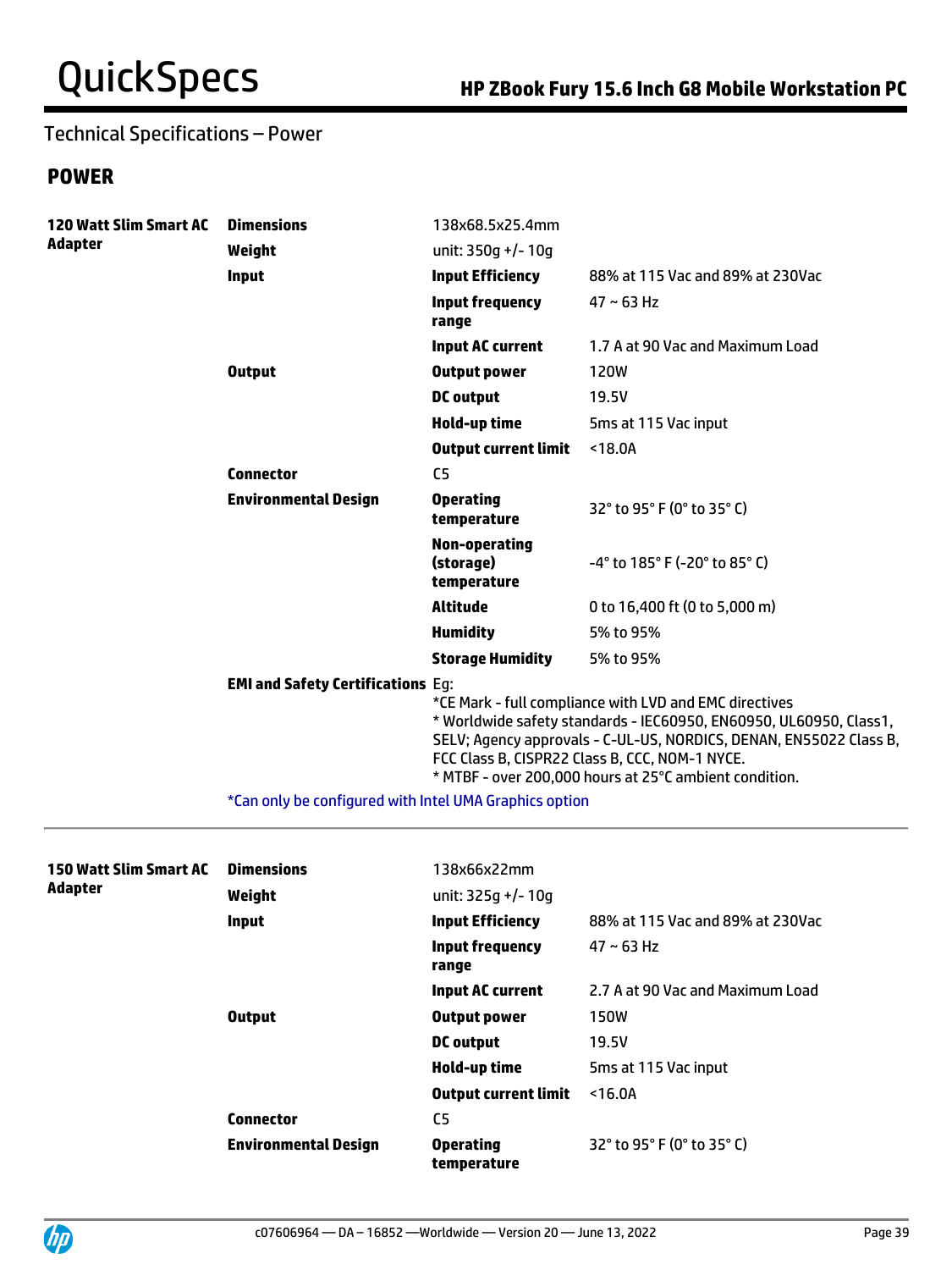## Technical Specifications – Power

|                                                                     | Non-operating<br>(storage)<br>temperature | $-4^{\circ}$ to 185 $^{\circ}$ F (-20 $^{\circ}$ to 85 $^{\circ}$ C)                                                                                                                                                                                                                                           |
|---------------------------------------------------------------------|-------------------------------------------|----------------------------------------------------------------------------------------------------------------------------------------------------------------------------------------------------------------------------------------------------------------------------------------------------------------|
|                                                                     | Altitude                                  | 0 to 16,400 ft (0 to 5000m)                                                                                                                                                                                                                                                                                    |
|                                                                     | <b>Humidity</b>                           | 5% to 95%                                                                                                                                                                                                                                                                                                      |
|                                                                     | <b>Storage Humidity</b>                   | 5% to 95%                                                                                                                                                                                                                                                                                                      |
| <b>EMI and Safety Certifications Eq:</b>                            |                                           | *CE Mark - full compliance with LVD and EMC directives<br>* Worldwide safety standards - IEC60950, EN60950, UL60950, Class1,<br>SELV; Agency approvals - C-UL-US, NORDICS, DENAN, EN55022 Class B,<br>FCC Class B, CISPR22 Class B, CCC, NOM-1 NYCE.<br>* MTBF - over 200,000 hours at 25°C ambient condition. |
| *Can only be configured with NVIDIA T1200 and A2000 Graphics option |                                           |                                                                                                                                                                                                                                                                                                                |

|  | <b>200 Watt UltraSlim</b> | <b>Dimensions</b>                                                                       | 152x73x23.5mm                                     |                                                                                                                                                                                                                                                                  |  |
|--|---------------------------|-----------------------------------------------------------------------------------------|---------------------------------------------------|------------------------------------------------------------------------------------------------------------------------------------------------------------------------------------------------------------------------------------------------------------------|--|
|  | <b>Smart AC Adapter</b>   | Weight                                                                                  | unit: 530 $q$ +/- 10 $q$                          |                                                                                                                                                                                                                                                                  |  |
|  |                           | Input                                                                                   | <b>Input Efficiency</b>                           | 88% at 115 Vac and 89% at 230Vac                                                                                                                                                                                                                                 |  |
|  |                           |                                                                                         | Input frequency range                             | $47 \sim 63$ Hz                                                                                                                                                                                                                                                  |  |
|  |                           |                                                                                         | <b>Input AC current</b>                           | 2.9 A at 90 Vac and Maximum Load                                                                                                                                                                                                                                 |  |
|  |                           | <b>Output</b>                                                                           | <b>Output power</b>                               | 200W                                                                                                                                                                                                                                                             |  |
|  |                           |                                                                                         | DC output                                         | 19.5V                                                                                                                                                                                                                                                            |  |
|  |                           |                                                                                         | Hold-up time                                      | 5ms at 115 Vac input                                                                                                                                                                                                                                             |  |
|  |                           |                                                                                         | <b>Output current limit</b>                       | < 16.0A                                                                                                                                                                                                                                                          |  |
|  |                           | <b>Connector</b>                                                                        | C <sub>13</sub>                                   |                                                                                                                                                                                                                                                                  |  |
|  |                           | <b>Environmental Design</b>                                                             | <b>Operating</b><br>temperature                   | 32° to 95° F (0° to 35° C)                                                                                                                                                                                                                                       |  |
|  |                           |                                                                                         | temperature                                       | Non-operating (storage) -4° to 185° F (-20° to 85° C)                                                                                                                                                                                                            |  |
|  |                           |                                                                                         | <b>Altitude</b>                                   | 0 to 16,400 ft (0 to 5000m)                                                                                                                                                                                                                                      |  |
|  |                           |                                                                                         | <b>Humidity</b>                                   | 5% to 95%                                                                                                                                                                                                                                                        |  |
|  |                           |                                                                                         | <b>Storage Humidity</b>                           | 5% to 95%                                                                                                                                                                                                                                                        |  |
|  |                           | <b>EMI and Safety</b><br><b>Certifications</b>                                          | Eg:<br>Class B, CISPR22 Class B, CCC, NOM-1 NYCE. | *CE Mark - full compliance with LVD and EMC directives<br>* Worldwide safety standards - IEC60950, EN60950, UL60950, Class1,<br>SELV; Agency approvals - C-UL-US, NORDICS, DENAN, EN55022 Class B, FCC<br>* MTBF - over 100,000 hours at 25°C ambient condition. |  |
|  |                           | *Can only be configured with RTX A3000, RTX A4000, RTX A5000 Graphics and Radeon W6600M |                                                   |                                                                                                                                                                                                                                                                  |  |

Graphics option

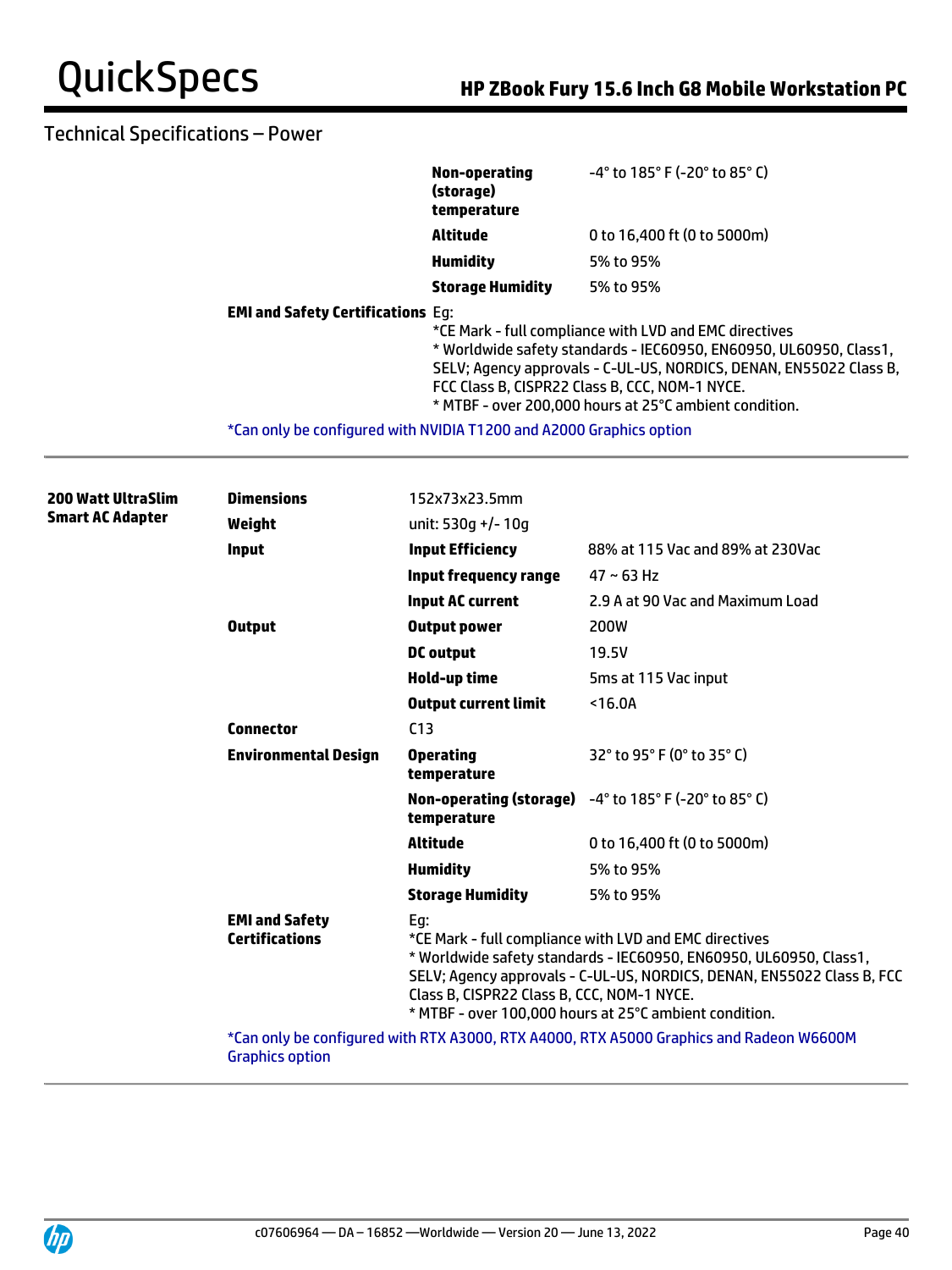# Technical Specifications – Power

| <b>HP Long Life 8-cell</b>    | Weight                                           | 414.5g                                                 |                                                                                                                                                                                                                                                                                                 |
|-------------------------------|--------------------------------------------------|--------------------------------------------------------|-------------------------------------------------------------------------------------------------------------------------------------------------------------------------------------------------------------------------------------------------------------------------------------------------|
| <b>Polymer (94Wh) Battery</b> | Cells/Type                                       | 8 cell                                                 |                                                                                                                                                                                                                                                                                                 |
|                               | <b>Energy</b>                                    | Voltage                                                | 11.55V                                                                                                                                                                                                                                                                                          |
|                               |                                                  | Amp-hour capacity                                      | 4.15Ah                                                                                                                                                                                                                                                                                          |
|                               | <b>Temperature</b>                               | Operating (Charging)                                   | $0^\circ$ to 60 $^\circ$ C                                                                                                                                                                                                                                                                      |
|                               |                                                  | Operating (Discharging)                                | $-20^\circ$ to 70 $^\circ$ C                                                                                                                                                                                                                                                                    |
|                               | <b>Fuel Gauge LED</b>                            | <b>NA</b>                                              |                                                                                                                                                                                                                                                                                                 |
|                               | Warranty                                         | Depends on system offering                             |                                                                                                                                                                                                                                                                                                 |
|                               | <b>Optional Travel Battery</b><br>Available      | No                                                     |                                                                                                                                                                                                                                                                                                 |
|                               |                                                  | features, power management settings and other factors. | *Actual battery Watt-hours (Wh) will vary from design capacity. Battery capacity will naturally<br>decrease with shelf life, time, usage, environment, temperature, system configuration, loaded apps,<br>Refer to http://www.hp.com/support/batterywarranty/ for battery warranty information. |
|                               | <b>Note:</b> batteries are customer replaceable. |                                                        |                                                                                                                                                                                                                                                                                                 |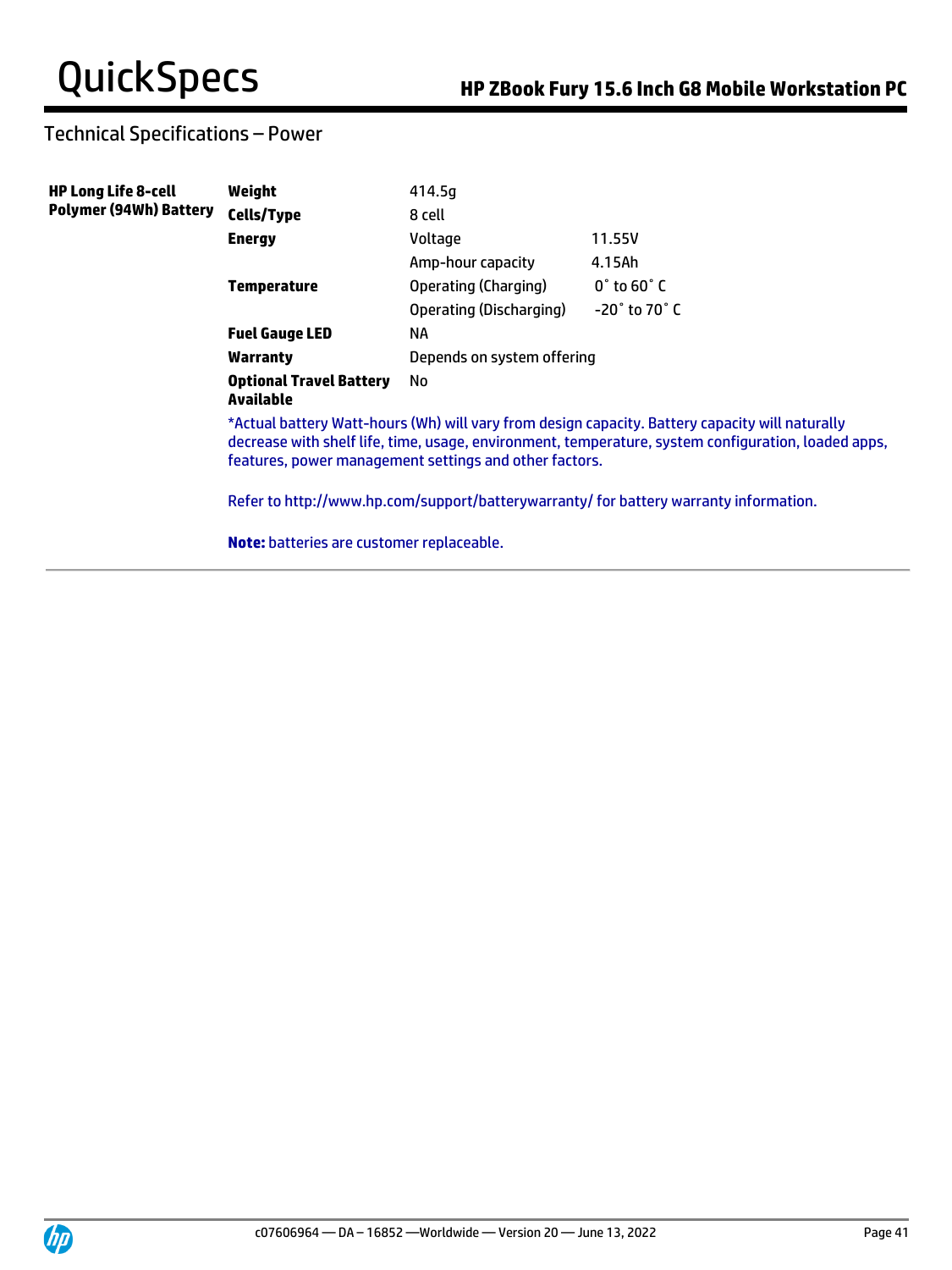# **ENVIRONMENTAL DATA**

| <b>Eco-Label Certifications &amp;</b><br>declarations                                              | This product has received or is in the process of being certified to the following approvals and<br>may be labeled with one or more of these marks:<br><b>IT ECO declaration</b><br>$\bullet$<br>US ENERGY STAR®<br>$\bullet$<br>US Federal Energy Management Program (FEMP)<br>$\bullet$<br>EPEAT <sup>O</sup> Gold registered in the United States. See http://www.epeat.net for registration<br>$\bullet$<br>status in your country.<br><b>TCO</b> certified<br>$\bullet$<br><b>China Energy Conservation Program (CECP)</b><br>$\bullet$<br><b>China State Environmental Protection Administration (SEPA)</b><br>$\bullet$<br><b>Taiwan Green Mark</b><br>$\bullet$<br>Korea Eco-label<br>$\bullet$<br>Japan PC Green label*<br>$\bullet$ |                                                                                                                                                                                                                                                                                                                                                                                                                                                                                                                                                      |              |  |
|----------------------------------------------------------------------------------------------------|-----------------------------------------------------------------------------------------------------------------------------------------------------------------------------------------------------------------------------------------------------------------------------------------------------------------------------------------------------------------------------------------------------------------------------------------------------------------------------------------------------------------------------------------------------------------------------------------------------------------------------------------------------------------------------------------------------------------------------------------------|------------------------------------------------------------------------------------------------------------------------------------------------------------------------------------------------------------------------------------------------------------------------------------------------------------------------------------------------------------------------------------------------------------------------------------------------------------------------------------------------------------------------------------------------------|--------------|--|
| <b>Sustainable Impact</b><br><b>Specifications</b>                                                 | • 10% post-consumer recycled plastic<br>• External Power Supply 90% Efficiency<br>• Low halogen<br>• Bulk packaging available                                                                                                                                                                                                                                                                                                                                                                                                                                                                                                                                                                                                                 | . Outside Box and corrugated cushions are 100% sustainably sourced and recyclable<br>. Molded Paper Pulp Cushion inside box is 100% sustainably sourced and recyclable                                                                                                                                                                                                                                                                                                                                                                               |              |  |
| <b>System Configuration</b>                                                                        | The configuration used for the Energy Consumption and Declared Noise Emissions data for the<br>Notebook model is based on a "Typically Configured Notebook".                                                                                                                                                                                                                                                                                                                                                                                                                                                                                                                                                                                  |                                                                                                                                                                                                                                                                                                                                                                                                                                                                                                                                                      |              |  |
| <b>Energy Consumption</b><br>(in accordance with US ENERGY<br><b>STAR<sup>®</sup> test method)</b> | 115VAC, 60Hz                                                                                                                                                                                                                                                                                                                                                                                                                                                                                                                                                                                                                                                                                                                                  | 230VAC, 50Hz                                                                                                                                                                                                                                                                                                                                                                                                                                                                                                                                         | 100VAC, 50Hz |  |
| <b>Normal Operation (Short idle)</b>                                                               | 13.73 W                                                                                                                                                                                                                                                                                                                                                                                                                                                                                                                                                                                                                                                                                                                                       | 13.82W                                                                                                                                                                                                                                                                                                                                                                                                                                                                                                                                               | 13.88 W      |  |
| Normal Operation (Long idle)                                                                       | 1.68W                                                                                                                                                                                                                                                                                                                                                                                                                                                                                                                                                                                                                                                                                                                                         | 1.80W                                                                                                                                                                                                                                                                                                                                                                                                                                                                                                                                                | 1.76W        |  |
| Sleep                                                                                              | 1.68W                                                                                                                                                                                                                                                                                                                                                                                                                                                                                                                                                                                                                                                                                                                                         | 1.80W                                                                                                                                                                                                                                                                                                                                                                                                                                                                                                                                                | 1.76W        |  |
| <b>Off</b>                                                                                         | 0.43W<br>0.44W<br>0.42W                                                                                                                                                                                                                                                                                                                                                                                                                                                                                                                                                                                                                                                                                                                       |                                                                                                                                                                                                                                                                                                                                                                                                                                                                                                                                                      |              |  |
|                                                                                                    | <b>NOTE:</b>                                                                                                                                                                                                                                                                                                                                                                                                                                                                                                                                                                                                                                                                                                                                  | Energy efficiency data listed is for an ENERGY STAR® compliant product if offered within the<br>model family. HP computers marked with the ENERGY STAR® Logo are compliant with the<br>applicable U.S. Environmental Protection Agency (EPA) ENERGY STAR® specifications for<br>computers. If a model family does not offer ENERGY STAR® compliant configurations, then<br>energy efficiency data listed is for a typically configured PC featuring a hard disk drive, a high<br>efficiency power supply, and a Microsoft Windows® operating system. |              |  |
| <b>Heat Dissipation*</b>                                                                           | 115VAC, 60Hz                                                                                                                                                                                                                                                                                                                                                                                                                                                                                                                                                                                                                                                                                                                                  | 230VAC, 50Hz                                                                                                                                                                                                                                                                                                                                                                                                                                                                                                                                         | 100VAC, 50Hz |  |
| <b>Normal Operation (Short idle)</b>                                                               | 47 BTU/hr                                                                                                                                                                                                                                                                                                                                                                                                                                                                                                                                                                                                                                                                                                                                     | 47 BTU/hr                                                                                                                                                                                                                                                                                                                                                                                                                                                                                                                                            | 47 BTU/hr    |  |
| Normal Operation (Long idle)                                                                       | 6 BTU/hr                                                                                                                                                                                                                                                                                                                                                                                                                                                                                                                                                                                                                                                                                                                                      | 6 BTU/hr                                                                                                                                                                                                                                                                                                                                                                                                                                                                                                                                             | 6 BTU/hr     |  |
| Sleep                                                                                              | 6 BTU/hr                                                                                                                                                                                                                                                                                                                                                                                                                                                                                                                                                                                                                                                                                                                                      | 6 BTU/hr                                                                                                                                                                                                                                                                                                                                                                                                                                                                                                                                             | 6 BTU/hr     |  |
| <b>Off</b>                                                                                         | 1 BTU/hr<br>1 BTU/hr<br>1 BTU/hr                                                                                                                                                                                                                                                                                                                                                                                                                                                                                                                                                                                                                                                                                                              |                                                                                                                                                                                                                                                                                                                                                                                                                                                                                                                                                      |              |  |

**\*NOTE:** Heat dissipation is calculated based on the measured watts, assuming the service level is attained for one hour.

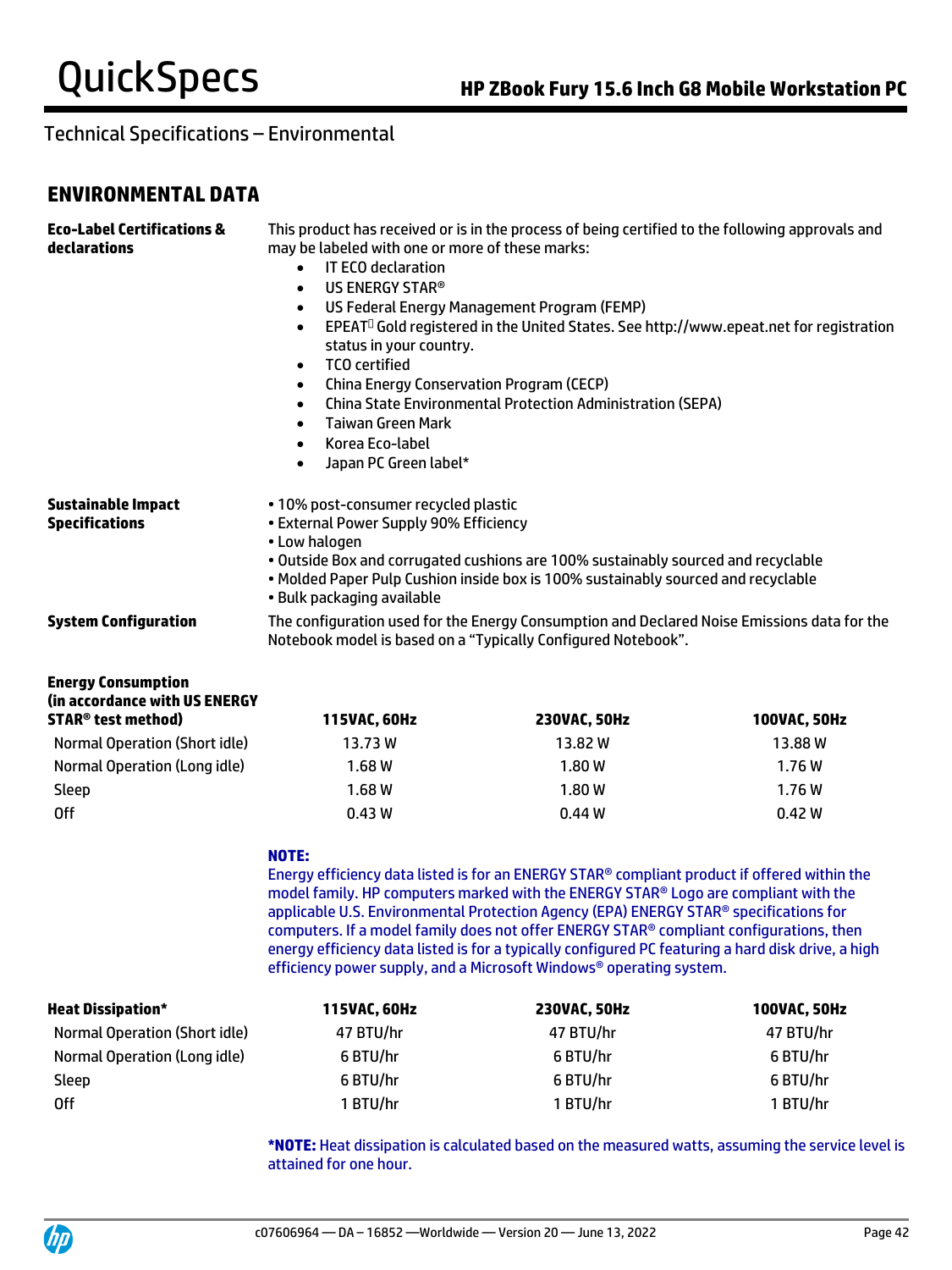| <b>Declared Noise Emissions</b><br>(in accordance with<br>ISO 7779 and ISO 9296) |                                                                                                                                               | <b>Sound Power</b><br>(Lwad, bels)                                                                                                                                                                                                                                                                                                                                   | <b>Sound Pressure</b><br>(L <sub>pAm</sub> , decibels)                                                                                                                                                                                                                                                                                                                                                                                           |  |
|----------------------------------------------------------------------------------|-----------------------------------------------------------------------------------------------------------------------------------------------|----------------------------------------------------------------------------------------------------------------------------------------------------------------------------------------------------------------------------------------------------------------------------------------------------------------------------------------------------------------------|--------------------------------------------------------------------------------------------------------------------------------------------------------------------------------------------------------------------------------------------------------------------------------------------------------------------------------------------------------------------------------------------------------------------------------------------------|--|
| Typically Configured - Idle                                                      |                                                                                                                                               | 2.6                                                                                                                                                                                                                                                                                                                                                                  | 13.8                                                                                                                                                                                                                                                                                                                                                                                                                                             |  |
| Fixed Disk - Random writes                                                       |                                                                                                                                               | 2.7                                                                                                                                                                                                                                                                                                                                                                  | 15.8                                                                                                                                                                                                                                                                                                                                                                                                                                             |  |
| Optical Drive - Sequential reads                                                 |                                                                                                                                               | 2.9                                                                                                                                                                                                                                                                                                                                                                  | 19.5                                                                                                                                                                                                                                                                                                                                                                                                                                             |  |
| <b>Longevity and Upgrading</b>                                                   | This product can be upgraded, possibly extending its useful life by several years. Upgradeable<br>features and/or components contained in the |                                                                                                                                                                                                                                                                                                                                                                      |                                                                                                                                                                                                                                                                                                                                                                                                                                                  |  |
|                                                                                  | of production.                                                                                                                                |                                                                                                                                                                                                                                                                                                                                                                      | Spare parts are available throughout the warranty period and or for up to "5" years after the end                                                                                                                                                                                                                                                                                                                                                |  |
| <b>Additional Information</b>                                                    | $\bullet$<br>$\bullet$<br>$\bullet$<br>$\bullet$<br>www.epeat.net<br>and ISO1043.                                                             | directive - 2011/65/EC.<br>Equipment (WEEE) Directive - 2002/96/EC.<br>Drinking Water and Toxic Enforcement Act of 1986).                                                                                                                                                                                                                                            | This product is in compliance with the Restrictions of Hazardous Substances (RoHS)<br>This HP product is designed to comply with the Waste Electrical and Electronic<br>This product is in compliance with California Proposition 65 (State of California; Safe<br>This product is in compliance with the IEEE 1680 (EPEAT) standard at the Gold level, see<br>Plastics parts weighing over 25 grams used in the product are marked per ISO11469 |  |
| <b>Packaging Materials</b>                                                       | $\bullet$<br><b>External:</b>                                                                                                                 | PAPER/Corrugated                                                                                                                                                                                                                                                                                                                                                     | This product is 94% recycle-able when properly disposed of at end of life.<br>306 <sub>g</sub>                                                                                                                                                                                                                                                                                                                                                   |  |
|                                                                                  |                                                                                                                                               |                                                                                                                                                                                                                                                                                                                                                                      |                                                                                                                                                                                                                                                                                                                                                                                                                                                  |  |
|                                                                                  | Internal:                                                                                                                                     | PAPER/Molded pulp                                                                                                                                                                                                                                                                                                                                                    | 181 g                                                                                                                                                                                                                                                                                                                                                                                                                                            |  |
|                                                                                  |                                                                                                                                               | PLASTIC/Polyethylene low density                                                                                                                                                                                                                                                                                                                                     | 13 <sub>g</sub>                                                                                                                                                                                                                                                                                                                                                                                                                                  |  |
|                                                                                  |                                                                                                                                               | PLASTIC/polypropylene                                                                                                                                                                                                                                                                                                                                                | 5 <sub>g</sub>                                                                                                                                                                                                                                                                                                                                                                                                                                   |  |
|                                                                                  |                                                                                                                                               | The plastic packaging material contains at least 57% recycled content.                                                                                                                                                                                                                                                                                               |                                                                                                                                                                                                                                                                                                                                                                                                                                                  |  |
|                                                                                  |                                                                                                                                               |                                                                                                                                                                                                                                                                                                                                                                      | The corrugated paper packaging materials contains at least 59% recycled content.                                                                                                                                                                                                                                                                                                                                                                 |  |
| <b>RoHS Compliance</b>                                                           |                                                                                                                                               | HP Inc. complies fully with materials regulations. We were among the first companies to extend<br>the restrictions in the European Union (EU) Restriction of Hazardous Substances (RoHS) Directive<br>to our products worldwide through the HP GSE. HP has contributed to the development of<br>related legislation in Europe, as well as China, India, and Vietnam. |                                                                                                                                                                                                                                                                                                                                                                                                                                                  |  |
|                                                                                  |                                                                                                                                               | We believe the RoHS directive and similar laws play an important role in promoting industry-<br>wide elimination of substances of concern. We have supported the inclusion of additional<br>substances-including PVC, BFRs, and certain phthalates-in future RoHS legislation that<br>pertains to electrical and electronics products.                               |                                                                                                                                                                                                                                                                                                                                                                                                                                                  |  |
|                                                                                  | evolve.                                                                                                                                       | We met our voluntary objective to achieve worldwide compliance with the new EU RoHS<br>requirements for virtually all relevant products by July 2013, and we will continue to extend the<br>scope of the commitment to include further restricted substances as regulations continue to                                                                              |                                                                                                                                                                                                                                                                                                                                                                                                                                                  |  |
|                                                                                  |                                                                                                                                               | To obtain a copy of the HP RoHS Compliance Statement, see HP RoHS position statement.                                                                                                                                                                                                                                                                                |                                                                                                                                                                                                                                                                                                                                                                                                                                                  |  |
| <b>Material Usage</b>                                                            |                                                                                                                                               | (refer to the HP General Specification for the Environment at                                                                                                                                                                                                                                                                                                        | This product does not contain any of the following substances in excess of regulatory limits<br>http://www.hp.com/hpinfo/globalcitizenship/environment/supplychain/gen_specifications.html                                                                                                                                                                                                                                                       |  |

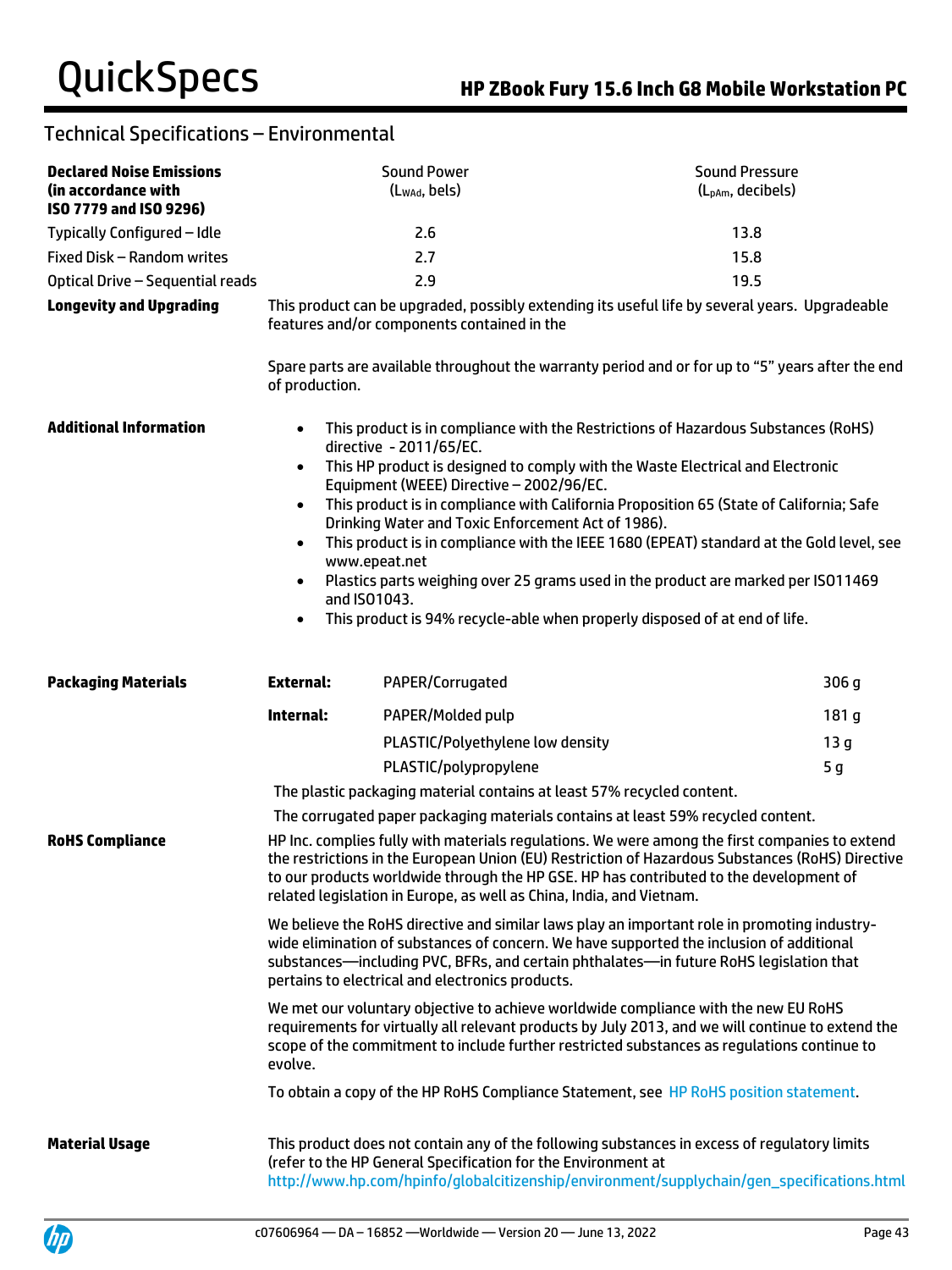):

- Asbestos
- Certain Azo Colorants
- Certain Brominated Flame Retardants may not be used as flame retardants in plastics
- Cadmium
- Chlorinated Hydrocarbons
- Chlorinated Paraffins
- Bis(2-Ethylhexyl) phthalate (DEHP)
- Benzyl butyl phthalate (BBP)
- Dibutyl phthalate (DBP)
- Diisobutyl phthalate (DIBP)
- Formaldehyde
- Halogenated Diphenyl Methanes
- Lead carbonates and sulfates
- Lead and Lead compounds
- Mercuric Oxide Batteries
- Nickel finishes must not be used on the external surface designed to be frequently handled or carried by the user.
- Ozone Depleting Substances
- Polybrominated Biphenyls (PBBs)
- Polybrominated Biphenyl Ethers (PBBEs)
- Polybrominated Biphenyl Oxides (PBBOs)
- Polychlorinated Biphenyl (PCB)
- Polychlorinated Terphenyls (PCT)
- Polyvinyl Chloride (PVC) except for wires and cables, and certain retail packaging has been voluntarily removed from most applications.
- Radioactive Substances
- Tributyl Tin (TBT), Triphenyl Tin (TPT), Tributyl Tin Oxide (TBTO)

**Packaging Usage HP follows these quidelines to decrease the environmental impact of product packaging:** 

- Eliminate the use of heavy metals such as lead, chromium, mercury and cadmium in packaging materials.
- Eliminate the use of ozone-depleting substances (ODS) in packaging materials.
- Design packaging materials for ease of disassembly.
- Maximize the use of post-consumer recycled content materials in packaging materials.
- Use readily recyclable packaging materials such as paper and corrugated materials.
- Reduce size and weight of packages to improve transportation fuel efficiency.
- Plastic packaging materials are marked according to ISO 11469 and DIN 6120 standards.

#### **End-of-life Management and Recycling** HP offers end-of-life HP product return and recycling programs in many geographic areas. To recycle your product, please go to:<http://www.hp.com/go/reuse-recycle> or contact your nearest HP sales office. Products returned to HP will be recycled, recovered or disposed of in a responsible manner.

The EU WEEE directive (2002/95/EC) requires manufacturers to provide treatment information for each product type for use by treatment facilities. This information (product disassembly instructions) is posted on the Hewlett Packard web site at: [http://www.hp.com/go/recyclers.](http://www.hp.com/go/recyclers)  These instructions may be used by recyclers and other WEEE treatment facilities as well as HP OEM customers who integrate and re-sell HP equipment.

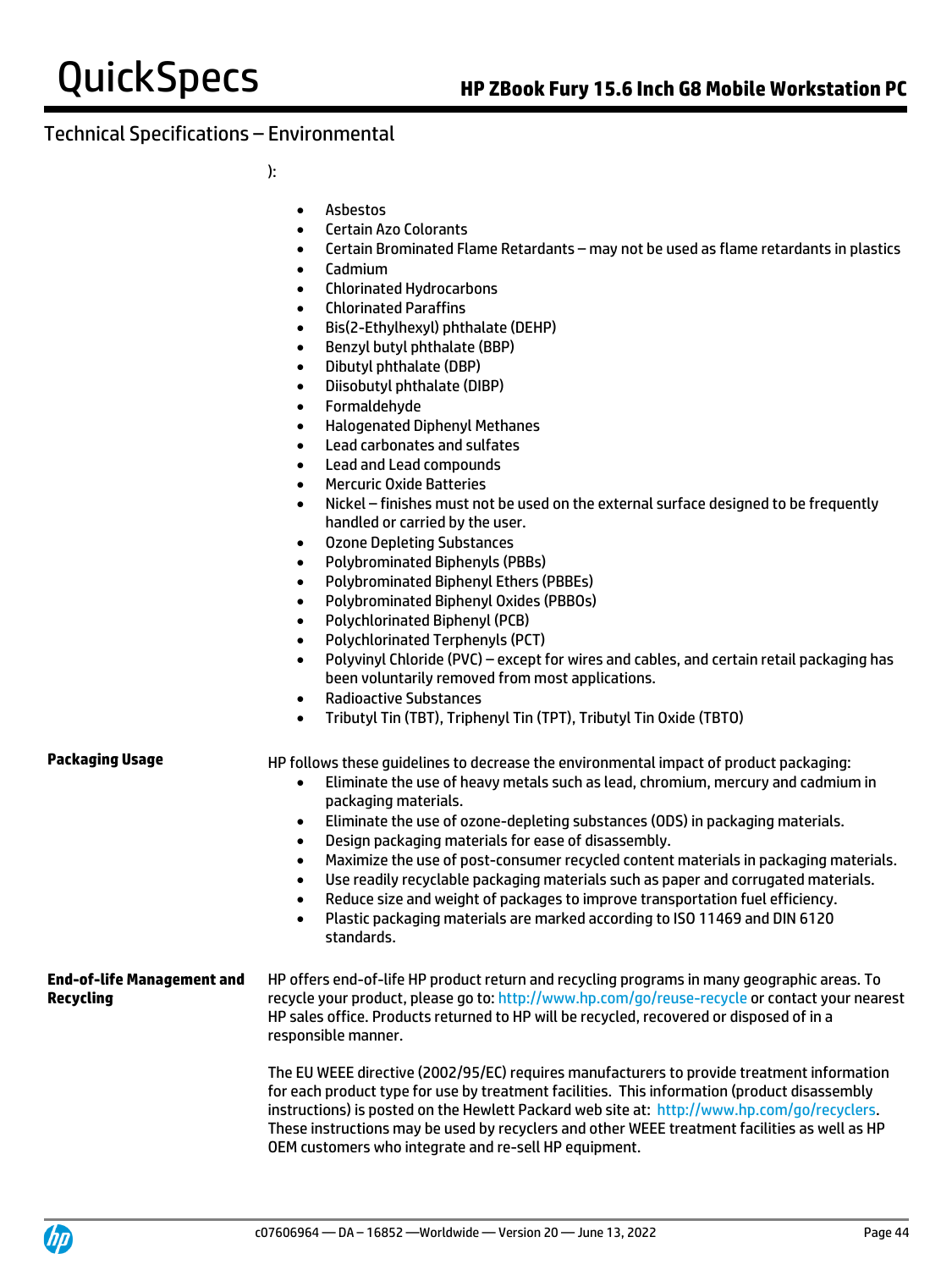| <b>HP Inc. Corporate</b><br><b>Environmental Information</b> | For more information about HP's commitment to the environment:                                                                                                                                                                                                                                                                                                                   |  |  |  |
|--------------------------------------------------------------|----------------------------------------------------------------------------------------------------------------------------------------------------------------------------------------------------------------------------------------------------------------------------------------------------------------------------------------------------------------------------------|--|--|--|
|                                                              | <b>Global Citizenship Report</b><br>http://www.hp.com/hpinfo/qlobalcitizenship/qcreport/index.html<br>Eco-label certifications<br>http://www8.hp.com/us/en/hp-information/environment/ecolabels.html<br>ISO 14001 certificates:<br>http://h20195.www2.hp.com/V2/GetDocument.aspx?docname=c04755842<br>and<br>http://www.hp.com/hpinfo/globalcitizenship/environment/pdf/cert.pdf |  |  |  |
| footnotes                                                    | Recycled plastic content percentage is based on the definition set in the IEEE 1680.1-<br>$\bullet$<br>2018 standard.<br>External power supplies, WWAN modules, power cords, cables and peripherals<br>$\bullet$<br>excluded.<br>100% outer box packaging and corrugated cushions made from sustainably sourced<br>$\bullet$<br>certified and recycled fibers.                   |  |  |  |

• Fiber cushions made from 100% recycled wood fiber and organic materials.

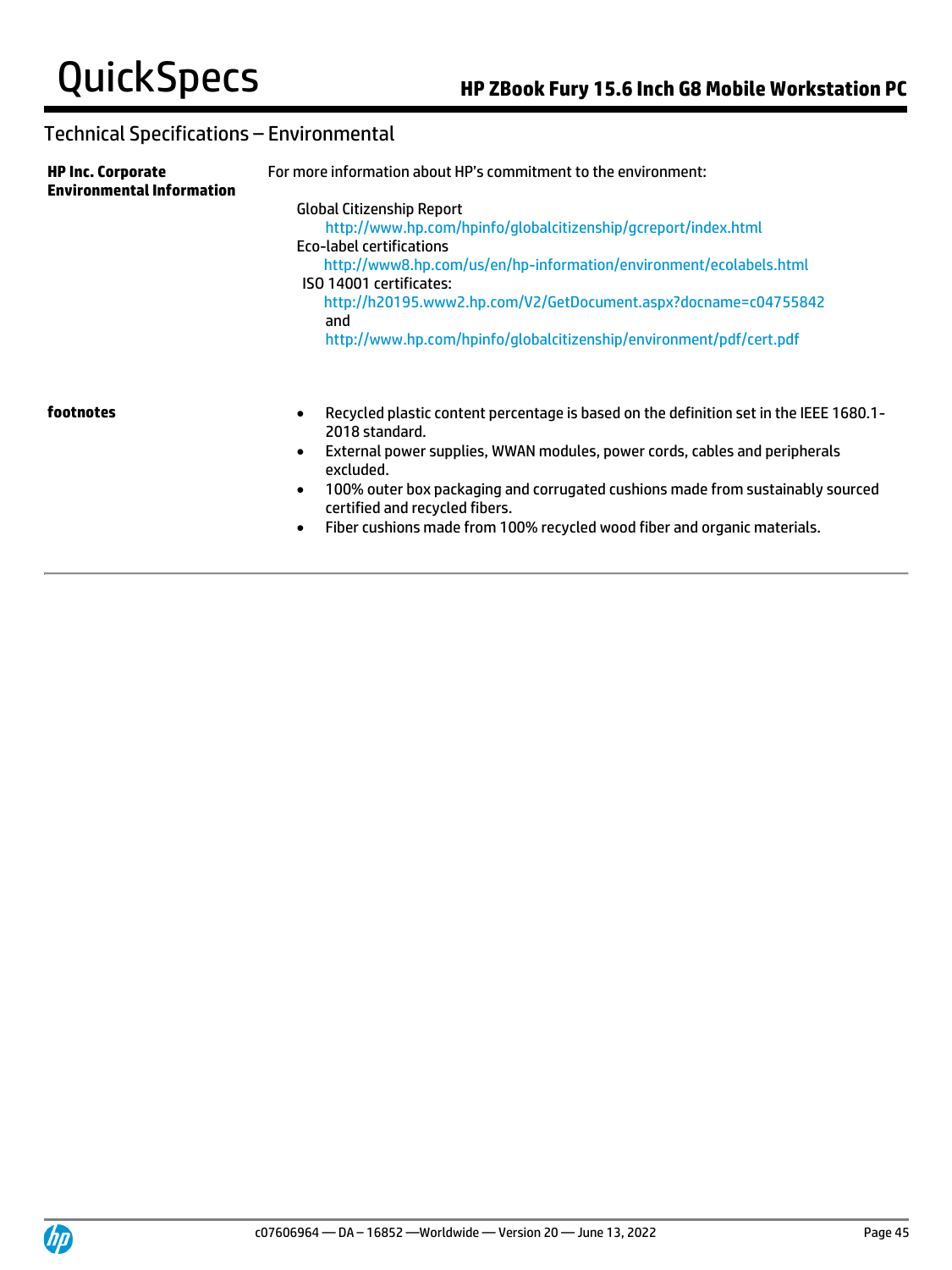# Options and Accessories (sold separately and availability may vary by country)

| <b>Type</b>            | <b>Description</b>                                                                                                                                                                                      | Part #         |
|------------------------|---------------------------------------------------------------------------------------------------------------------------------------------------------------------------------------------------------|----------------|
| <b>Displays</b>        | HP Z32 31.5" 4k UHD Display                                                                                                                                                                             | 1AA81A8#XXX    |
|                        | HP Z38c 37.5" Curved Display                                                                                                                                                                            | Z4W65A8#XXX    |
| Case                   | HP Essential Top Load Case (up to 15.6")                                                                                                                                                                | <b>H2W17AA</b> |
|                        | HP Essential Backpack (up to 15.6")                                                                                                                                                                     | <b>H1D24AA</b> |
|                        | HP Executive 17.3 Backpack                                                                                                                                                                              | 6KD05AA        |
|                        | HP Executive 17.3 Top Load                                                                                                                                                                              | 6KD08AA        |
|                        | HP Business Case(up to 15.6")                                                                                                                                                                           | 2SC66AA        |
|                        | HP Executive 15.6 Midnight Top Load                                                                                                                                                                     | <b>1KM15AA</b> |
|                        | HP Exec 15.6 Midnight Backpack                                                                                                                                                                          | <b>1KM16AA</b> |
|                        | HP Executive 15.6 Black Leather Top Load                                                                                                                                                                | 1LG83AA        |
|                        | HP 17.3 Business Backpack                                                                                                                                                                               | 2SC67AA        |
|                        | HP 17.3 Business Slim Top Load                                                                                                                                                                          | 2UW02AA        |
|                        | HP Prelude Pro Recycle Backpack                                                                                                                                                                         | 1X644AA        |
|                        | HP Prelude Pro Recycle Top Load                                                                                                                                                                         | 1X645AA        |
|                        | HP Executive 15.6 Top Load                                                                                                                                                                              | 6KD06AA        |
|                        | HP Executive 15.6 Backpack                                                                                                                                                                              | 6KD07AA        |
|                        | HP Executive 15.6 Leather Top Load                                                                                                                                                                      | 6KD09AA        |
|                        | HP Prelude 15.6 Top Load                                                                                                                                                                                | 1E7D7AA        |
|                        | HP Renew Business 17.3 Laptop Backpack                                                                                                                                                                  | 3E2U5AA        |
|                        | HP Renew Business 17.3 Laptop Bag                                                                                                                                                                       | 3E2U6AA        |
|                        | HP Renew Business 15.6 Laptop Bag                                                                                                                                                                       | 3E5F8AA        |
| <b>Docking</b>         | HP TB Audio Module (comp with Hook dock)                                                                                                                                                                | 3AQ21AA        |
| <b>Accessories</b>     | HP TB Dock G2 Combo Cable (this is 230W) comp with Hook dock                                                                                                                                            | 3XB96AA        |
| <b>Docking station</b> | HP TB Dock G2 w/ Combo Cable (this is 230W)                                                                                                                                                             | 3TR87AA        |
|                        | HP Thunderbolt Dock 230W G2                                                                                                                                                                             | 2UK38AA        |
|                        | HP USB-C/A Universal Dock G2 Power Not Supported on Mobile Workstations <sup>1</sup>                                                                                                                    | 5TW13AA        |
|                        | HP USB-C Dock G5 Power Not Supported on Mobile Workstation <sup>1</sup>                                                                                                                                 | 5TW10AA        |
|                        | HP TB Dock 120W G2 w/ Audio <sup>1</sup>                                                                                                                                                                | 3YE87AA        |
|                        | <sup>1</sup> Up to 100 W via USB-C <sup>®</sup> (up to 75 W on non HP machines) Separate AC power needed for HP ZBooks that<br>require more than 100 W power delivered via USB-C <sup>®</sup> alt mode. |                |
| Input/Output -         | HP Comfort Grip Wireless Mouse (See Link 5 Tab)                                                                                                                                                         | H2L63AA        |
| Mice                   | <b>HP 3-button USB Laser Mouse</b>                                                                                                                                                                      | <b>H4B81AA</b> |
|                        | <b>HP Bluetooth Travel Mouse</b>                                                                                                                                                                        | 6SP30AA        |
|                        | <b>HP USB Travel Mouse</b>                                                                                                                                                                              | G1K28AA        |
|                        | <b>HP Wireless Premium Mouse (See Link 5 Tab)</b>                                                                                                                                                       | <b>1JR31AA</b> |
|                        | <b>HP Elite Presenter Mouse</b>                                                                                                                                                                         | 2CE30AA        |
|                        | HP Comfort Grip Wireless Mouse (See Link 5 Tab)                                                                                                                                                         | H2L63AA        |
|                        | HP X4000b Bluetooth Mouse                                                                                                                                                                               | <b>H3T50AA</b> |
|                        | HP Wired 320M Mouse                                                                                                                                                                                     | 9VA80AA        |
|                        |                                                                                                                                                                                                         |                |

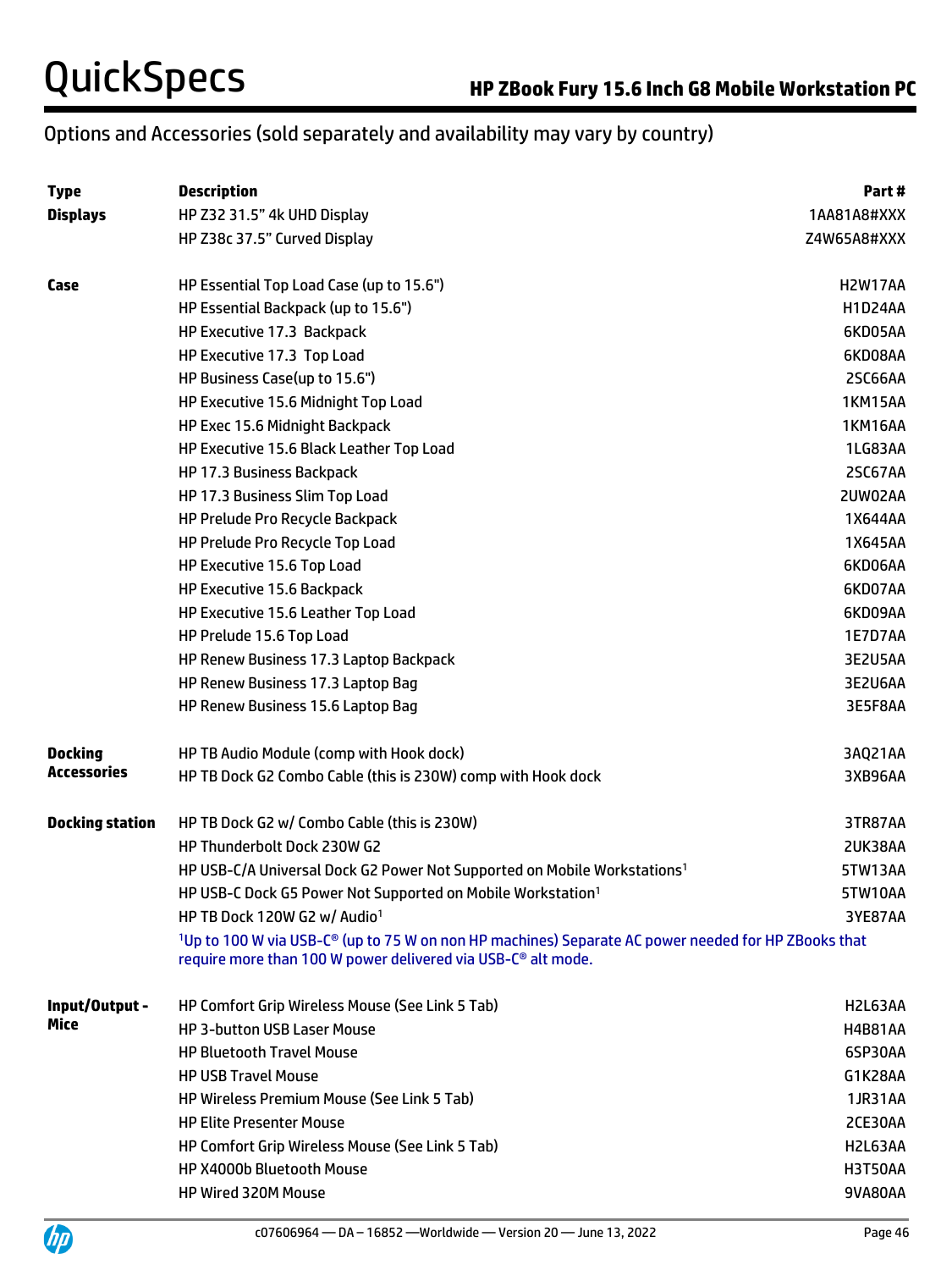# Options and Accessories (sold separately and availability may vary by country)

|                        | <b>HP 435 Multi-Device Wireless Mouse</b>         | 3B4Q5AA        |
|------------------------|---------------------------------------------------|----------------|
| Input/Output -         | HP Wired Desktop 320MK Mouse and Keyboard         | 9SR36AA        |
| <b>Keyboard</b>        | HP Slim Wireless Keyboard and Mouse               | <b>T6L04AA</b> |
|                        | HP 320K Wired Keyboard                            | 9SR37AA        |
|                        | HP Wireless Rechargeable 950MK Mouse and Keyboard | 3M165AA        |
| Input/Output -         | <b>HP USB-C to USB-A Hub</b>                      | Z6A00AA        |
| <b>Adapter</b>         | <b>HDMI to VGA Adapter</b>                        | H4F02AA        |
|                        | HP HDMI to DVI Adapter                            | <b>F5A28AA</b> |
|                        | HP USB-C to USB 3.0 Adapter                       | N2Z63AA        |
|                        | HP USB-C to DisplayPort Adapter                   | N9K78AA        |
|                        | HP USB-C to VGA Adapter                           | N9K76AA        |
|                        | HP Single miniDP-to-DP Adapter Cable              | 2MY05AA        |
|                        | <b>HP Elite USB-C Hub</b>                         | 4WX89AA        |
|                        | HP USB-C to HDMI 2.0 Adapter                      | 1WC36AA        |
| <b>Collaboration</b>   | <b>HP BT UC Wireless Duo Headset</b>              | W3K09AA        |
| <b>Memory</b>          | HP 8GB DDR4 3200 1.2v SODIMM Memory               | 286H8AA        |
|                        | HP 16GB DDR4 3200 1.2v SODIMM Memory              | 286J1AA        |
|                        | HP 32GB DDR4 2666 SODIMM Memory                   | 6NX83AA        |
|                        | HP 8GB DDR4 2666 SODIMM ECC Memory                | 4UY11AA        |
|                        | HP 16GB DDR4 2666 SODIMM ECC Memory               | <b>4UY12AA</b> |
| Power - A/C            | HP 150W 4.5 mm Smart AC Power Adapter             | 4SC18AA        |
| Adapter                | HP 200W 4.5 mm AC Power Adapter                   | 4SC19AA        |
|                        | HP ZBook 200W Slim Smart 4.5mm AC Adapter         | 491C7AA        |
| <b>Power - Battery</b> | HP ZBook 94Whr AL Battery                         | 49J06AA        |
| <b>Security</b>        | HP Sure Key Cable Lock                            | 6UW42AA        |
|                        | HP Nano Keyed Cable Lock                          | 1AJ39AA        |
|                        | HP Nano Dual Head Keyed Cable Lock                | 1AJ41AA        |
|                        | Storage - External HP USB DVD-Writer ODD          | <b>Y3T76AA</b> |
| Storage – HDD          | HP 500GB 7200 RPM HDD 2.5"                        | 4A1H1AA        |
| 2.5"                   | HP 1TB 7200 RPM HDD 2.5"                          | 4A1H2AA        |
|                        | HP 2TB 5400 RPM HDD 2.5"                          | 4A1H3AA        |
| <b>Storage - SSM2</b>  | HP 1TB 2280 PCIe-3x4 NVME TLC M.2 SSD             | 6SK99AA        |
|                        | HP 2GB 2280 PCIe-3x4 NVME TLC M.2 SSD             | 6SL00AA        |
|                        | HP 256GB PCIe-3x4 NVME M.2 SSD                    | 1D0H6AA        |

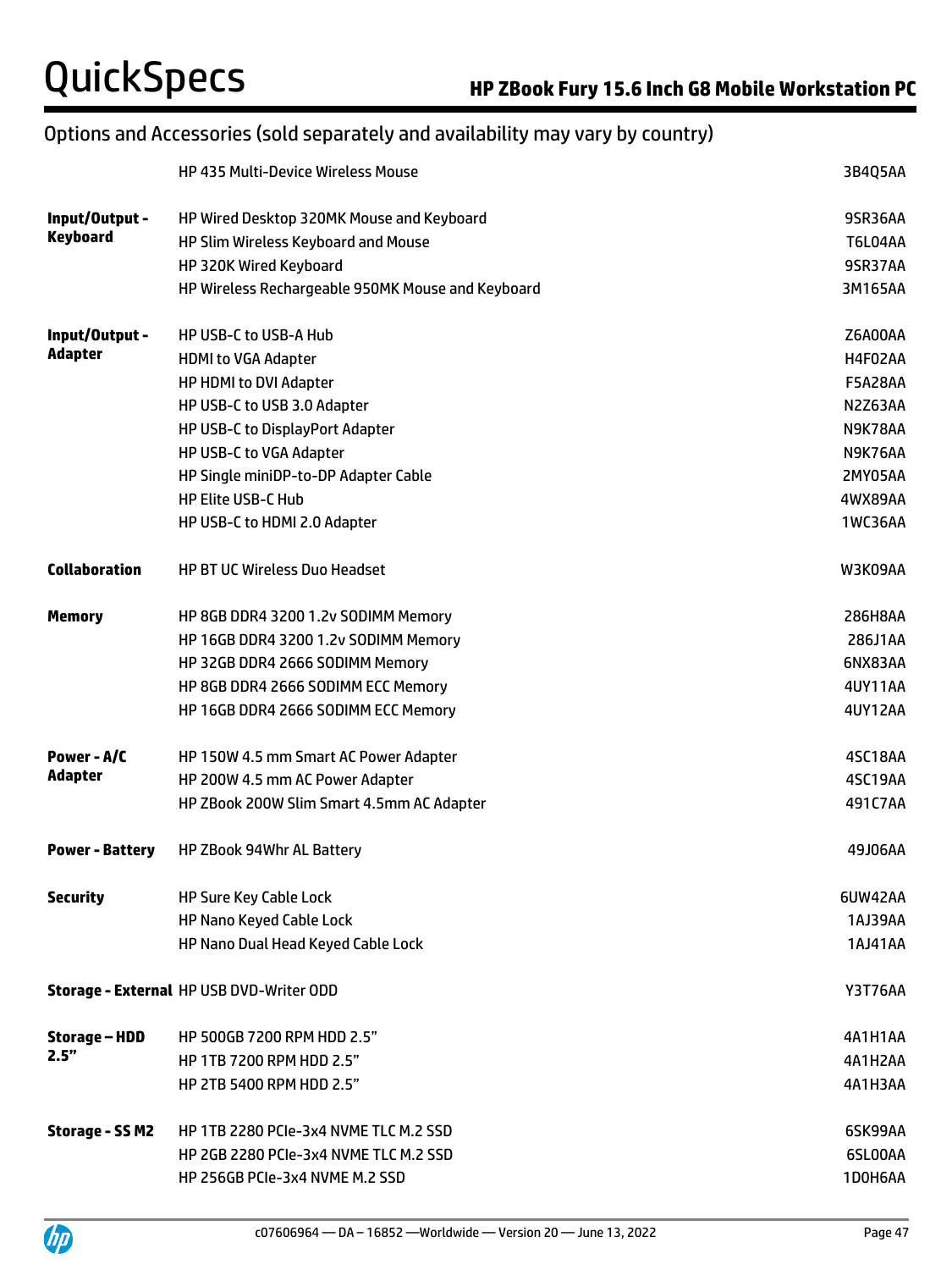# Options and Accessories (sold separately and availability may vary by country)

|      | HP 512GB PCI-e 3x4 NVMe M2 SSD<br>HP ZBook Fury G7/G8 HDD & SSD Brackets | 1D0H7AA<br>48Z98AA |
|------|--------------------------------------------------------------------------|--------------------|
| WWAN | <b>HP XMM 7360 LTE-Advance WWAN</b>                                      | 3FB01AA            |